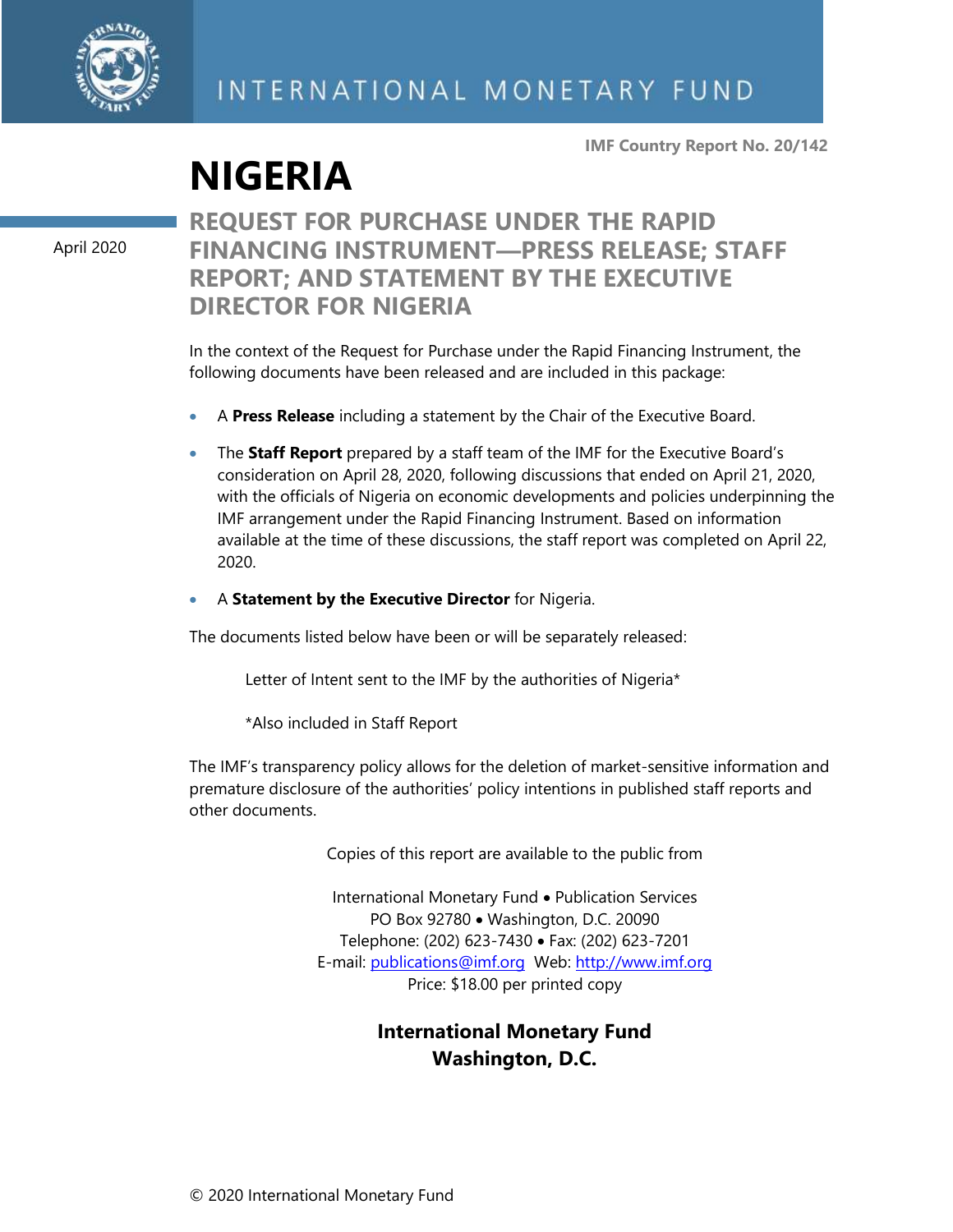

### **IMF Executive Board Approves US\$ 3.4 Billion in Emergency Support to Nigeria to address the COVID-19 Pandemic**

#### **FOR IMMEDIATE RELEASE**

- The IMF approved US\$3.4 billion in emergency financial assistance under the Rapid Financing Instrument to support the authorities' efforts in addressing the severe economic impact of the COVID-19 shock and the sharp fall in oil prices.
- The COVID-19 outbreak has magnified existing vulnerabilities, leading to a historic contraction in real GDP growth and to large external and fiscal financing needs.
- Once the impact of the COVID-19 shock passes, the authorities' commitment to mediumterm macroeconomic stability remains crucial to support the recovery and ensure debt remains sustainable.

**Washington, DC – April 28, 2020**. The Executive Board of the International Monetary Fund (IMF) approved Nigeria's request for emergency financial assistance of SDR 2,454.5 million (US\$ 3.4 billion, 100 percent of quota) under the Rapid Financing Instrument (RFI) to meet the urgent balance of payment needs stemming from the outbreak of the COVID-19 pandemic.

The near-term economic impact of COVID-19 is expected to be severe, while already high downside risks have increased. Even before the COVID-19 outbreak, Nigeria's economy was facing headwinds from rising external vulnerabilities and falling per capita GDP levels. The pandemic—along with the sharp fall in oil prices—has magnified the vulnerabilities, leading to a historic decline in growth and large financing needs.

The IMF financial support will help limit the decline in international reserves and provide financing to the budget for targeted and temporary spending increases aimed at containing and mitigating the economic impact of the pandemic and of the sharp fall in international oil prices.

The IMF remains closely engaged with the Nigerian authorities and stands ready to provide policy advice and further support, as needed.

Following the Executive Board's discussion of Nigeria, Mr. Mitsuhiro Furusawa, Deputy Managing Director and Acting Chair, issued the following statement:

"The COVID-19 outbreak—magnified by the sharp fall in international oil prices and reduced global demand for oil products—is severely impacting economic activity in Nigeria. These shocks have created large external and financing needs for 2020. Additional declines in oil prices and more protracted containment measures would seriously affect the real and financial sectors and strain the country's financing.

"The authorities' immediate actions to respond to the crisis are welcome. The short-term focus on fiscal accommodation would allow for higher health spending and help alleviate the impact of the crisis on households and businesses. Steps taken toward a more unified and flexible exchange rate are also important and unification of the exchange rate should be expedited.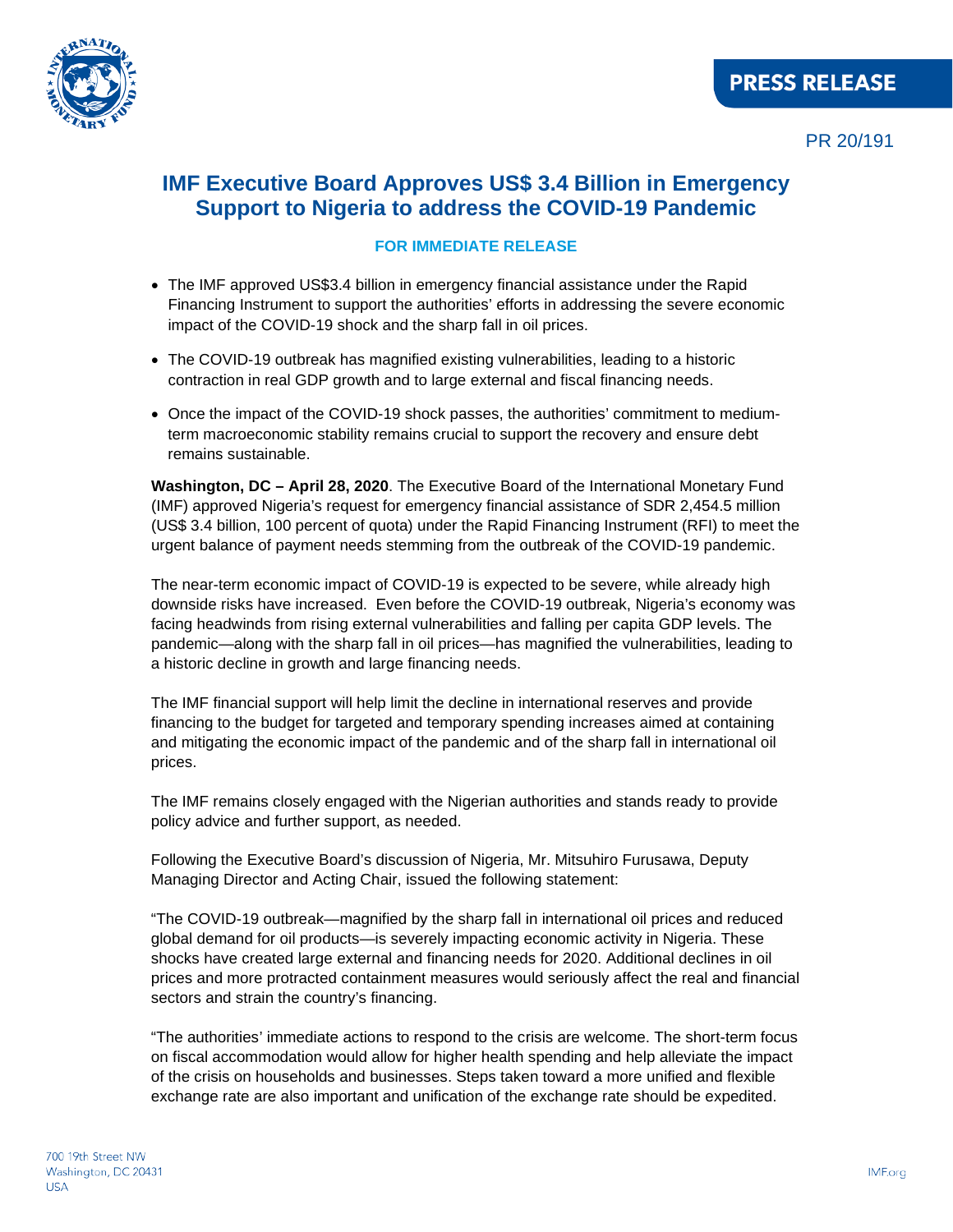"Once the COVID-19 crisis passes, the focus should remain on medium-term macroeconomic stability, with revenue-based fiscal consolidation essential to keep Nigeria's debt sustainable and create fiscal space for priority spending. Implementation of the reform priorities under the Economic Recovery and Growth Plan, particularly on power and governance, remains crucial to boost growth over the medium term.

"The emergency financing under the RFI will provide much needed liquidity support to respond to the urgent BOP needs. Additional assistance from development partners will be required to support the government's efforts and close the large financing gap. The implementation of proper governance arrangements—including through the publication and independent audit of crisis-mitigating spending and procurement processes—is crucial to ensure emergency funds are used for their intended purposes."

#### *More information:*

IMF Lending Tracker (emergency financing request approved by the IMF Executive Board) <https://www.imf.org/en/Topics/imf-and-covid19/COVID-Lending-Tracker>

IMF Executive Board calendar <https://www.imf.org/external/NP/SEC/bc/eng/index.aspx>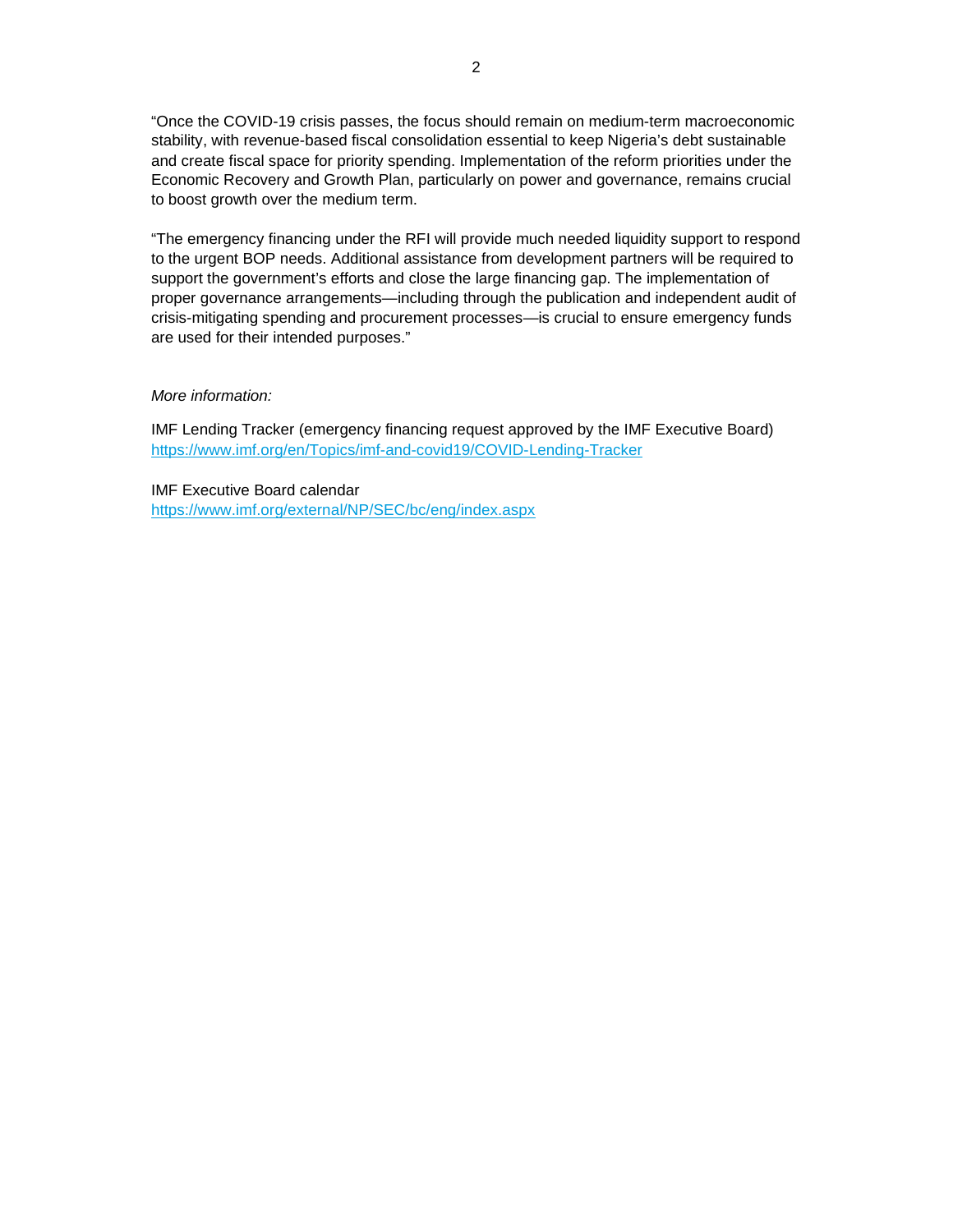

# **NIGERIA**

April 22, 2020

**REQUEST FOR PURCHASE UNDER THE RAPID FINANCING INSTRUMENT**

# **EXECUTIVE SUMMARY**

**Context.** The COVID-19 pandemic is severely impacting economic activity. The sharp fall in international oil prices and reduced global demand for Nigeria's oil products are worsening the fiscal and external positions, as Nigeria's oil and gas exports (84 percent of total exports) are expected to fall by more than \$26½ billion. The economy is projected to contract by almost 3½ percent in 2020, a six-percentage point drop relative to pre-COVID-19 projections. The already high downside risks—particularly from sharper and protracted falls in oil prices, a declining oil production from future OPEC caps or inability to sell oil cargoes, and more protracted disruptions to economic activity due to a more expansive effect of the pandemic—have heightened.

**Request for Fund Support.** Nigeria faces an immediate balance of payments need given the sharp contraction in oil prices and the COVID-19 pandemic, which, if not addressed, would result in immediate and severe economic disruption. There is also a high degree of uncertainty on the duration and scale of the COVID-19 impact, which imply that an upper credit tranche (UCT) quality program cannot be quickly put in place. The authorities are seeking financial assistance under the IMF's Rapid Financing Instrument (RFI) exogenous shock window of SDR 2454.5 million, equivalent to 100 percent of quota. The authorities intend to use the resources for budget support. Staff supports this request.

**Macroeconomic Policies**. Since the onset of the crisis, the authorities have allowed greater exchange rate (FX) flexibility and have taken important steps towards unification of existing FX windows, which should be finalized immediately. They have put in place measures to contain the pandemic and mitigate its economic impact. Once the COVID-19 crisis passes, they intend to resume their revenue-based fiscal consolidation program—which they started this year by increasing the VAT rate and introducing an automatic fuel pricing mechanism while creating fiscal space for priority spending and avoiding recourse to central bank financing. Staff assesses public debt to be sustainable and that there is adequate capacity to repay the Fund. The authorities are committed to continue to strengthen financial supervision and regulation in order to safeguard macro-financial stability.

**Governance**. To ensure financial assistance received as part of the COVID-19 response is used for intended purposes, the Nigerian authorities committed to undertake an independent audit of crisis-mitigation spending and related procurement processes and to publish procurement plans and notices for all emergency-response activities, including names of awarded companies and beneficial owners.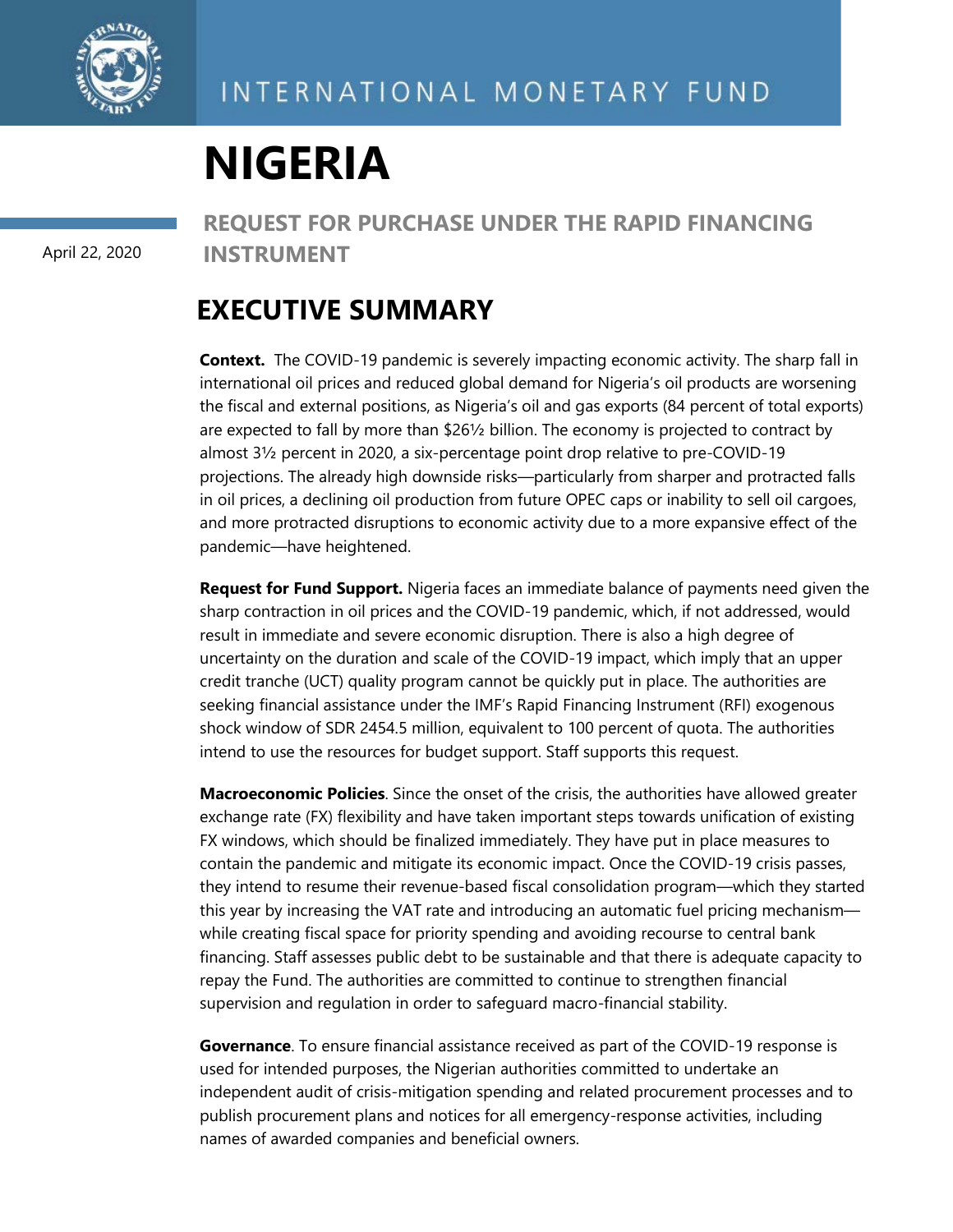#### NIGERIA

### Approved By **David Owen (AFR) and Maria Gonzalez (SPR)**

Discussions took place via videoconference calls during April 17-21, 2020. The team comprised Messrs. Mati (head), Ree, and Yao (all AFR), Mr. Chai (FAD), Mr. Wezel (MCM), and Mr. Lundback (SPR). Ms. Mangga and Mr. Okafor (Resident Representative Office) assisted the mission. Ms. Rahman (incoming Senior Resident Representative/Mission Chief) joined the calls. The IMF team held videoconference calls with Vice President Osinbajo; Minister of Finance, Budget and National Planning Ahmed, Central Bank Governor Emefiele and other senior government officials. Ms. Margevich and Ms. Synak provided excellent assistance for the preparation of this report.

### **CONTENTS**

| $\overline{\phantom{a}}$ |
|--------------------------|
| 10                       |
|                          |
| 12                       |

#### **TABLES**

| 1. Selected Economic and Financial Indicators, 2016-25             | 14 |
|--------------------------------------------------------------------|----|
| 2. Balance of Payment, 2016-25                                     | 15 |
| 3. Federal Government Operations, 2017-25                          | 16 |
| 4. Consolidated Government, 2017-25                                | 17 |
| 5. Government Operations, 2017-25                                  | 18 |
| 6. State and Local Governments, 2017-25                            | 19 |
| 7. Central Bank of Nigeria (CBN) Analytical Balance Sheet, 2017-25 | 20 |
| 8. Monetary Survey, 2017-25                                        | 21 |
| 9. Indicators of Capacity to Repay the Fund, 2020–34               | 22 |
| 10. Financial Soundness Indicators. 2013-19Q4                      | 23 |

#### **ANNEX**

| I. Debt Sustainability Analysis |  |  |  |
|---------------------------------|--|--|--|
|---------------------------------|--|--|--|

### **APPENDIX**

| . Letter of Intent |  |
|--------------------|--|
|                    |  |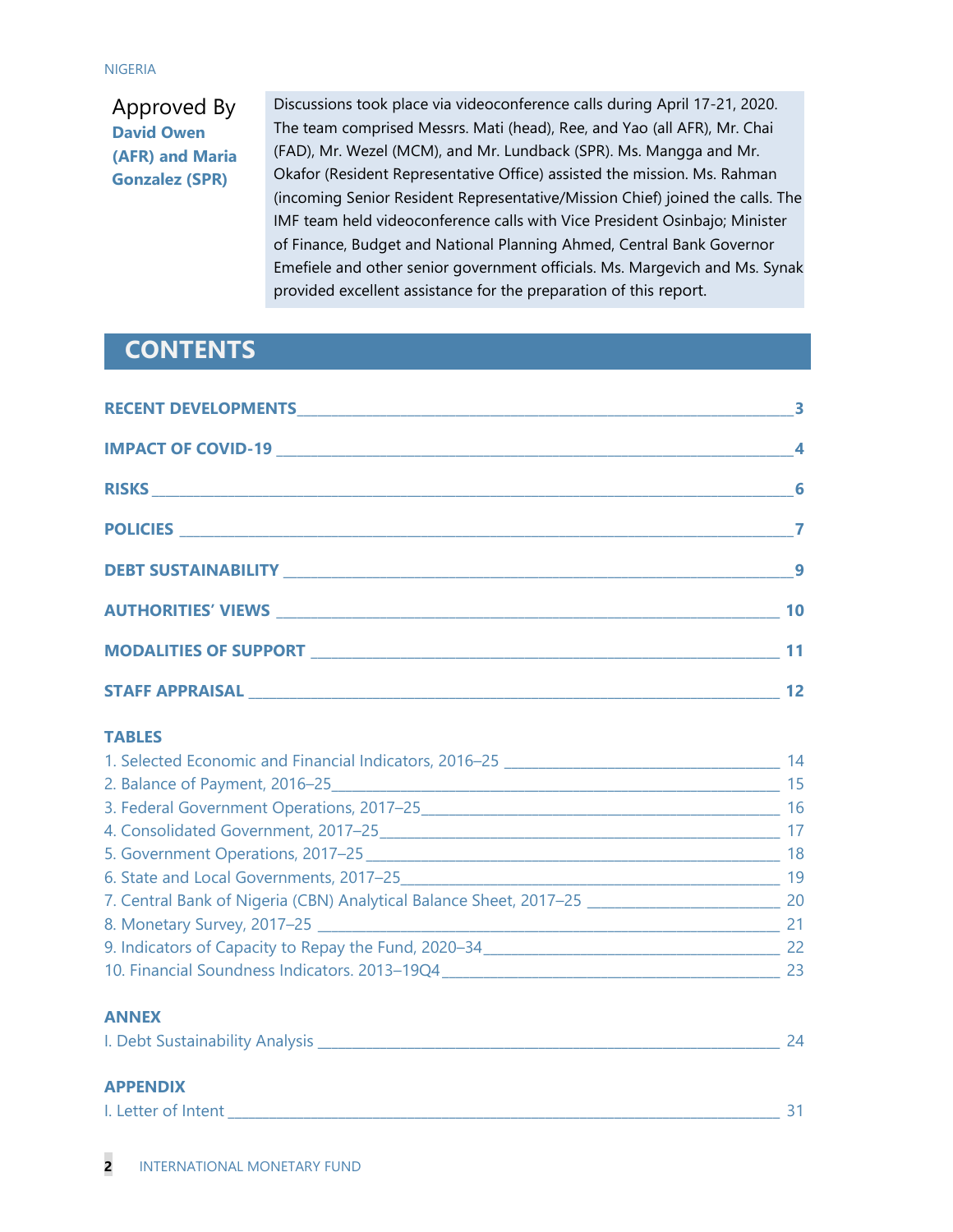# **RECENT DEVELOPMENTS**

**1. Nigeria's economy was facing headwinds even before the COVID-19 outbreak.** Growth, which averaged 2.3 percent in 2019—helped by a boost in services in the fourth quarter of 2019—has remained firmly below population growth for the past four years. Increased regulatory risk, segmented foreign exchange markets, higher recourse to central bank financing, low revenue mobilization—in addition to infrastructure and governance challenges—undermined confidence in the economy and hampered long-term investment.

**2. Vulnerabilities—particularly external—increased in 2019**. International reserves—almost half of which were the counterpart of short-term naira debt issued to non-residents at high rates by the Central Bank of Nigeria—fell, reflecting portfolio outflows and a deteriorating current account, which shifted into a substantial deficit as the goods and services trade balance deteriorated by 5.5 percent of GDP in 2019. As a result, international reserves had fallen to \$36.7 billion by January 2020 (about 50 percent of the Fund's ARA metric + oil buffer).

**3. High fiscal deficits are complicating monetary policy.** Optimistic budget targets led to large revenue shortfalls in 2019 (about 58 percent of the budget target)—which widened the overall federal government (FG) deficit to 4.8 percent of GDP in 2019, despite improved non-oil revenue (which remained one of the lowest in the world). This deficit was largely financed by the Central Bank of Nigeria (CBN). The interest payments to federal government (FG) revenue ratio remained high at about 58 percent (21 percent at consolidated government level) while the debt-to-GDP ratio reached 29 percent of GDP in 2019.

**4. Before the onset of the crisis, the generally well-capitalized banking system had seen both its liquidity and solvency ratios rising, while NPLs had fallen.** Accelerated loan write-offs and recent government arrears clearance to bank borrowers—as well as a pick-up in lending—have halved the NPL ratio to 6 percent in 2019. High risk-weighted assets and deferred IFRS9 related impairment charges have reduced the overall solvency ratio by 0.7 percentage points to 14.6 percent at end-2019 (the ratio would have been even higher were it not for three small insolvent banks). Banks remain susceptible to deteriorating credit quality due to their exposure to ailing sectors, particularly oil and gas producers (26 percent of total loans). The CBN's imposed caps on bank fees and pressure on net interest income would also limit profitability.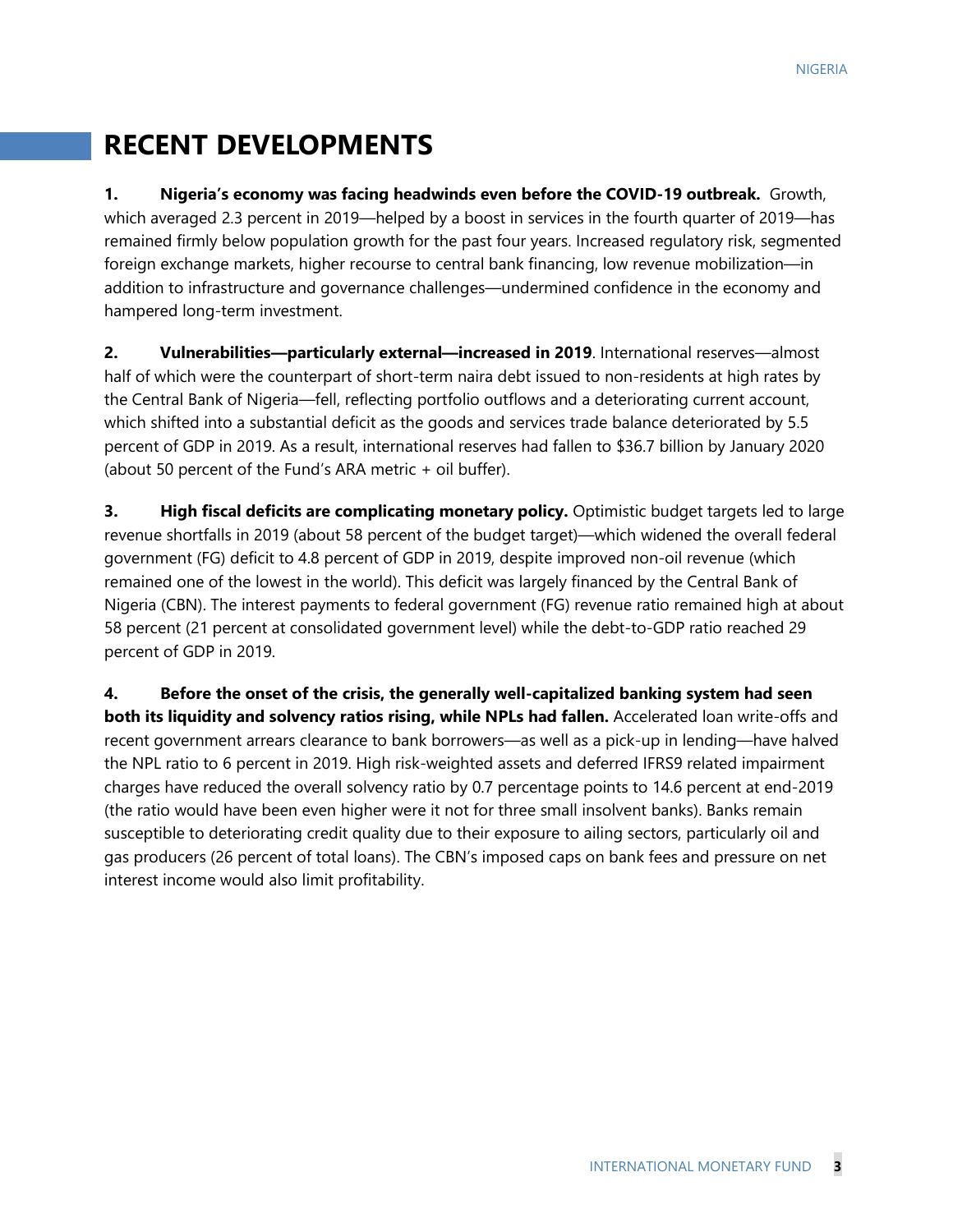# **IMPACT OF COVID-19**

### **5. The COVID-19 pandemic is having a severe impact on Nigeria, particularly as it is associated with a sharp fall in international oil prices.** The number of COVID-19 cases has sharply

risen. In response, the government has closed land and air borders and ordered a two-week lockdown (renewed in April 13) of Lagos (21 million people, about a third of Nigeria's GDP), Ogun State (industrial hub) and Abuja (administrative capital). These domestic disruptions are magnified by the sharp collapse in oil prices that will reverberate through the non-oil, non-agricultural economy which represents 65 percent of GDP and is still in large part dependent on the recycling of petrodollars and FX proceeds. This is worsened further by a collapse in world demand that led to a marked decline in oil shipments (some of Nigeria's cargoes are being sold at steepest discount or have yet to find buyers).

| Nigeria: COVID-19 Macroeconomic Impact<br>2020         |                                         |            |  |  |  |  |  |
|--------------------------------------------------------|-----------------------------------------|------------|--|--|--|--|--|
|                                                        | Pre-COVID/1<br>$\overline{\phantom{a}}$ | <b>RFI</b> |  |  |  |  |  |
| National income and prices                             | (Percent increase)                      |            |  |  |  |  |  |
| Real GDP (at 2010 market prices)                       | 2.5                                     | $-3.4$     |  |  |  |  |  |
| Consumer price index (end of period)                   | 13.0                                    | 13.9       |  |  |  |  |  |
| <b>Consolidated government operations</b>              | (Percent of GDP)                        |            |  |  |  |  |  |
| Total revenues and grants                              | 8.5                                     | 49         |  |  |  |  |  |
| Total expenditure and net lending                      | 13.1                                    | 117        |  |  |  |  |  |
| Overall balance                                        | $-46$                                   | $-6.8$     |  |  |  |  |  |
| <b>External sector</b>                                 |                                         |            |  |  |  |  |  |
| Current account balance (Percent of GDP)               | $-1.1$                                  | $-3.3$     |  |  |  |  |  |
| Gross international reserves (US\$ billions)           | 36.0                                    | 25.3       |  |  |  |  |  |
| (equivalent months of imports of G&Ss)                 | 4.8                                     | 3.8        |  |  |  |  |  |
| Source: Nigerian authorities; and IMF staff estimates. |                                         |            |  |  |  |  |  |
| 1/ January 2020 WEO Update                             |                                         |            |  |  |  |  |  |

**6. Market dynamics have worsened and have led to an adjustment in the exchange rate**. By end-March, foreign portfolio holdings decreased by 46 percent since the beginning of the year and by almost 60 percent since mid-2019. The official exchange rate has been adjusted by 17½ percent, bringing it much closer to other rates, and the various exchange rate windows have been broadly unified around the rate in the investors and exporters (I&E) window. Spreads on credit default swaps

and on 30-year Eurobond yields have widened by 700 and 600 basis points, respectively. On the other hand, domestic bond yields remain low, and for lower maturities, at rates much below inflation. Both Standard and Poor's and Fitch downgraded Nigeria's credit rating.

| Window                                            | <b>Participants</b>                                                    | Pre-COVID<br>(N/\$) | Current<br>(N/\$) | Level of liquidity                                                              |
|---------------------------------------------------|------------------------------------------------------------------------|---------------------|-------------------|---------------------------------------------------------------------------------|
| Official exchange rate                            | used for all government<br>transactions, oil<br>revenue.               | 306.5               | 360               | Low liquidity, only \$100,000<br>to banks daily                                 |
| <b>Investors and Exports Windows</b><br>(IEFX)    | Investors, Exporters<br>and all market players<br>foreign and domestic | 358-366             | 388               | First introduced at N/\$380.<br>This is expected to move with<br>market forces. |
| Retail Secondary Market<br>Intervention Window,   | Local corporates,<br>manufacturers                                     | 335-360             | 388               | \$250 million sold by the CBN<br>every two weeks, spots and<br>forwards         |
| Wholesale Secondary Market<br>Intervention window | Mostly large corporates<br>through banks                               | 335-360             | 388               | \$100 million a week pre-<br>COVID, no auction                                  |
| BDCs, invisibles, travel                          | Open to all                                                            | 358-369             | 388               |                                                                                 |

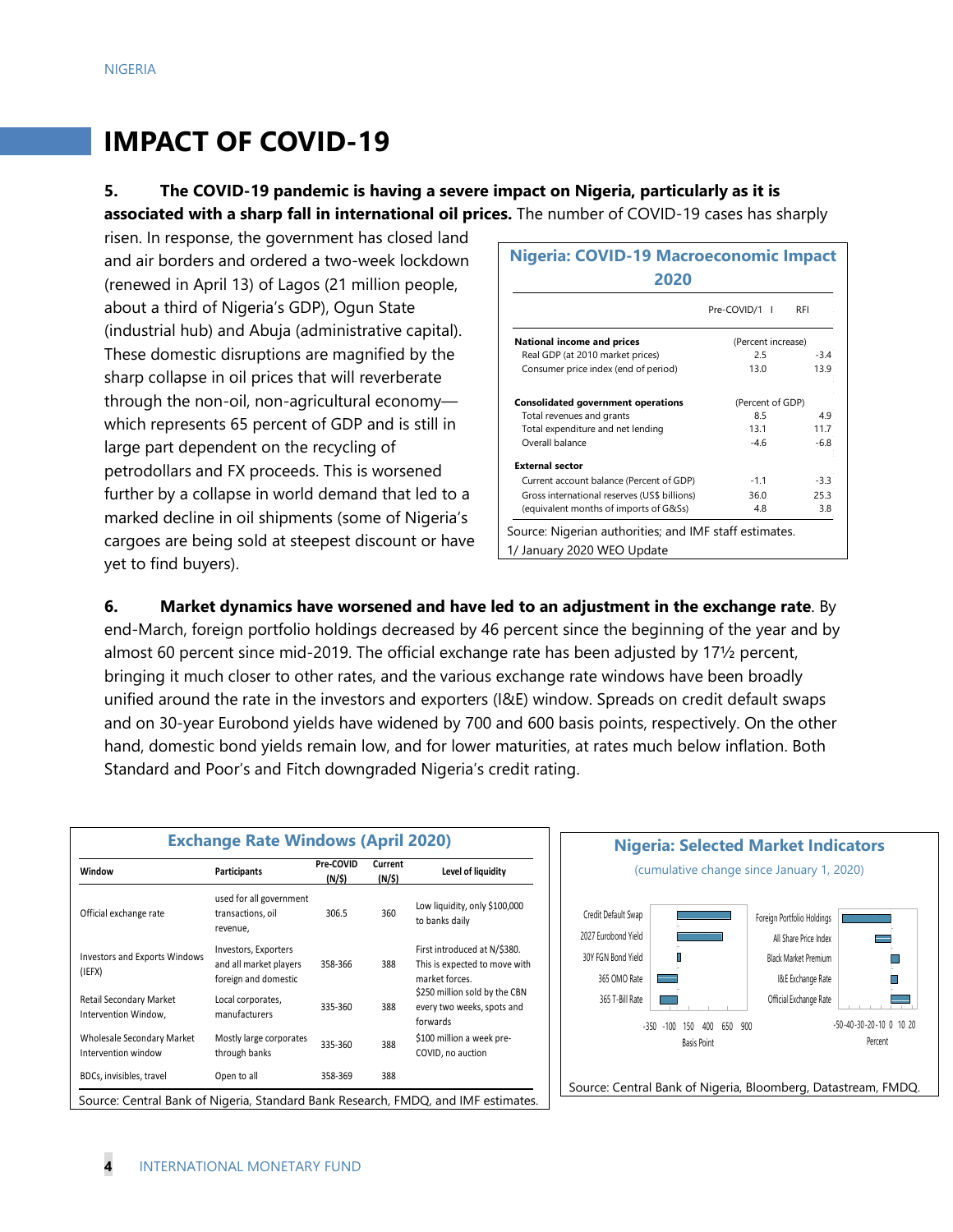### **7. The COVID pandemic has created an urgent BOP need.** Concurrent with the decline of oil

prices, remittances are expected to decline as well. This shock would be only partially mitigated by lower oil-related imports of goods and services and income outflows, and an overall reduction in imports on the heels of a sharp output contraction and exchange rate depreciation. These challenges have also restrained capital inflows, including dwindling foreign interest in central bank bills (OMOs, about \$7.5 billion were held by foreigners as of March 2020— about 43 percent less than in December 2019) leading to exchange rate pressures and declining reserves (\$34 billion as of end-March 2020). Some of these pressures are expected to ease in the second half of the year. As a result, the BOP gap for 2020 is estimated at about \$14 billion or 3.2 percent of GDP, of which the requested purchase would cover about 24 percent. In addition, the authorities are actively engaged in negotiations with the World Bank, the

|                                   |         | 2020        |            |
|-----------------------------------|---------|-------------|------------|
|                                   | 2019    | Pre-COVID/1 | <b>RFI</b> |
| Current account balance           | $-17.0$ | $-5.4$      | $-14.7$    |
| <b>Trade balance</b>              | 2.9     | 14.4        | $-7.2$     |
| <b>Exports</b>                    | 65.0    | 67.4        | 37.3       |
| Oil/gas                           | 54.5    | 59.9        | 27.8       |
| <b>Imports</b>                    | $-62.1$ | $-53.0$     | $-44.5$    |
| Services (net)                    | $-33.8$ | $-32.0$     | $-25.7$    |
| Income (net)                      | $-12.5$ | $-14.3$     | $-7.5$     |
| <b>Transfers (net)</b>            | 264     | 26.5        | 25.8       |
| Financing                         | 13.6    | 3.3         | $-1.5$     |
| <b>Financial Account (net)</b>    | 13.6    | 3.3         | $-1.5$     |
| <b>FDI</b>                        | 1.8     | 2.1         | 0.9        |
| Portfolio Investment (net)        | 9.0     | 7.6         | $-2.4$     |
| Other Investment (net)            | 2.8     | $-6.4$      | 0.0        |
| <b>Overall balance</b>            | $-5.5$  | $-2.1$      | $-16.2$    |
| <b>Financing Gap</b>              |         |             | 14.1       |
| percent of GDP                    |         |             | 3.2        |
| <b>RFI</b>                        |         |             | 3.4        |
| percent of gap                    |         |             | 24.1       |
| Other sources                     |         |             |            |
| <b>World Bank</b>                 |         |             | 2.5        |
| <b>African Development Bank</b>   |         |             | 0.5        |
| <b>Islamic Development Bank</b>   |         |             | 0.1        |
| <b>Afrexim Bank</b>               |         |             | 0.5        |
| <b>Total other sources</b>        |         |             | 3.6        |
| percent of gap from other sources |         |             | 25.5       |

African Development Bank, and the Islamic Development Bank, and Afreximbank for budget support loans of about \$3.6 billion or almost 26 percent of the gap. The rest of the financing gap is expected to be met by further reserve drawdown and through greater exchange rate flexibility.

**8. The overall general government fiscal deficit for 2020 would widen to 6.8 percent of GDP (from 4.6 percent expected prior to the Covid-19 outbreak).** Total revenue is projected to decline by 3.6 percent of GDP, with the sharp decline in oil revenue following the collapse of oil prices partially offset by a depreciation of the naira. Spending is expected to be lowered from 13.1 percent to 11.7 percent of GDP, with the increases in spending on health (up to 0.3 percent of GDP) and interest payments (0.2 percent of GDP) more than offset by lower fuel subsidies (0.3 percent of GDP) and a contraction of SLGs spending reflecting less resources available to SLGs and a cut in non-essential capital expenditures (0.3 percent of GDP). These were seen necessary by the authorities to create fiscal space, albeit the fiscal support package—and its costing—is still not fully finalized.

**9. The fiscal financing gap remains large at about \$11 billion.** Together with a larger deficit, a downward revision in available financing—including less recourse to CBN overdrafts—leads to about \$8 billion (2 percent of GDP), even after accounting for RFI purchases. Of that gap, 25 percent will be covered by existing budget support commitments from multilateral institutions. The authorities plan to cover the rest through reprioritization of existing project loans (including from the World Bank and AfDB) towards health spending, drawdown from existing deposits held in accounts of extrabudgetary funds and sovereign wealth funds, as well as domestic borrowing. Staff is of the view that the latter option remains the most appropriate in view of the large stock of maturing OMOs (about N6 trillion domestic), which provides substantial space to issue domestic bonds—which are currently trading at very favorable yields— without crowding out the private sector.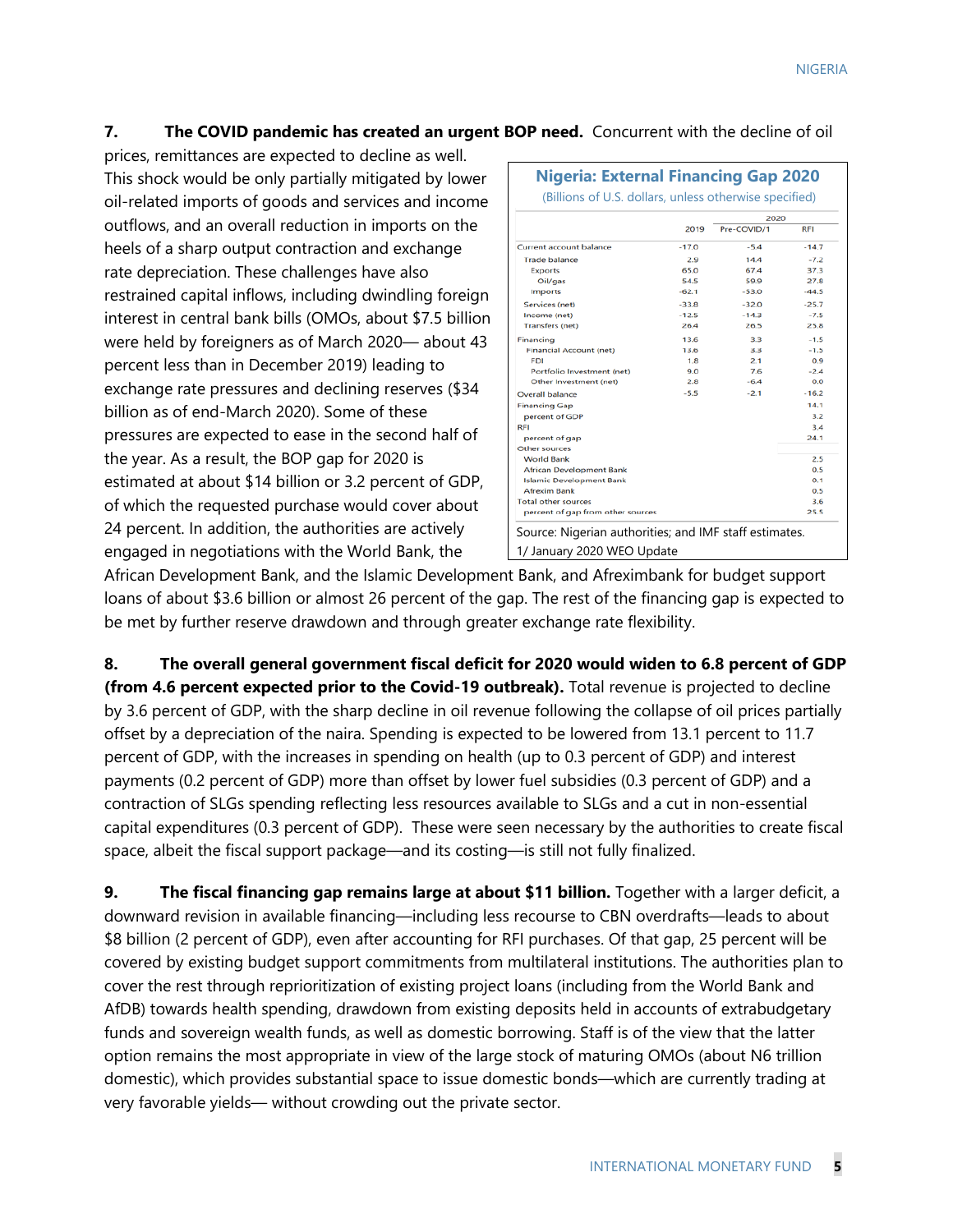|                                                                                      | <b>Nigeria: Fiscal Financing Gap 2020</b> |           |  |  |  |  |  |  |
|--------------------------------------------------------------------------------------|-------------------------------------------|-----------|--|--|--|--|--|--|
|                                                                                      | (Billions of Naira)                       |           |  |  |  |  |  |  |
|                                                                                      | Pre-COVID/1                               | RFI       |  |  |  |  |  |  |
| Total revenue and Grants                                                             | 13,790                                    | 7,722     |  |  |  |  |  |  |
| Total expenditure                                                                    | 21,242                                    | 18,279    |  |  |  |  |  |  |
| Overall balance                                                                      | -7,452                                    | $-10,557$ |  |  |  |  |  |  |
| Financing                                                                            | 7,452                                     | 6,327     |  |  |  |  |  |  |
| External                                                                             | 732                                       | 582       |  |  |  |  |  |  |
| Borrowing                                                                            | 894                                       | 754       |  |  |  |  |  |  |
| Amortization                                                                         | $-162$                                    | $-172$    |  |  |  |  |  |  |
| Domestic                                                                             | 6,720                                     | 5,746     |  |  |  |  |  |  |
| (o.w) Bank financing                                                                 | 5,857                                     | 4,857     |  |  |  |  |  |  |
| Financing gap                                                                        | 0                                         | 4,229     |  |  |  |  |  |  |
| <b>Exceptional RFI Financing</b>                                                     | 0                                         | 1,228     |  |  |  |  |  |  |
| Remaining Financing Gap                                                              | 0                                         | 3,001     |  |  |  |  |  |  |
| Source: Nigerian authorities; and IMF staff estimates.<br>1/ January 2020 WEO Update |                                           |           |  |  |  |  |  |  |



## **RISKS**

**10. Already high downside risks to the outlook have heightened.** The outlook remains subject to large uncertainty around the external environment, such as the risk of over-supply in the oil market and fast-evolving decline in international oil prices—exacerbated by steep discounts for unsold oil cargoes—and falling global demand with risk of a prolonged global COVID-19 outbreak. Rising unsold cargoes could also impact oil production, which could decline further through OPEC agreed cuts or if prices persist below production costs. The outlook also assumes the COVID-19 spread in Nigeria is contained in H2 2020, with activity starting to recover once the crisis fades away. Any continuous increase in domestic infections that would delay economic normalization would lead to a longer disruption in economic activity. Under such a scenario, economic growth would fall even more sharply, and the fiscal and external financing needs would be larger, straining available financing, and possibly generating spillovers through the rest of the real and financial sectors that could generate additional fiscal costs in some adverse scenarios, including from contingent liabilities. The materialization of risks would require greater domestic policy action and full utilization of the authorities' toolkit; as well as support from development partners. Nigeria-based pan-African banks presents contagion risks from shocks affecting their regional offices.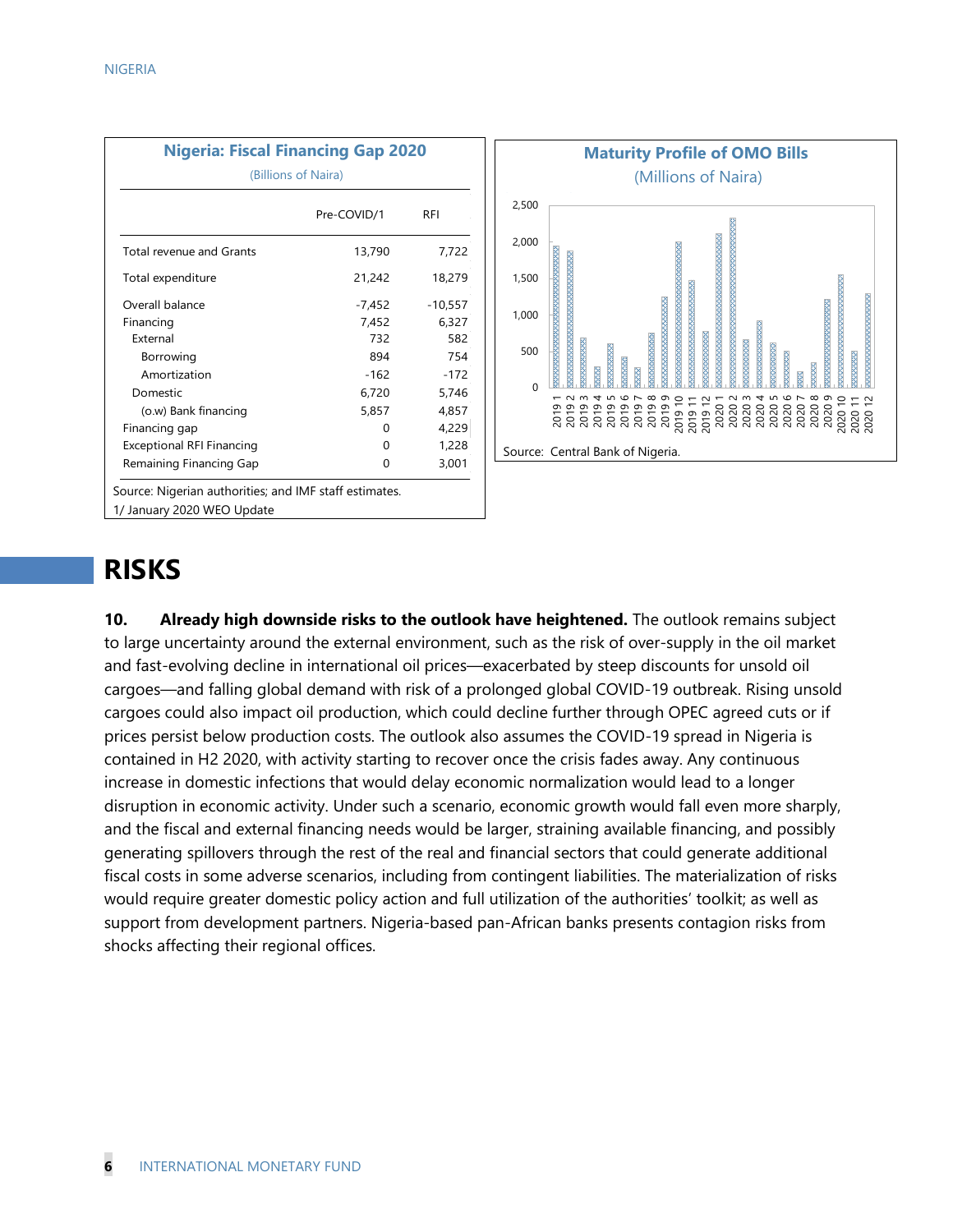# **POLICIES**

**11. The authorities—in conjunction with the private sector—have taken a number of steps to mitigate the economic impact of COVID-19**. These include:

• **Fiscal.** A N500bn COVID-19 crisis intervention Fund has been set up on budget to help cover costs of much needed health equipment (including respirators) and medicine, as well as shore up the economy through public works programs. A temporary fiscal support package—not yet fully costed—is expected to provide relief for taxpayers and incentivize employers to retain and recruit staff during the downturn, through measures such as income tax relief equal to a 50 percent rebate on payroll tax for their employees. Tax policy measures—such as import duty waivers for medicine and medical

| <b>Nigeria: Federal Fiscal Measures in Response to COVID-19</b>    |                 |         |
|--------------------------------------------------------------------|-----------------|---------|
|                                                                    | (Billion Naira) | (% GDP) |
| <b>COVID-19 Crisis Intervention Fund spending</b>                  | 500             | 0.32    |
| FG current spending                                                | 180             | 0.12    |
| Medical supplies for health facilities and isolation centers       |                 |         |
| Testing kits and training of medical personnel                     |                 |         |
| Grant to pharmaceutical companies to increase production           |                 |         |
| Special Public Works Program                                       |                 |         |
| FG capital spending                                                | 170             | 0.11    |
| Upgrade of healthcare facilities                                   |                 |         |
| Expansion of isolations centers                                    |                 |         |
| Special Public Works Program                                       |                 |         |
| Health spending in States                                          | 150             | 010     |
| <b>Fiscal relief measures</b>                                      |                 | 0.05    |
| Import duty waivers for medicines and medical goods                |                 |         |
| Income tax relief equal to a 50% rebate on PAYE payments           |                 |         |
| Conditional cash transfer to the households on the social register | 72              | 0.05    |
| Expansion of social register from 2.6m to 3.6m households          |                 |         |
| Continuation of school feeding programs even with school closures  |                 |         |
| IDPs to receive 2 months' food rations                             |                 |         |

goods —are also announced. Electricity tariff increases – planned for April 2020 – have been postponed to July. In line with lower international oil prices, regulated fuel prices have been reduced, fuel subsidies eliminated, and an automatic fuel pricing formula has been put in place to ensure fuel subsidies do not reemerge.

- **Monetary and Financial**. The Central Bank of Nigeria has maintained its current policy rate but introduced measures to reduce the burden of the COVID-19 crisis on impacted firms. These include lower interest rates on applicable CBN interventions from 9 to 5 percent, a one year moratorium on interest payments for CBN facilities, and plans to release N3.5 trillion (2.4 percent of GDP) through the banking sector by partially releasing cash reserve requirements at the CBN (currently at 38 percent, higher than the regulatory 27.5 percent) to firms lending to manufacturing, health and hospitality sectors.
- **Exchange Rate Policy.** The authorities have committed to let the I&E rate move in line with market forces, and it has so far depreciated by about 7 percent since January. FX sales to bureau de change (BDCs), previously about \$1 billion a month, have been temporarily suspended in view of falling demand for invisibles and BDC operators' health safety concerns linked to COVID-19.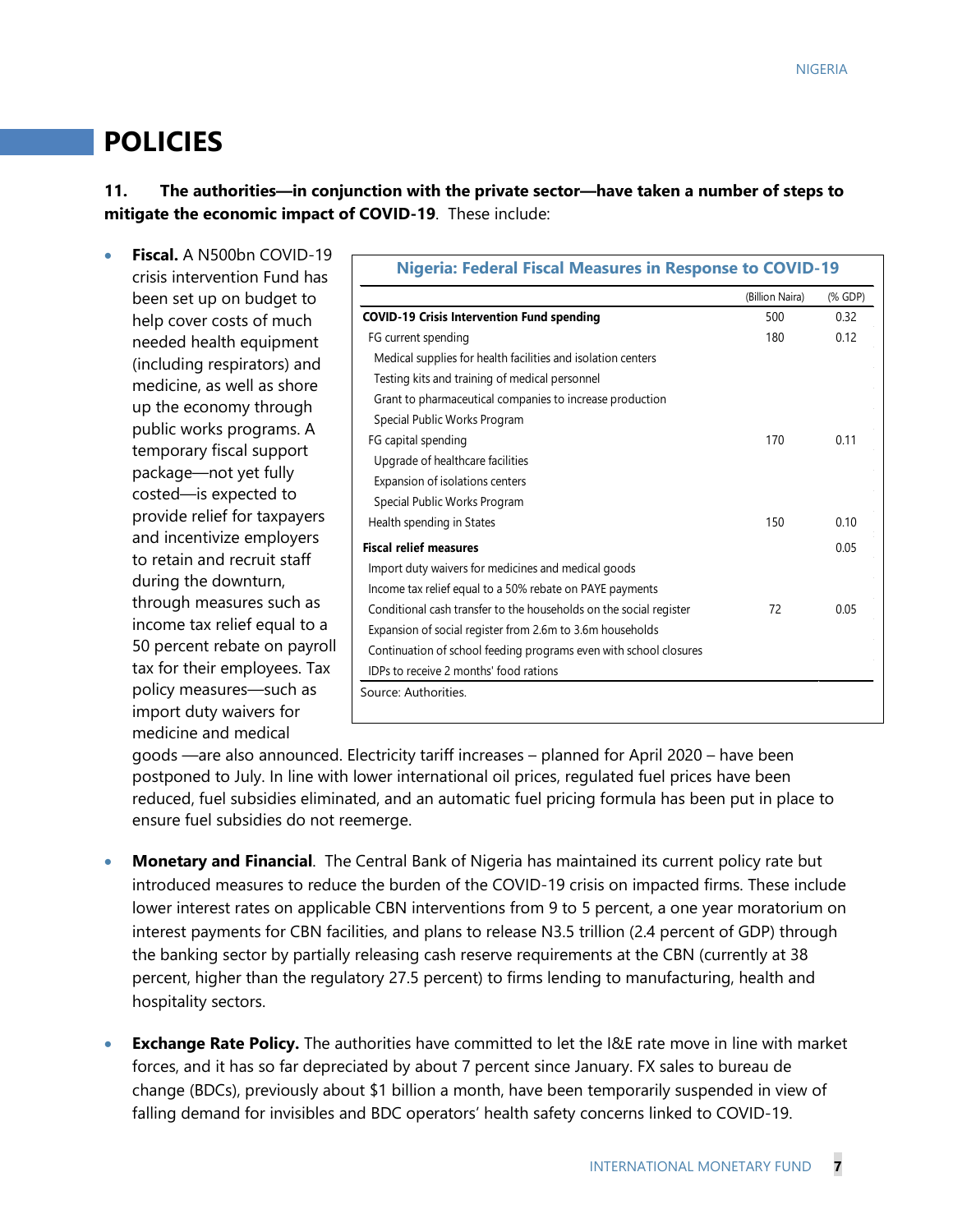### **12. Staff supports the authorities' short-term focus on limiting the macro-financial and social impact of the COVID-19 crisis**:

- **Fiscal.** A substantial part of the shock would need to be accommodated through the budget. Staff encourages the authorities to urgently present a supplementary budget to parliament reflecting the oil revenue shortfall, higher health spending, and an additional targeted and temporary package to protect the businesses and households impacted, particularly in view of the large size of the informal sector (60 percent). In addition to the measures in the COVID-19 crisis intervention Fund, measures could include extension of filing dates and making use of installment payment arrangements as well as further scaling-up of social transfer programs. Staff welcomes the introduction of an automatic fuel price formula to eliminate fuel subsidies. Staff notes that the proposed cuts/postponement of capital spending (0.3 percent of GDP) or SLG expenditures, which are considered non-essential, should be temporary in view of the country's large infrastructure needs. Business continuity plans should be pursued at both customs and revenue administration to ensure revenue collection is preserved.
- **Financing.** Staff urges the speedy adoption of new borrowing limits to allow additional bond issuance at still favorable rates (pension funds have extra liquidity now that they can no longer use to purchase high-yielding CBN bills because of regulations introduced in October 2019). Results of the last bond auction show strong demand, with an average cover ratio of 4.7 times and the 30 year bond receiving the strongest demand at 7 times the offer at auction.
- **Exchange Rate Policy**. With reserves falling, staff welcomes recent steps taken by the CBN to allow greater flexibility in the Investors & Exporters (I&E) rate and narrow differences between various FX windows. With the spread across the various exchange rate windows now very narrow, this is also a good moment to immediately move to full and formal unification—e.g., by converging all foreign exchange windows to the I&E window. This critical step to ensuring a well-functioning market would be helped by the CBN's calibration of its foreign exchange sales in the market at a level commensurate with protecting central bank reserves while taking into account low international oil prices and reduced FX demand. A unified and more flexible exchange rate will be an important shock absorber, especially in turbulent times— with CBN FX interventions limited to smoothing large fluctuations in the exchange rate. Rationing of foreign exchange—such as occurred in 2015, with damaging consequences—must be avoided as it would hamper trade and investor confidence, hence further delaying the economic recovery once the crisis passes.
- **Monetary Policy.** Staff supports the central bank's caution in easing monetary policy, in view of potential inflationary pressures arising from exchange rate and food supply shocks. Given the uncertainties, however, the situation needs to be monitored closely and adequate liquidity provided if necessary (see below). A sharp increase in outflows, potentially leading to an overshoot in the exchange rate, would pose a difficult dilemma. While a tightening of monetary policy may still be the first-best policy response, it could further damage economic activity. In such a situation, all available policies should be considered.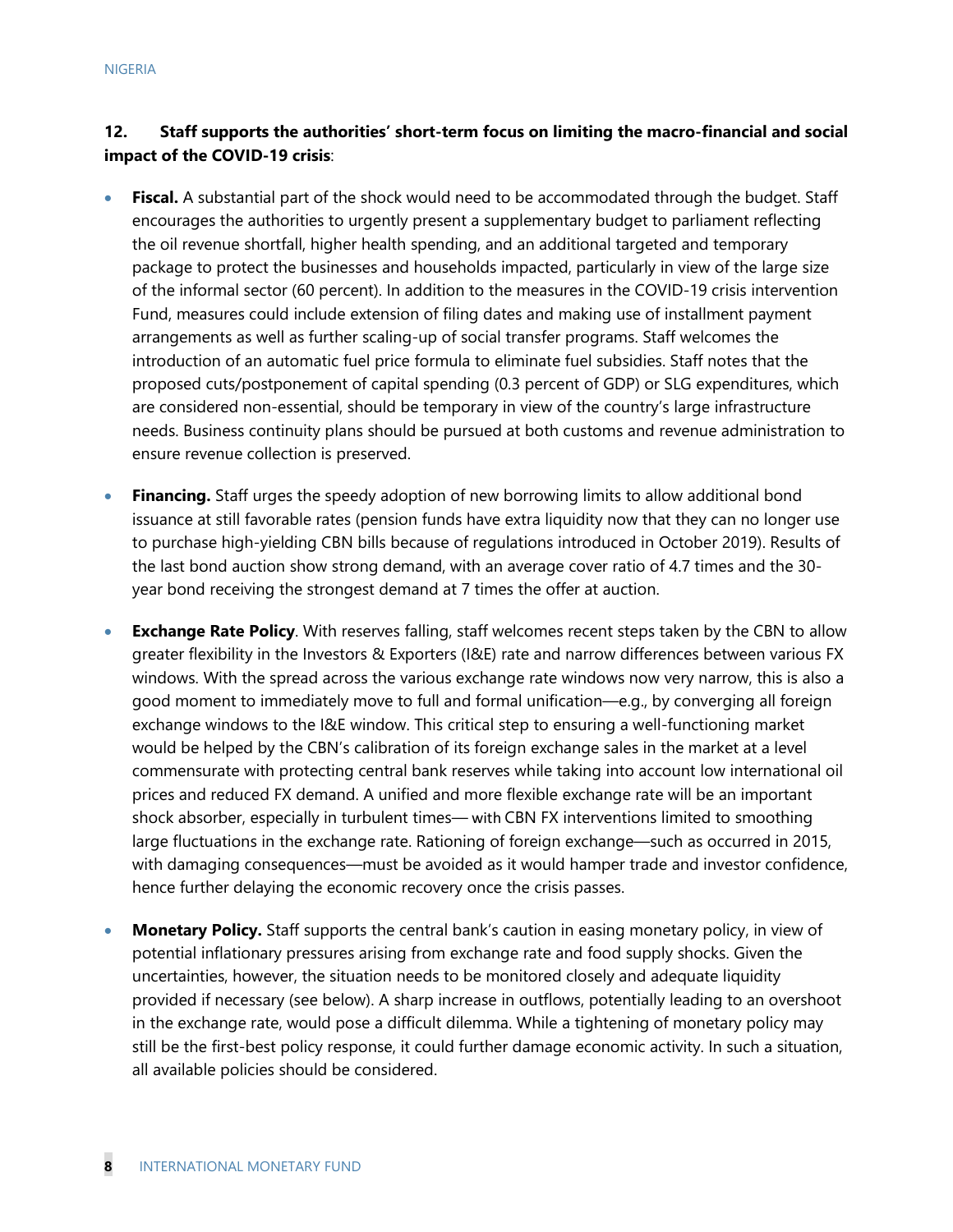• **Financial Sector Policies.** Staff supports the CBN's current bank-by-bank approach to assess risks from COVID-19. Banks' own capital and liquidity buffers should remain the first line of defense, which in the case of Nigeria means that supervisors could temporarily allow banks to drop below the minimum capital requirement (currently 15 percent for large banks, which is significantly above the Basel II 8 percent requirement). To be able to withstand large liquidity shocks, the CBN should intensify its monitoring of banks' liquidity, particularly in foreign currency, and release the high effective CRRs as needed. Staff also supports the CBN in having banks consider temporary restructuring of loan terms but cautions that such relief should be provided only to fundamentally sound borrowers. In any case, loan classification and provisioning standards should not be relaxed. The CBN should also continue to strictly enforce the prudential FX exposure limits. Cross-border contagion risk will be reduced by having Nigerian banks' foreign subsidiaries hold additional capital cushions well beyond local capital requirements, which lessens the need to support them in stressed conditions.

**13. Actions in the short term should not lose sight of the major medium-term adjustments needed to contain vulnerabilities and unlock growth**. Once the COVID-19 crisis passes, revenuebased fiscal consolidation should resume to eliminate central bank financing and create space for priority spending, as reflected in the LOI ¶7. Along with exchange rate unification, existing FX restrictions on goods imports should be removed and monetary policy tightening through more orthodox tools (i.e., no discretionary CRR that distorts banks' liquidity management) resumed to enable the CBN to reach its single digit inflation target. Banking sector resilience should continue to be enhanced though stronger bank resolution mechanisms and on-site and off-site supervision. Recent regulations to spur lending through the loan-to-deposit ratio, which encourages higher credit risk and a shorter maturity structure, should be eliminated. Accelerating structural reforms—particularly in the power sector—would be needed to lay the foundation for a diversified private-sector led economy.

**14. Anti-corruption and governance efforts should continue to be strengthened**, including by strengthening the role of the Federal Audit Board, increasing resources available to anti-corruption agencies, strengthening the asset declaration framework, implementing the risk-based approach to AML/CFT supervision and ensuring the transparency of beneficial ownership of legal persons. To ensure financial assistance received as part of the COVID-19 response is used for intended purposes, staff supports the authorities' commitments to: (i) undertake an independent audit of crisis-mitigation spending and related procurement processes once the crisis abates and publish the results; and (ii) publish procurement plans and notices for all emergency-response activities, including names of awarded companies and beneficial owners (LOI, ¶8).

# **DEBT SUSTAINABILITY**

**15. Public debt is projected to remain sustainable under a variety of shocks, albeit liquiditybased indicators remain a concern and make Nigeria's low debt-to-GDP ratio highly vulnerable to shocks.** Under staff's baseline, public debt will increase to 34.8 percent of GDP in 2020 (including the RFI purchases), would reach 37.4 percent in 2022 and come down to 36.3 percent in 2025, significantly below most emerging market peers' debt levels. Nevertheless, government interest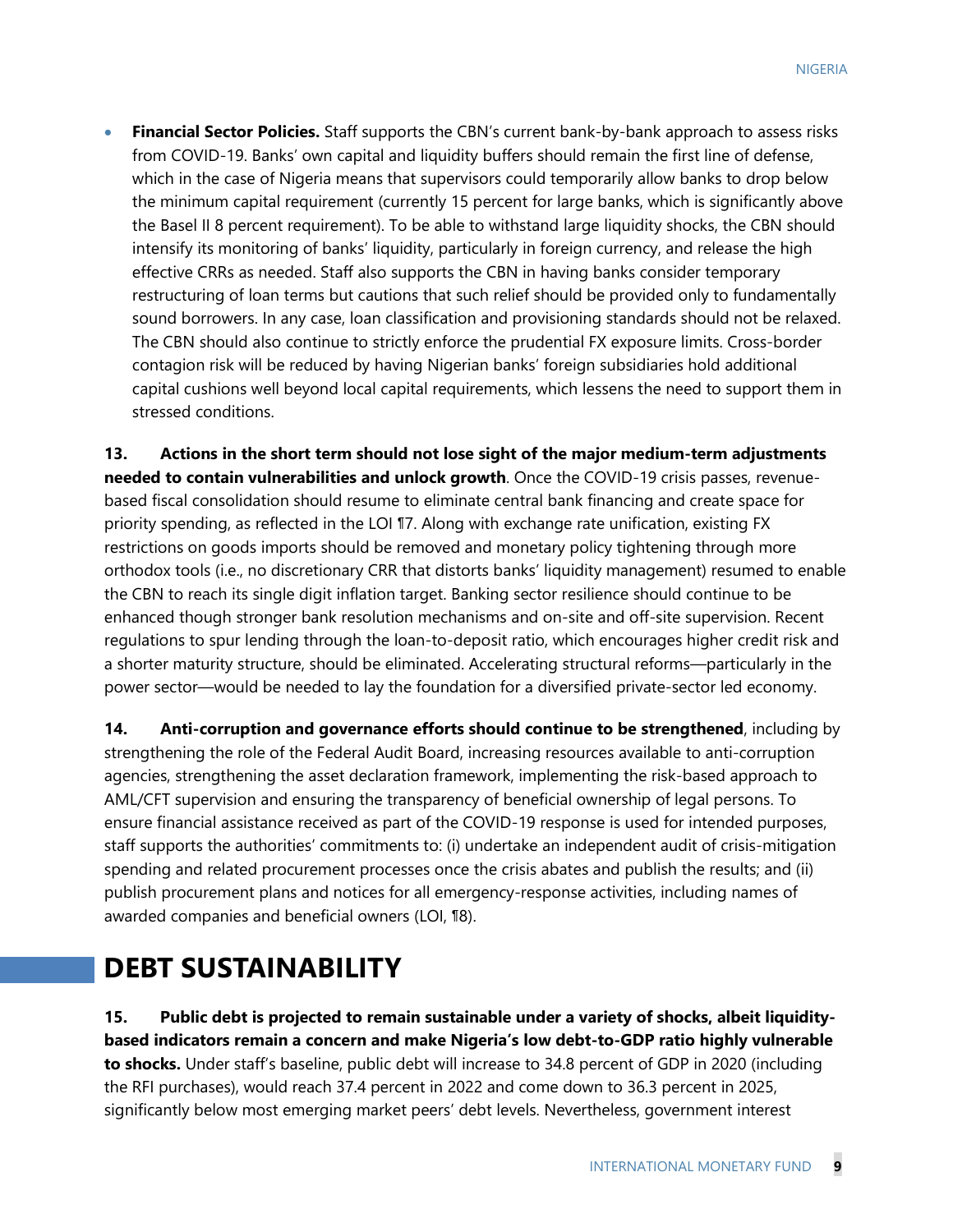payments would continue to absorb a large share of federal government revenues over the medium term under current policies, making the otherwise low debt-to-GDP ratio highly vulnerable to shocks. These risks are partially mitigated after accounting for extrabudgetary revenue (as the authorities currently plan to stop some of the earmarked funds for certain activities, such as the Road Fund or Tobacco Fund) and state and local government revenue; access to these resources in the case of an emergency would allow the ratio would remain high but manageable at between 20 to 30 percent of consolidated government revenue.

**16.** Contingent liabilities present an additional fiscal risk, including both the explicit contingent liabilities of the federal government (about 3 percent of GDP) as well as the non-guaranteed liabilities of government owned entities and certain PPP and energy-related projects (see Annex I-DSA). The stress test scenario points to continued vulnerability to a low growth/wider primary deficit scenario.

# **AUTHORITIES' VIEWS**

**17. The authorities noted they have set up an Economic Sustainability Committee—chaired by the Vice President—to devise strategies to ensure the impact of COVID-19 on the economy is limited**. The Presidential Economic Advisory Council is also working on assessing the macroeconomic policy measures needed to ensure macroeconomic stability and reduce poverty. This ongoing work on the macroeconomy complements the various high-level working groups set up to respond and coordinate the immediate health response.

**18. The authorities have indicated that they are committed to ensuring debt remains sustainable by pursuing revenue-based fiscal consolidation**. In this regard, they emphasize that their Economic Recovery and Growth Plan (ERGP) will include additional transformative measures that will help them achieve their 15 percent of GDP revenue objective within five years (LOI 17). Such steps—both through tax policy and administration reforms—would help ensure the interest payments to revenue ratio remain sustainable, even at the federal government Level. The authorities also point out that earmarked revenue in extrabudgetary funds—as was the case this year—could also be used to strengthen revenue resources.

**19. The authorities expressed strong support for the IMF/World Bank's call on debt service suspension from official creditors and are following up on this matter with bilateral creditors**. Savings from bilateral debt service suspension for the rest of 2020 would remain modest at about \$165 million.

**20. The authorities reiterated their commitment to governance reform.** They noted they are planning to take all the necessary steps to ensure that crisis funding is used for its intended purpose. In particular, they assured that adequate resources will be provided to relevant

### **Nigeria: External Debt Service** (Millions of Dollars)

|                               | 2020 |
|-------------------------------|------|
| AfDB                          | 110  |
| IDA                           | 335  |
| IFAD etc.                     | 65   |
| Bilateral                     | 281  |
| of which: May-December        | 165  |
| Eurobond                      | 823  |
| Diaspora                      | 17   |
| Source: Nigerian authorities. |      |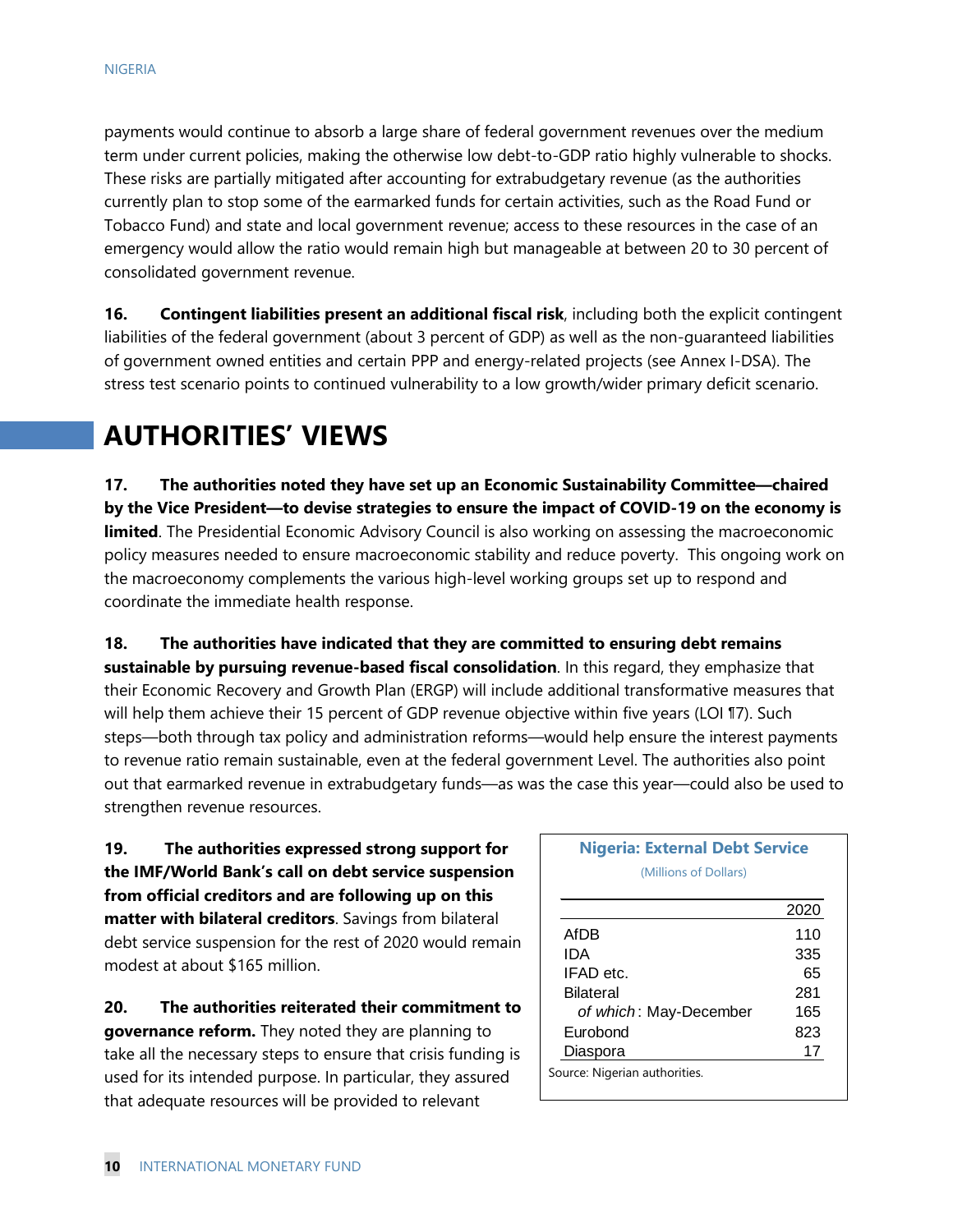governance institutions, including the Auditor General of the Federation—which will spearhead an independent audit of COVID-19 emergency response expenditures. They were confident that the audit can be completed expeditiously as this is a special accounting exercise for only a few budget lines, which will be created specifically for these spending and will be posted contemporaneously in the treasury online portal.

**21. The CBN noted that their recent actions show their commitment to greater marketdetermined exchange rate flexibility and towards more unified exchange rates**. They highlighted that the I&E market remains a willing buyer and seller market, in which investors are free to obtain their money. They note they are continuing to observe the market and will only intervene at the appropriate time to smooth potential large FX fluctuations. They state that the official rate has been adjusted and will continue to reflect economic fundamentals going forward.

**22. The CBN reiterated that it has maintained a cautious view on the monetary policy stance to avoid exacerbating inflationary pressures,** which would increase pressure on reserves and the exchange rate. It stated that maturing OMOs already provide liquidity in the system, which is also being helped by the unprecedented COVID-19 plan to support households, SMEs and the healthcare sector.

**23. The CBN stressed that it is actively monitoring the COVID-19 crisis impact on banks**. It remains confident about the resilience of the banking system as recent stress tests indicate that capital buffers will remain above 10 percent even at current low oil prices. With that in mind, they agreed with staff that the use of banks' own capital buffers should remain the first line of defense to address the COVID-19 shock. The CBN has also allowed regulatory forbearance to restructure loans from affected sectors, but has stressed these will be temporary, and have first to be approved by the CBN's banking supervision department. Impact assessment of how COVID-19 uncertainties will affect IFRS 9 impairment computations is also ongoing. In addition, the CBN noted that it has strengthened its financial sector oversight and reporting mechanisms, particularly regarding foreign exchange assets and liabilities risk.

### **MODALITIES OF SUPPORT**

**24. Staff proposes to provide support to Nigeria of 100 percent of quota (SDR 2.45 billion) under the RFI**. Nigeria meets the eligibility requirements for support under the RFI, as it has an urgent balance of payments need which, if not addressed, will result in an immediate andmore severe economic disruption than currently envisaged. It is also not feasible at this stage to put in place an upper-credit-tranche (UCT) Fund program due to the urgent needs facing the country as well as the high degree of uncertainty regarding the duration and scale of the COVID-19 epidemic. Nigeria is assessed as having sustainable debt and capacity to repay the Fund despite some risks (Table 9). The authorities have indicated their intention to cooperate with the Fund and pursue economic policies appropriate for addressing the impact of COVID-19.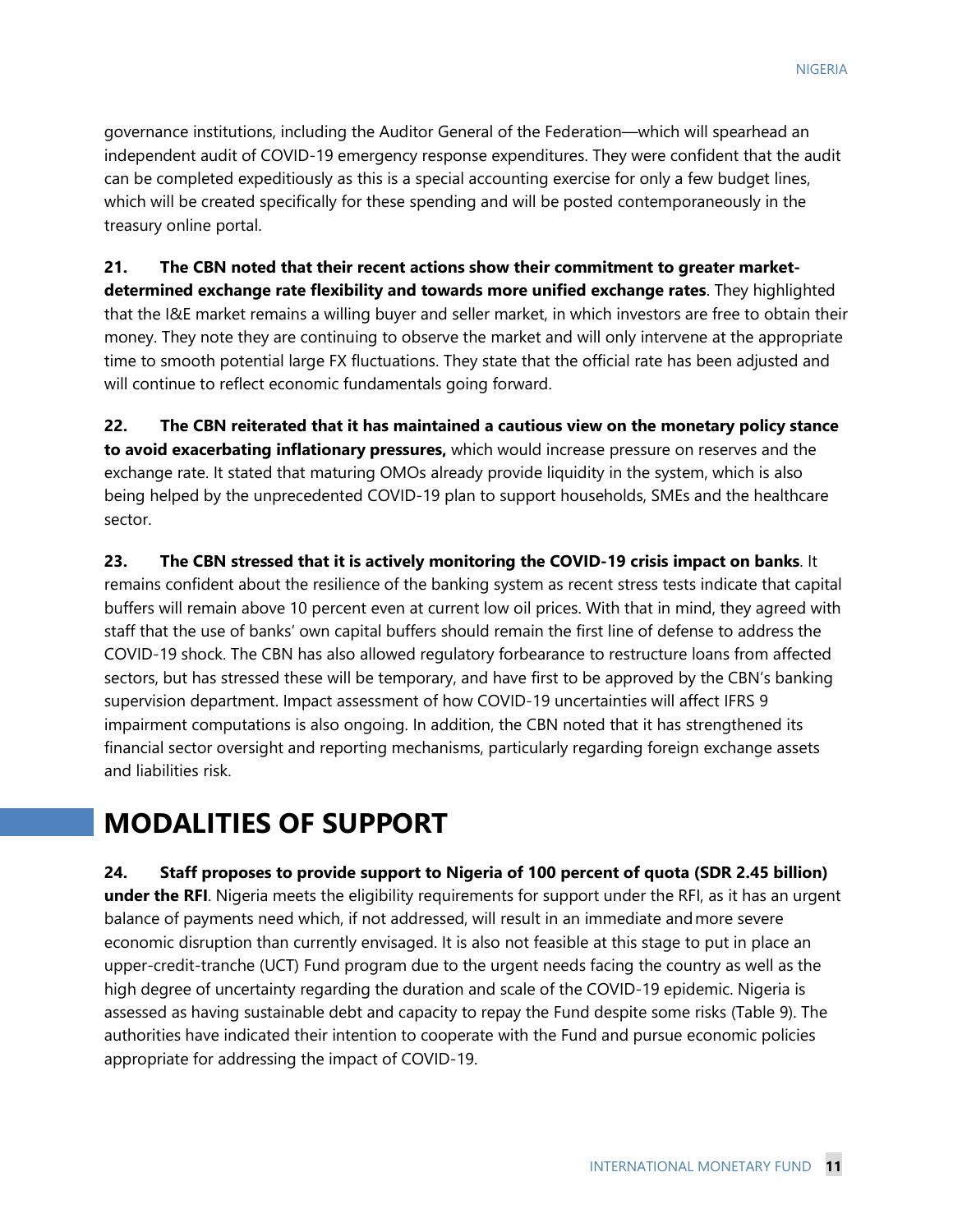**25. Staff considers access of 100 percent of quota under the RFI appropriate.** Nigeria does not currently have an IMF arrangement and 100 percent is within the applicable access limits under the RFI. The proposed access is 24 percent of the estimated BOP financing gap. Remaining needs are expected to be filled by other development partners and further policy adjustments.

**26. RFI purchases will be made to the Central Bank of Nigeria and on-lent to the Nigerian government to provide fiscal financing and support COVID-19 related spending**. The proposed access is insufficient to cover the full fiscal financing gap but the authorities are actively seeking further support from bilateral and multilateral sources (emergency AfDB, WB, IsDB and Afreximbank). Budget support of about \$3.6 billion is currently planned for 2020, with some additional financing for 2021 already identified. A Memorandum of Understanding between the CBN and the government will be signed to, inter alia, ensure CBN and Ministry of Finance responsibilities for servicing financial obligations to the IMF are clearly established.

**27. The authorities commit to undergoing a safeguards assessment as soon as feasible**. They will provide Fund staff with the necessary central bank audit reports and have authorized the external auditors of the Central Bank of Nigeria to hold discussions with staff.

**28. Risks to Nigeria's capacity to repay are mitigated** by the authorities' resolve to allow greater exchange rate flexibility, their planned resumption of revenue-based fiscal consolidation, implementation of the power sector reforms once the COVID-19 crisis passes, and their commitment to a continued close dialogue with the Fund. Downside risks include the substantial deterioration in sovereign spreads and a peak of RFI-related obligations to the Fund that remain high as a share of exports or reserves (close to the 80th percentile of a comparable group of lower-middle income Fund borrowers).

# **STAFF APPRAISAL**

**29. The COVID-19 outbreak is having a severe impact on Nigeria, while already high downside risks have heightened.** Even before the COVID-19 outbreak, Nigeria's economy was facing headwinds from rising external vulnerabilities and falling per capita GDP levels. The pandemic—along with the sharp fall in oil prices—has magnified the vulnerabilities, as real GDP growth is expected to decline to a historic low of -3.4 percent and create a large external and fiscal financing needs in 2020. Downside risks—particularly from a further collapse in oil prices/production and more protracted containment measures—have heightened; were these to materialize, they could seriously affect the real and financial sectors while straining the country's financing prospects.

**30. Staff supports the authorities' immediate actions to respond to the crisis and their commitment to medium-term macroeconomic stability once the COVID-19 crisis passes.** The short-term focus on fiscal accommodation and the removal of fuel subsidies are welcome. The important steps taken towards a more unified and flexible exchange rate are welcome and should be followed by the immediate unification of the exchange rate. Once the crisis passes, it is important that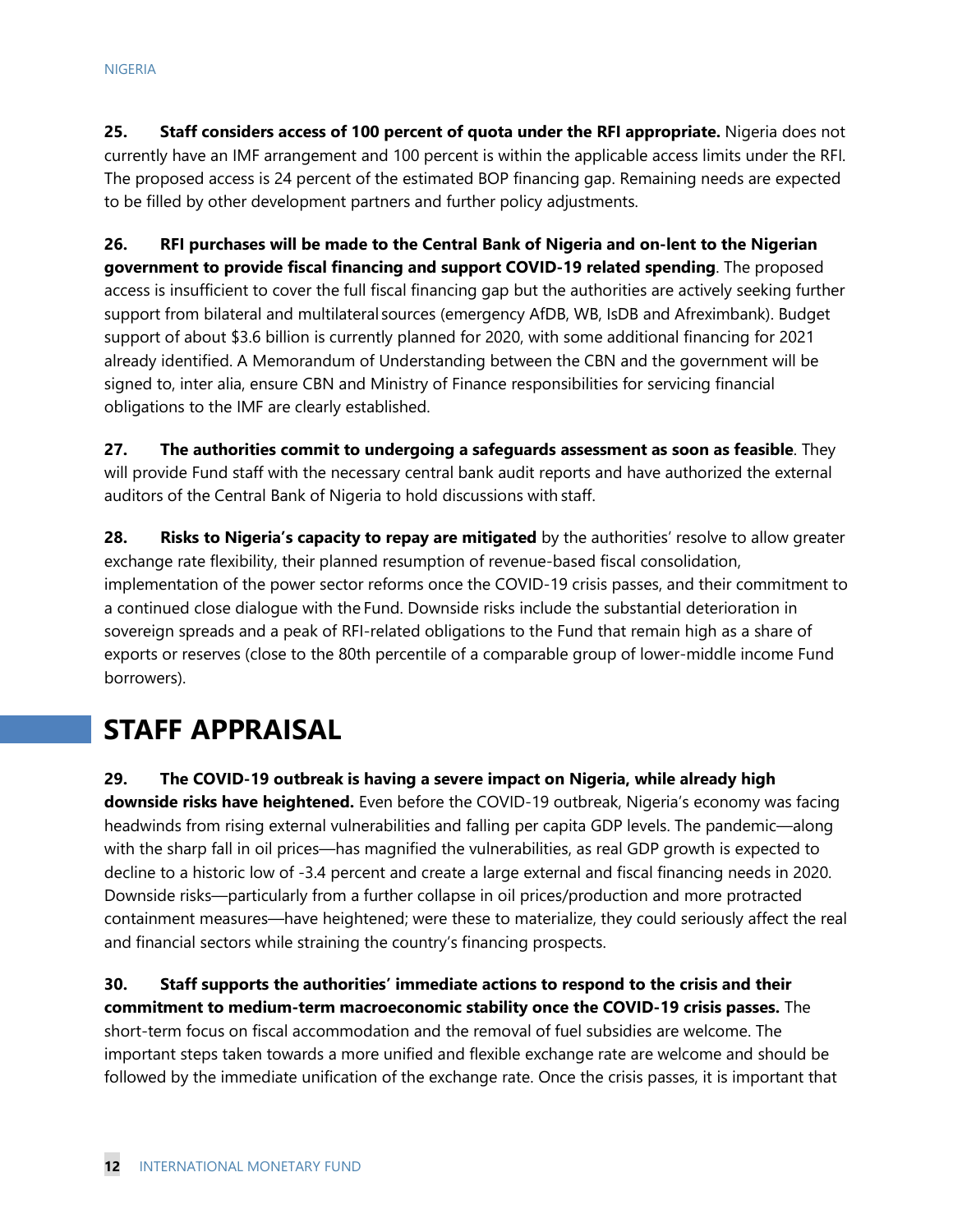these reforms be sustained and that revenue-based fiscal consolidation resumes. Swiftly implementing ERGP reform priorities—including on power sector and governance—will also be important.

### **31. Staff supports the authorities' request for a purchase under the Rapid Financing**

**Instrument of SDR 2454.5 million (100 percent of quota).** This is justified by the scale and severity of the COVID-19 shock (and associated falls in international oil prices), which has created actual and urgent BOP needs. Characterizing this purchase as direct budget support is warranted by the large revenue shortfalls and pressing healthcare and humanitarian needs facing the government. While the risks to the outlook remain large, Nigeria's debt remains sustainable and its capacity to repay theFund is adequate under the policies committed by the authorities in the LOI.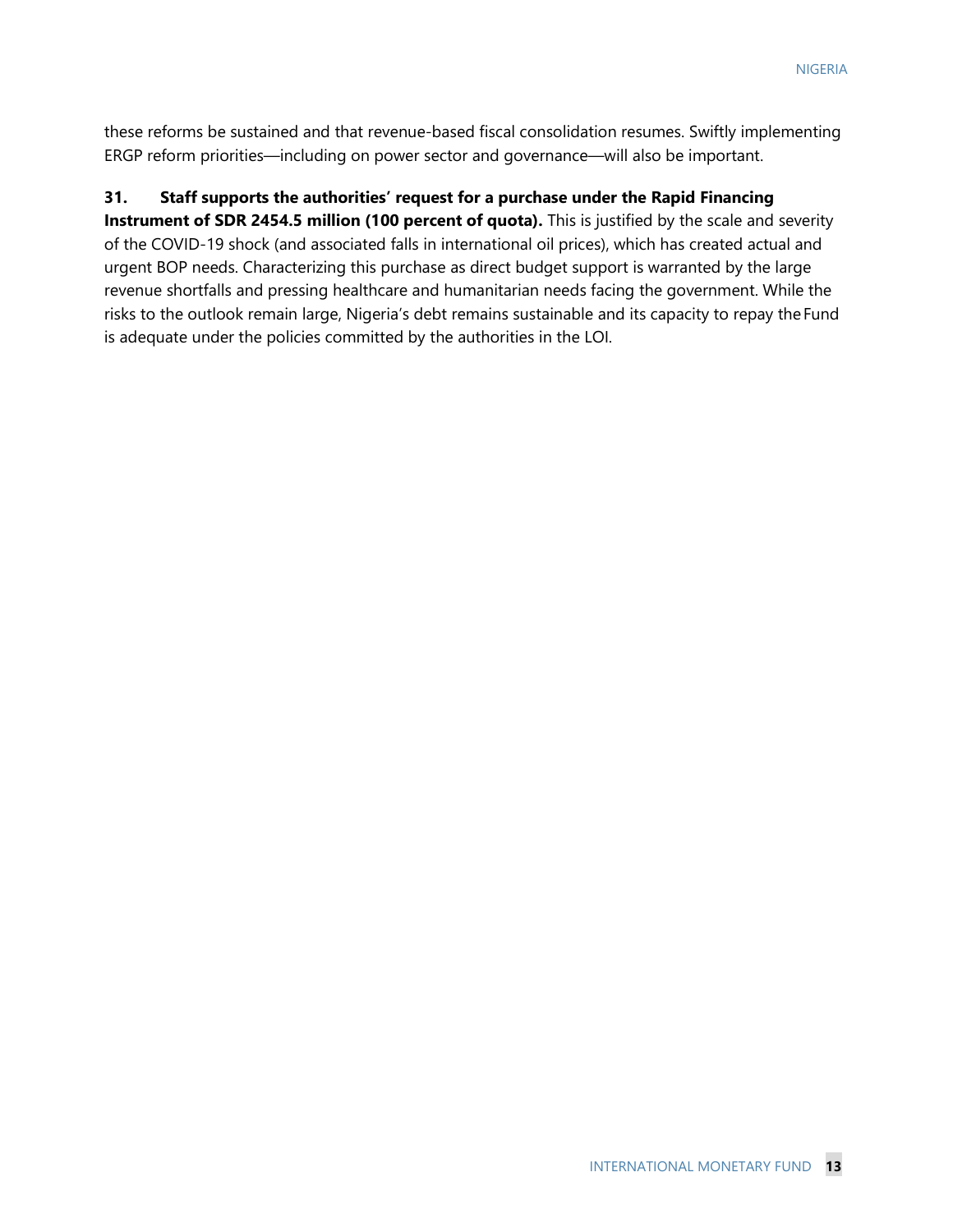| Table 1. Nigeria: Selected Economic and Financial Indicators, 2016-25 |                |                |                                                                                               |                                                        |                  |                |                |                |                |                |
|-----------------------------------------------------------------------|----------------|----------------|-----------------------------------------------------------------------------------------------|--------------------------------------------------------|------------------|----------------|----------------|----------------|----------------|----------------|
|                                                                       | 2016           | 2017           | 2018                                                                                          | 2019                                                   | 2020             | 2021           | 2022           | 2023           | 2024           | 2025           |
|                                                                       |                |                | Est.                                                                                          |                                                        |                  |                | Projections    |                |                |                |
|                                                                       |                |                |                                                                                               |                                                        |                  |                |                |                |                |                |
| <b>National income and prices</b>                                     |                |                |                                                                                               | (Annual percentage change, unless otherwise specified) |                  |                |                |                |                |                |
| Real GDP (at 2010 market prices)                                      | $-1.6$         | 0.8            | 1.9                                                                                           | 2.3                                                    | $-3.4$           | 2.4            | 2.6            | 2.4            | 2.5            | 2.5            |
| Oil and Gas GDP                                                       | $-14.4$        | 4.7            | 1.0                                                                                           | 4.6                                                    | $-8.1$           | 2.9            | 8.2            | 6.5            | 3.2            | 0.2            |
| Non-oil GDP                                                           | $-0.3$         | 0.5            | 2.0                                                                                           | 2.0                                                    | $-3.0$           | 2.3            | 2.1            | 2.0            | 2.4            | 2.7            |
| Non-oil non-agriculture GDP                                           | $-1.7$         | $-0.6$         | 2.0                                                                                           | 1.8                                                    | $-4.7$           | 2.5            | 1.6            | 1.5            | 2.0            | 2.3            |
| Production of crude oil (million barrels per day)                     | 1.81           | 1.89           | 1.93                                                                                          | 2.00                                                   | 1.81             | 1.85           | 1.99           | 2.10           | 2.12           | 2.15           |
| Nominal GDP at market prices (trillions of naira)                     | 102.6          | 114.9          | 129.1                                                                                         | 145.6                                                  | 156.0            | 179.2          | 204.8          | 233.1          | 265.0          | 301.0          |
| Nominal GDP per capita (US\$)                                         | 2,221          | 1,969          | 2,033                                                                                         | $\ldots$                                               | $\cdots$         | $\cdots$       | $\ldots$       | $\cdots$       | $\cdots$       |                |
| GDP deflator                                                          | 9.5            | 11.1           | 10.2                                                                                          | 10.4                                                   | 10.9             | 12.2           | 11.4           | 11.2           | 10.9           | 10.8           |
| Consumer price index (annual average)                                 | 15.7           | 16.5           | 12.1                                                                                          | 11.4                                                   | 13.4             | 12.0           | 11.2           | 11.0           | 10.8           | 10.6           |
| Consumer price index (end of period)                                  | 18.5           | 15.4           | 11.4                                                                                          | 12.0                                                   | 13.9             | 11.3           | 11.1           | 10.9           | 10.8           | 10.5           |
| <b>Investment and savings</b>                                         |                |                |                                                                                               |                                                        | (Percent of GDP) |                |                |                |                |                |
| Gross national savings                                                | 16.0           | 18.2           | 14.8                                                                                          | 10.9                                                   | 9.0              | 12.7           | 12.5           | 12.9           | 12.9           | 13.0           |
| Public                                                                | 0.0            | $-0.5$         | 0.7                                                                                           | 0.1                                                    | $-2.1$           | $-1.4$         | $-0.6$         | 0.6            | 1.3            | 1.9            |
| Private                                                               | 16.0           | 18.8           | 14.2                                                                                          | 10.8                                                   | 11.1             | 14.0           | 13.2           | 12.3           | 11.6           | 11.1           |
| Investment                                                            | 15.4           | 14.7           | 13.4                                                                                          | 14.2                                                   | 11.7             | 14.7           | 14.0           | 13.9           | 13.8           | 13.8           |
| Public<br>Private                                                     | 2.4<br>13.0    | 3.3<br>11.5    | 3.0<br>10.4                                                                                   | 3.0<br>11.2                                            | 2.4<br>9.3       | 2.5<br>12.1    | 2.7<br>11.2    | 2.8<br>11.1    | 2.8<br>11.0    | 2.9<br>10.9    |
| Current account balance                                               | 0.7            | 2.8            | 1.0                                                                                           | $-3.8$                                                 | $-3.3$           | $-2.5$         | $-2.0$         | $-1.5$         | $-1.4$         | $-1.3$         |
|                                                                       |                |                |                                                                                               |                                                        |                  |                |                |                |                |                |
| <b>Consolidated government operations</b>                             |                |                |                                                                                               |                                                        | (Percent of GDP) |                |                |                |                |                |
| Total revenues and grants                                             | 6.0            | 6.6            | 8.5                                                                                           | 7.9                                                    | 4.9              | 5.6            | 6.4            | 7.5            | 8.3            | 9.0            |
| Of which: oil and gas revenue                                         | 2.1            | 2.6            | 4.6                                                                                           | 3.7                                                    | 1.4              | 1.5            | 1.8            | 2.2            | 2.3            | 2.3            |
| Total expenditure and net lending<br>Overall balance                  | 10.0<br>$-4.0$ | 12.0<br>$-5.4$ | 12.8<br>$-4.3$                                                                                | 12.9<br>$-5.0$                                         | 11.7<br>$-6.8$   | 11.3<br>$-5.7$ | 11.8<br>$-5.4$ | 11.8<br>$-4.3$ | 12.1<br>$-3.8$ | 12.5<br>$-3.5$ |
| Non-oil primary balance                                               | $-4.9$         | $-6.7$         | $-7.2$                                                                                        | $-7.1$                                                 | $-6.3$           | $-5.6$         | $-5.4$         | $-4.5$         | $-4.0$         | $-3.5$         |
| Non-oil revenue                                                       | 3.8            | 4.0            | 4.0                                                                                           | 4.2                                                    | 3.5              | 4.1            | 4.6            | 5.3            | 6.0            | 6.7            |
| Public gross debt                                                     | 23.4           | 25.3           | 27.7                                                                                          | 29.1                                                   | 34.8             | 36.3           | 37.4           | 37.3           | 36.9           | 36.3           |
| Of which: FGN debt                                                    | 20.5           | 22.4           | 25.0                                                                                          | 26.5                                                   | 30.9             | 31.6           | 32.5           | 32.6           | 32.8           | 32.8           |
| FGN interest payments (percent of FGN revenue)                        | 61.8           | 58.4           | 60.7                                                                                          | 57.5                                                   | 95.9             | 80.8           | 83.0           | 77.3           | 78.1           | 79.8           |
| Interest payments (percent of consolidated revenue)                   | 21.5           | 20.5           | 19.9                                                                                          | 20.5                                                   | 40.5             | 30.1           | 29.1           | 26.3           | 25.9           | 25.4           |
|                                                                       |                |                |                                                                                               |                                                        |                  |                |                |                |                |                |
| <b>Money and credit</b>                                               |                |                | (Change in percent of broad money at the beginning of the period, unless otherwise specified) |                                                        |                  |                |                |                |                |                |
| Broad money (percent change; end of period)                           | 24.0           | 9.1            | 15.2                                                                                          | 6.2                                                    | 10.6             | 16.0           | 16.7           | 16.5           | 16.6           | 16.6           |
| Net foreign assets                                                    | 5.8            | 23.4           | 6.8                                                                                           | $-18.4$                                                | $-8.7$           | $-3.7$         | 0.5            | 2.1            | 2.1            | 0.8            |
| Net domestic assets                                                   | 11.2           | $-24.8$        | 8.5                                                                                           | 24.6                                                   | 19.3             | 19.7           | 16.3           | 14.3           | 14.5           | 15.8           |
| o/w Claims on consolidated government                                 | 10.7           | $-2.4$         | 4.4                                                                                           | 15.3                                                   | 26.5             | 21.9           | 20.4           | 16.1           | 13.9           | 13.2           |
| Credit to the private sector (y-o-y,%)                                | 22.3           | $-3.3$         | $-6.7$                                                                                        | 13.7                                                   | $-0.1$           | 1.6            | 3.2            | 7.3            | 12.3           | 15.0           |
| Velocity of broad money (ratio; end of period)                        | 3.7            | 3.8            | 3.5                                                                                           | 3.8                                                    | 3.8              | 3.8            | 3.7            | 3.6            | 3.6            | 3.5            |
| <b>External sector</b>                                                |                |                |                                                                                               | (Annual percentage change, unless otherwise specified) |                  |                |                |                |                |                |
| Exports of goods and services                                         | $-21.6$        | 32.3           | 29.9                                                                                          | 5.9                                                    | $-40.3$          | 14.6           | 22.1           | 9.3            | 7.8            | 7.1            |
| Imports of goods and services                                         | -34.7          | 8.4            | 40.6                                                                                          | 40.7                                                   | $-26.0$          | 6.0            | 10.0           | 6.7            | 6.7            | 6.8            |
| Terms of trade                                                        | $-6.5$         | 9.4            | 12.4                                                                                          | $-5.2$                                                 | $-27.5$          | 8.0            | 4.0            | 2.7            | 1.6            | 1.0            |
| Price of Nigerian oil (US dollar per barrel)                          | 44.6           | 54.4           | 71.1                                                                                          | 64.0                                                   | 35.1             | 39.5           | 42.7           | 45.1           | 47.1           | 48.6           |
| External debt outstanding (US\$ billions) <sup>2</sup>                | 78.3           | 96.6           | 116.0                                                                                         | 126.4                                                  | 129.9            | 141.5          | 154.6          | 167.8          | 181.4          | 196.3          |
| Gross international reserves (US\$ billions)                          | 27.6           | 39.8           | 43.6                                                                                          | 38.1                                                   | 25.3             | 23.4           | 24.1           | 26.5           | 29.0           | 30.3           |
| (equivalent months of imports of G&Ss)                                | 6.5            | 6.7            | 5.2                                                                                           | 6.1                                                    | 3.8              | 3.2            | 3.1            | 3.2            | 3.3            | 3.2            |
|                                                                       |                |                |                                                                                               |                                                        |                  |                |                |                |                |                |

Sources: Nigerian authorities; and IMF staff estimates and projections.

<sup>1</sup>Gross debt figures for the Federal Government and the public sector include overdrafts from the Central Bank of Nigeria (CBN) and AMCON

 $\mathcal{L}$ 

bonds.

<sup>2</sup>Includes both public and private sector.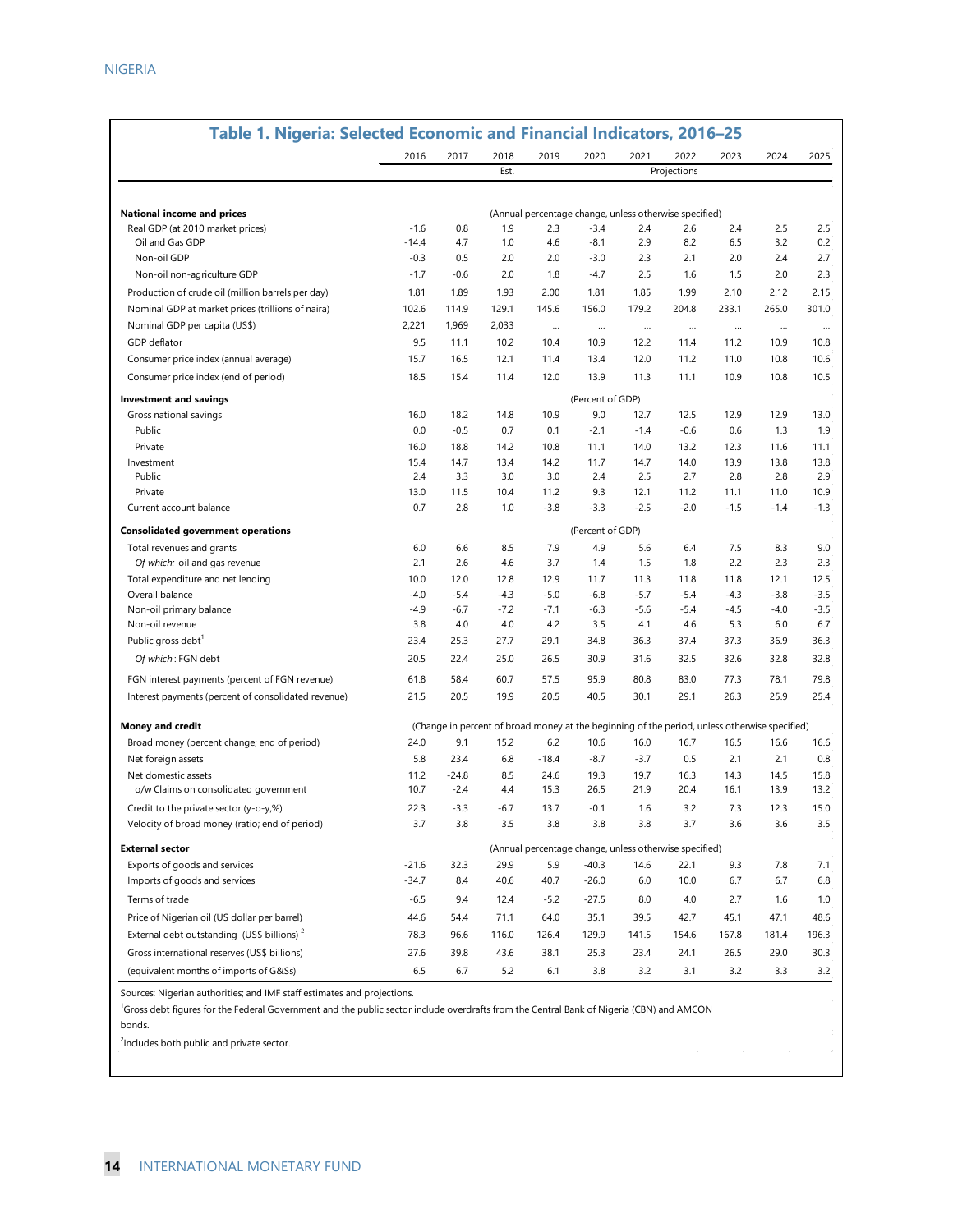| Table 2. Nigeria: Balance of Payment, 2016-25                      |         |         |         |         |         |         |         |             |         |         |
|--------------------------------------------------------------------|---------|---------|---------|---------|---------|---------|---------|-------------|---------|---------|
| (Billions of US dollars, unless otherwise specified)               |         |         |         |         |         |         |         |             |         |         |
|                                                                    | 2016    | 2017    | 2018    | 2019    | 2020    | 2021    | 2022    | 2023        | 2024    | 2025    |
|                                                                    |         |         |         | est.    |         |         |         | Projections |         |         |
| Current account balance                                            | 2.7     | 10.4    | 3.9     | $-17.0$ | $-14.7$ | $-12.7$ | $-11.2$ | $-9.9$      | $-10.4$ | $-11.1$ |
| Trade balance                                                      | $-0.5$  | 13.1    | 20.5    | 2.9     | $-7.2$  | $-5.4$  | $-2.8$  | $-3.2$      | $-4.2$  | $-6.2$  |
| Exports                                                            | 34.7    | 45.8    | 61.2    | 65.0    | 37.3    | 43.0    | 53.4    | 58.6        | 63.3    | 67.9    |
| Oil/gas                                                            | 32.0    | 42.3    | 56.6    | 54.5    | 27.8    | 32.7    | 41.7    | 46.6        | 49.0    | 50.8    |
| Other                                                              | 2.7     | 3.5     | 4.7     | 10.5    | 9.5     | 10.3    | 11.6    | 12.0        | 14.3    | 17.1    |
| Imports                                                            | $-35.2$ | $-32.7$ | $-40.8$ | $-62.1$ | $-44.5$ | $-48.4$ | $-56.2$ | $-61.8$     | $-67.5$ | $-74.1$ |
| Oil/gas                                                            | $-9.0$  | $-8.2$  | $-11.6$ | $-11.0$ | $-5.8$  | $-6.6$  | $-8.9$  | $-9.5$      | $-10.0$ | $-10.4$ |
| Other                                                              | $-26.3$ | $-24.5$ | $-29.2$ | $-51.1$ | $-38.7$ | $-41.8$ | $-47.3$ | $-52.2$     | $-57.5$ | $-63.7$ |
| Services (net)                                                     | $-8.0$  | $-13.2$ | $-26.1$ | $-33.8$ | $-25.7$ | $-25.8$ | $-25.7$ | $-25.8$     | $-26.0$ | $-25.9$ |
| Receipts                                                           | 3.7     | 5.0     | 4.8     | 4.9     | 4.4     | 4.8     | 5.0     | 5.3         | 5.5     | 5.7     |
| Payments                                                           | $-11.8$ | $-18.3$ | $-30.9$ | $-38.7$ | $-30.1$ | $-30.6$ | $-30.8$ | $-31.1$     | $-31.5$ | $-31.7$ |
| Income (net)                                                       | $-8.6$  | $-11.5$ | $-14.7$ | $-12.5$ | $-7.5$  | $-8.6$  | $-10.8$ | $-10.0$     | $-10.2$ | $-10.2$ |
| Of which: Interest due on public debt                              | $-0.3$  | $-0.3$  | $-0.3$  | $-1.0$  | $-1.2$  | $-1.2$  | $-1.2$  | $-1.2$      | $-1.2$  | $-1.2$  |
| Transfers (net)                                                    | 19.9    | 22.0    | 24.1    | 26.4    | 25.8    | 27.2    | 28.1    | 29.1        | 30.1    | 31.2    |
| Capital and Financial account balance                              | 1.9     | 8.2     | $-9.8$  | 13.6    | $-1.5$  | 10.8    | 11.9    | 12.2        | 12.9    | 12.5    |
| Capital Account (net)                                              | 0.0     | 0.0     | 0.0     | 0.0     | 0.0     | 0.0     | 0.0     | 0.0         | 0.0     | 0.0     |
| Financial Account (net)                                            | 1.9     | 8.2     | $-9.8$  | 13.6    | $-1.5$  | 10.8    | 11.9    | 12.2        | 12.9    | 12.5    |
| Direct Investment (net)                                            | 3.1     | 2.2     | 0.6     | 1.8     | 0.9     | 2.9     | 3.3     | 3.0         | 2.8     | 3.1     |
| Portfolio Investment (net)                                         | 1.7     | 8.5     | $-2.3$  | 9.0     | $-2.4$  | 7.9     | 8.6     | 9.2         | 10.1    | 9.4     |
| Other Investment (net)                                             | $-2.9$  | $-2.5$  | $-8.1$  | 2.8     | 0.0     | 0.0     | 0.0     | 0.0         | 0.0     | 0.0     |
| Errors and omissions <sup>1</sup>                                  | $-5.6$  | $-6.4$  | 9.7     | $-2.1$  | 0.0     | 0.0     | 0.0     | 0.0         | 0.0     | 0.0     |
| Overall balance                                                    | $-1.0$  | 12.2    | 3.8     | $-5.5$  | $-16.2$ | $-1.9$  | 0.7     | 2.3         | 2.5     | 1.4     |
| <b>RFI Disbursement</b>                                            |         |         |         |         | 3.4     |         |         |             |         |         |
| Net international reserves (increase -)                            | 1.0     | $-12.2$ | $-3.8$  | 5.5     | 12.8    | 1.9     | $-0.7$  | $-2.3$      | $-2.5$  | $-1.4$  |
| Memorandum items:                                                  |         |         |         |         |         |         |         |             |         |         |
| Gross official reserves, end-of-period                             | 27.6    | 39.8    | 43.6    | 38.1    | 25.3    | 23.4    | 24.1    | 26.5        | 29.0    | 30.3    |
| In months of next year's imports of goods and services             | 6.5     | 6.7     | 5.2     | 6.1     | 3.8     | 3.2     | 3.1     | 3.2         | 3.3     | 3.2     |
| Current account (percent of GDP)                                   | 0.7     | 2.8     | 1.0     | $-3.8$  | $-3.3$  | $-2.5$  | $-2.0$  | $-1.5$      | $-1.4$  | $-1.3$  |
| Exports of goods and services (percent of GDP)                     | 9.5     | 13.5    | 16.6    | 15.6    | 9.4     | 9.6     | 10.3    | 9.9         | 9.3     | 8.8     |
| Imports of goods and services (percent of GDP)                     | 11.6    | 13.6    | 18.0    | 22.5    | 16.9    | 15.9    | 15.3    | 14.3        | 13.5    | 12.6    |
| Public external debt <sup>2</sup>                                  | 47.6    | 58.5    | 65.6    | 70.0    | 74.5    | 81.1    | 87.8    | 93.9        | 99.6    | 105.3   |
| In percent of GDP                                                  | 11.5    | 15.6    | 16.5    | 15.6    | 16.8    | 16.3    | 15.4    | 14.5        | 13.5    | 12.6    |
| In percent of exports of G&S                                       | 123.7   | 115.0   | 99.4    | 100.1   | 178.5   | 169.6   | 150.3   | 147.1       | 144.8   | 142.9   |
| In percent of consolidated fiscal revenues                         | 197.5   | 235.6   | 193.6   | 198.6   | 336.7   | 291.0   | 240.5   | 194.5       | 163.4   | 140.3   |
| Private external debt                                              | 30.7    | 38.1    | 50.4    | 56.4    | 55.4    | 60.4    | 66.7    | 73.9        | 81.8    | 91.0    |
| External debt service due (percent of exports of G&S) <sup>2</sup> | $-12.5$ | $-19.3$ | $-16.6$ | $-21.0$ | $-48.0$ | $-35.0$ | $-33.7$ | $-32.0$     | $-31.5$ | $-28.0$ |

Sources: Nigerian authorities; and IMF staff estimates and projections.

<sup>1</sup>The 2019 number reflects the outturn and a zero forecast for the remaining quarters.

<sup>2</sup>Nominal public short- and long-term debt, end of period. Guaranteed external debt not included. External public debt for the purpose of BoP

is based on a residency definition.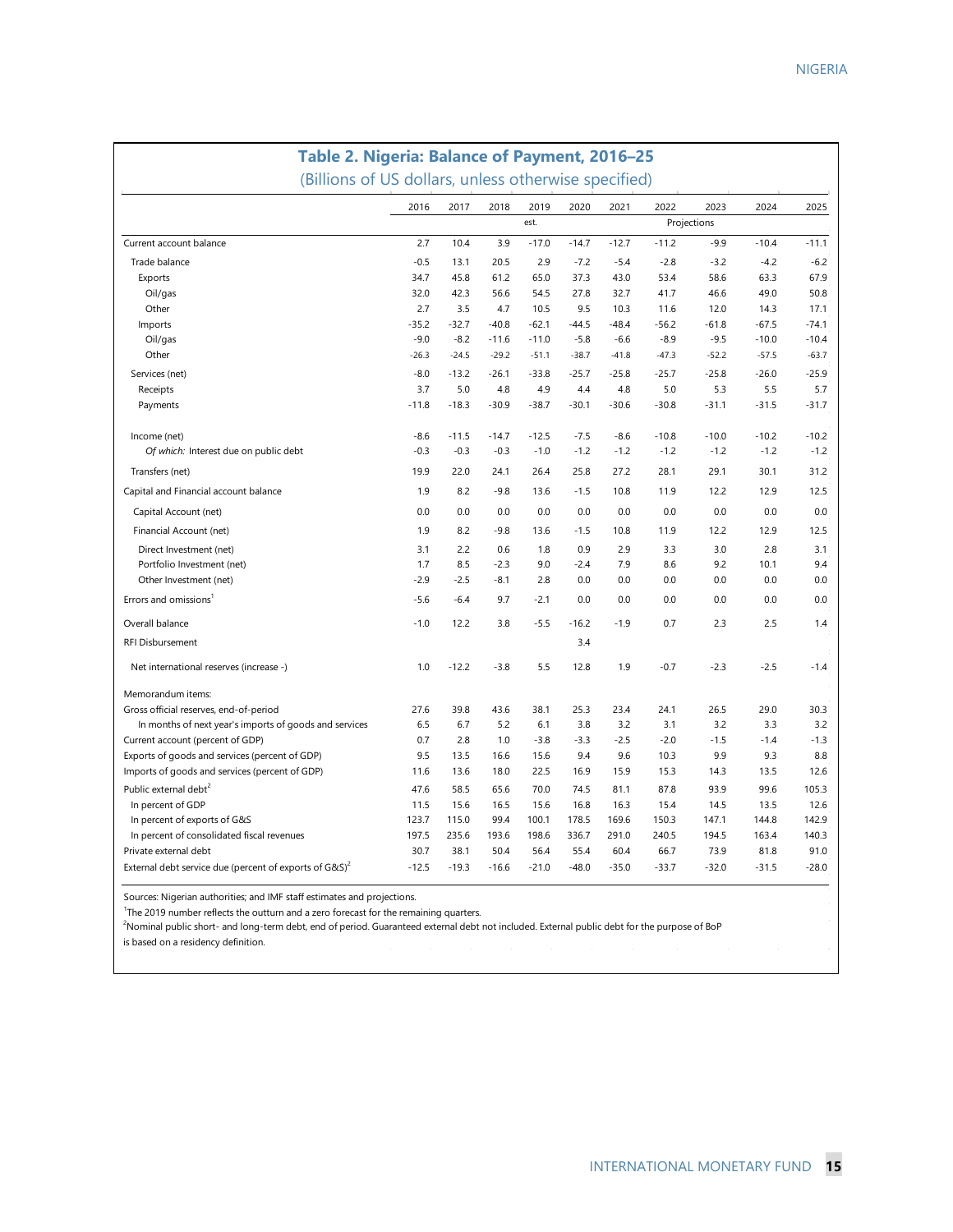### **Table 3. Nigeria: Federal Government Operations, 2017–25** (Billions of Naira)

|                                                                       | 2017              | 2018     | 2019               | 2020        | 2021        | 2022        | 2023             | 2024                   | 2025                            |
|-----------------------------------------------------------------------|-------------------|----------|--------------------|-------------|-------------|-------------|------------------|------------------------|---------------------------------|
|                                                                       |                   | Est.     |                    |             |             | Projections |                  |                        |                                 |
| Total revenue and Grants                                              | 2,665             | 3,602    | 4,080              | 3,261       | 3,734       | 4,604       | 5,915            | 7,262                  | 8,649                           |
| Oil revenue                                                           | 1,132             | 2,076    | 2,209              | 1,147       | 1,379       | 1,697       | 2,237            | 2,701                  | 3,009                           |
| Non-oil revenue                                                       | 1,533             | 1,526    | 1,871              | 2,021       | 2,319       | 2,871       | 3,641            | 4,524                  | 5,604                           |
| Import and excise duties                                              | 283               | 318      | 380                | 311         | 342         | 464         | 693              | 915                    | 1,167                           |
| Companies' income tax                                                 | 562               | 666      | 695                | 684         | 863         | 1,085       | 1,361            | 1,709                  | 2,146                           |
| Value-added tax                                                       | 129               | 147      | 160                | 133         | 211         | 289         | 412              | 564                    | 773                             |
| Federal government independent revenue                                | 559               | 395      | 637                | 893         | 903         | 1,032       | 1,175            | 1,336                  | 1,517                           |
| Grants                                                                | $\mathbf 0$       | 0        | $\mathbf 0$        | 93          | 36          | 36          | 36               | 36                     | 36                              |
| Total expenditure                                                     | 7,406             | 9,082    | 11,087             | 11,516      | 11,859      | 14,056      | 15,379           | 18,084                 | 20,480                          |
| Recurrent expenditure                                                 | 6,164             | 7,400    | 9,002              | 9,833       | 9,694       | 11,306      | 12,250           | 14,526                 | 16,438                          |
| Personnel                                                             | 2,278             | 2,417    | 2,596              | 3,336       | 3,827       | 4,376       | 4,991            | 5,695                  | 6,179                           |
| Overheads                                                             | 437               | 517      | 1,131              | 1,251       | 1,436       | 1,642       | 1,872            | 2,136                  | 2,318                           |
| of which COVID-19 fund                                                |                   |          |                    | 180         |             |             |                  |                        |                                 |
| Interest                                                              | 1,557             | 2,186    | 2,347              | 3,126       | 3,018       | 3,820       | 4,572            | 5,672                  | 6,899                           |
| Transfers <sup>1</sup>                                                | 1,842             | 1,948    | 2,147              | 1,648       | 912         | 858         | 814              | 1,023                  | 1.043                           |
| of which electricity subsidies                                        | 252               | 272      | 524                | 380         | 110         | $\pmb{0}$   | $\pmb{0}$        | $\pmb{0}$              | $\mathbf 0$                     |
| of which net transfers to SLGs <sup>2</sup><br>of which COVID-19 fund | 1,150             | 1,220    | 1,195              | 839<br>150  | 322         | 324         | 223              | 368                    | 319                             |
| Arrears Clearance                                                     | 50                | 331      | 686                | 472         | 500         | 610         | $\mathbf 0$      | $\pmb{0}$              | $\mathbf 0$                     |
| Capital expenditure                                                   | 1,242             | 1,682    | 2,084              | 1,682       | 2,165       | 2,750       | 3,130            | 3,558                  | 4,042                           |
| of which COVID-19 fund                                                |                   |          |                    | 170         |             |             |                  |                        |                                 |
| Overall balance                                                       | $-4,742$          | $-5,480$ | $-7,006$           | $-8,255$    | $-8,125$    | $-9,452$    | $-9,464$         | $-10,822$              | $-11,830$                       |
| Financing                                                             | 4,742             | 5,480    | 7,006              | 8,255       | 8,125       | 9,452       | 9,464            | 10,822                 | 11,830                          |
| External                                                              | 2,183             | 1,820    | 725                | 1,805       | 1,024       | 1,030       | 1,017            | 1,194                  | 771                             |
| Borrowing                                                             | 1,521             | 1,423    | 556                | 1,355       | 986         | 986         | 986              | 986                    | 986                             |
| of which RFI                                                          |                   |          |                    | 1,224       |             |             |                  |                        |                                 |
| Amortization                                                          | $-26$             | $-176$   | $-60$              | $-118$      | $-285$      | $-281$      | $-501$           | $-593$                 | $-672$                          |
| of which RFI                                                          |                   |          |                    |             |             |             | $-309$           | $-620$                 | $-311$                          |
| Net External Lending to SLGs                                          | 687               | 573      | 228                | 839         | 322         | 324         | 223              | 368                    | 319                             |
| Domestic                                                              | 913               | 2,864    | 4,718              | 6,450       | 7,101       | 8,422       | 8,447            | 9,628                  | 11,060                          |
| Bank financing                                                        | $-1,035$          | 900      | 3,840              | 5,089       | 5,770       | 6,869       | 7,468            | 8,452                  | 9,650                           |
| CBN                                                                   | $-307$            | 344      | 3,603              | 5,001       | 5,674       | 6,751       | 7,322            | 8,274                  | 9,433                           |
| Commercial Banks                                                      | $-728$            | 556      | 236                | 88          | 96          | 118         | 146              | 179                    | 217                             |
| <b>ECA financing</b>                                                  | $-151$            | $-42$    | $-199$             | $\mathbf 0$ | $\mathbf 0$ | $\pmb{0}$   | $\mathbf 0$      | $\pmb{0}$              | $\mathbf 0$                     |
| Nonbank financing                                                     | 1,898             | 1,526    | 878                | 636         | 683         | 820         | 979              | 1,175                  | 1,410                           |
| Promissory notes                                                      | 50<br>$\mathbf 0$ | 331      | 686<br>$\mathbf 0$ | 472<br>252  | 500         | 610         | $\mathbf 0$<br>0 | $\pmb{0}$<br>$\pmb{0}$ | $\mathbf 0$<br>$\boldsymbol{0}$ |
| Asset Disposal                                                        |                   | 107      |                    |             | 148         | 123         |                  |                        |                                 |
| Statistical discrepancy                                               | 1,645             | 796      | 1,564              | $\mathbf 0$ | $\mathbf 0$ | $\mathbf 0$ | 0                | $\pmb{0}$              | 0                               |
| Memorandum items:                                                     |                   |          |                    |             |             |             |                  |                        |                                 |
| <b>FGN Total Debt</b>                                                 | 25,767            | 32,232   | 38,536             | 48,222      | 56,698      | 66,637      | 76,101           | 86,923                 | 98,753                          |
| Domestic $3$                                                          | 19,989            | 24,018   | 29,541             | 36,453      | 43,906      | 52,814      | 61,570           | 71,817                 | 83,188                          |
| Foreign                                                               | 5,778             | 8,214    | 8,995              | 11,769      | 12,792      | 13,822      | 14,531           | 15,106                 | 15,565                          |
| Price of Nigerian oil (US dollar per barrel)                          | 54.4              | 71.1     | 64.0               | 35.1        | 39.5        | 42.7        | 45.1             | 47.1                   | 48.6                            |
| FGN overall balance (percent of GDP)                                  | $-4.1$            | $-4.2$   | $-4.8$             | $-5.3$      | $-4.5$      | $-4.6$      | $-4.1$           | $-4.1$                 | $-3.9$                          |

Sources: Nigerian authorities; and IMF staff estimates and projections.

 $<sup>1</sup>$  Includes earmarked spending for National Judicial Council, Universal Basic Education, Niger Delta Development Corporation, and</sup>

<sup>2</sup> Net transfers to SLGs include Paris Club refunds, Budget Support Facility, and on-lending by the FGN.

<sup>3</sup> Gross debt figures for the Federal Government and the public sector include overdrafts from the Central Bank of Nigeria (CBN) and AMCON bonds.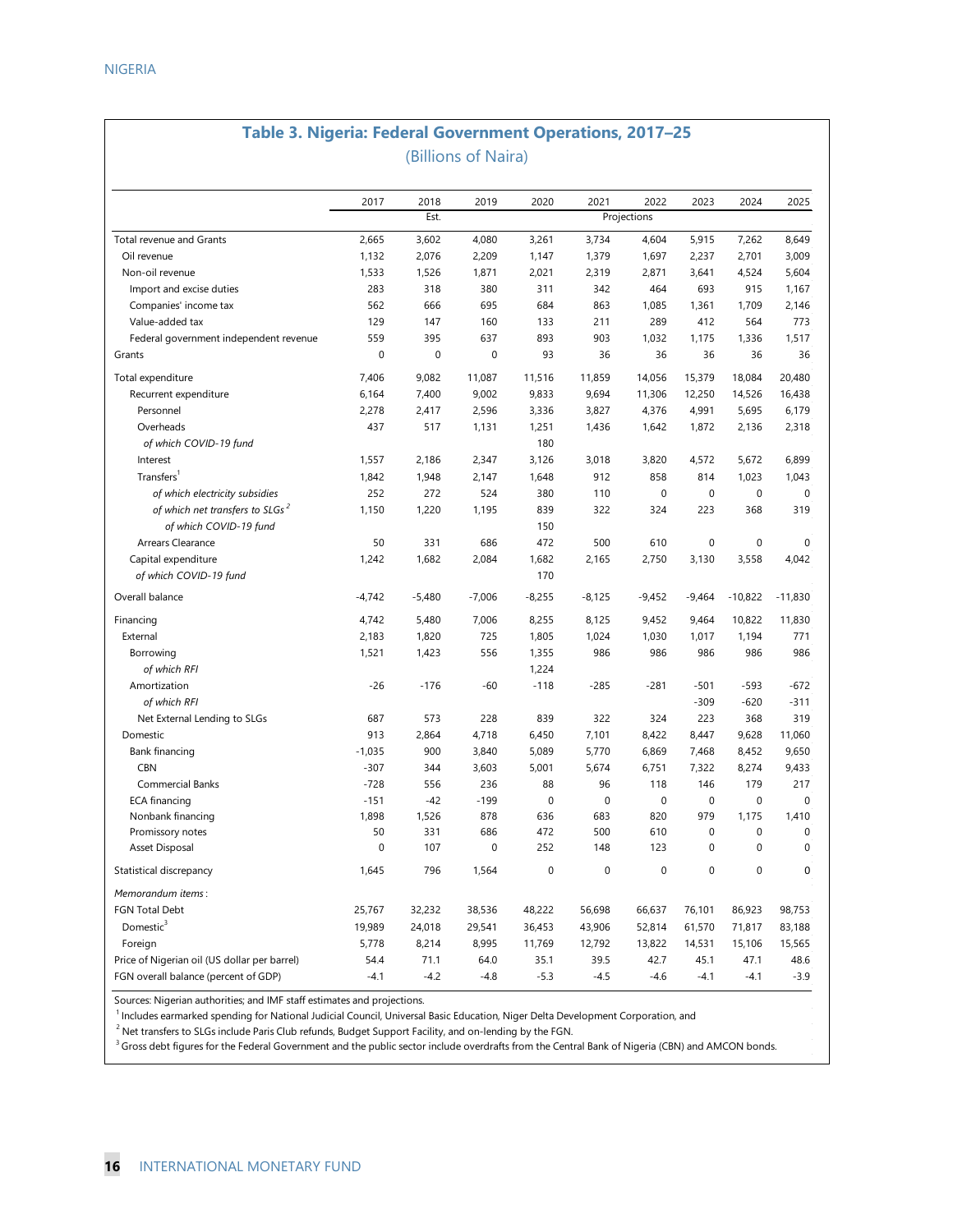### **Table 4. Nigeria: Consolidated Government, 2017–25** (Billions of Naira)

|                                                    | 2017             | 2018        | 2019             | 2020        | 2021      | 2022        | 2023        | 2024      | 2025        |
|----------------------------------------------------|------------------|-------------|------------------|-------------|-----------|-------------|-------------|-----------|-------------|
|                                                    |                  | Est.        |                  |             |           | Projections |             |           |             |
| Total revenue and Grants                           | 7,593            | 10,991      | 11,452           | 7,722       | 10,034    | 13,148      | 17,379      | 21,938    | 27,115      |
| Oil revenue                                        | 2,993            | 5,879       | 5,378            | 2,222       | 2,720     | 3,747       | 5,028       | 6,128     | 6,966       |
| Of which: implicit fuel subsidy                    | 146              | 623         | 561              | 89          | 0         | 0           | $\mathbf 0$ | 0         | $\mathbf 0$ |
| Non-oil revenue                                    | 4,599            | 5,112       | 6,074            | 5,407       | 7,278     | 9,364       | 12,314      | 15,773    | 20,113      |
| Import and excise duties                           | 628              | 705         | 837              | 688         | 759       | 1,030       | 1,536       | 2,030     | 2,587       |
| Companies' income tax                              | 1,206            | 1,430       | 1,637            | 1,468       | 1,853     | 2,331       | 2,923       | 3,670     | 4,610       |
| Value-added tax                                    | 957              | 1,090       | 1,172            | 993         | 1,568     | 2,151       | 3,067       | 4,199     | 5,755       |
| Other (education tax and customs levies)           | 312              | 331         | 482              | 373         | 443       | 576         | 783         | 1,009     | 1,276       |
| Federal government independent revenue             | 559              | 395         | 637              | 693         | 903       | 1,032       | 1,175       | 1,336     | 1,517       |
| SLGs independent revenue                           | 936              | 1,160       | 1,309            | 1,192       | 1,753     | 2,244       | 2,830       | 3,530     | 4,367       |
| Grants                                             | $\boldsymbol{0}$ | $\mathbf 0$ | $\boldsymbol{0}$ | 93          | 36        | 36          | 36          | 36        | 36          |
| Total expenditure                                  | 13,797           | 16,550      | 18,757           | 18,293      | 20,309    | 24,238      | 27,429      | 32,137    | 37,694      |
| Federal government                                 | 6,256            | 7,862       | 9,892            | 10,677      | 11,536    | 13,732      | 15,156      | 17,716    | 20,161      |
| of which COVID-19 fund                             |                  |             |                  | 350         |           |             |             |           |             |
| State and local government                         | 6,767            | 7,029       | 7,316            | 7,045       | 7,937     | 9,396       | 11,107      | 13,096    | 16,028      |
| of which COVID-19 fund                             |                  |             |                  | 150         |           |             |             |           |             |
| Extrabudgetary funds, ECA and implicit fuel subsid | 774              | 1,658       | 1,550            | 571         | 836       | 1,110       | 1,166       | 1,325     | 1,505       |
| Extrabudgetary funds <sup>1</sup>                  | 628              | 768         | 988              | 482         | 836       | 1,110       | 1,166       | 1,325     | 1,505       |
| Spending from Excess Crude Account                 | 0                | 267         | 1                | $\mathbf 0$ | 0         | 0           | 0           | 0         | 0           |
| Implicit fuel subsidy                              | 146              | 623         | 561              | 89          | 0         | 0           | $\mathbf 0$ | 0         | 0           |
| Overall balance                                    | $-6,204$         | $-5,559$    | $-7,305$         | $-10,570$   | $-10,274$ | $-11,090$   | $-10,050$   | $-10,199$ | $-10,579$   |
| Non-oil primary balance                            | $-7,641$         | $-9,251$    | $-10,336$        | $-9,759$    | $-10,012$ | $-11,053$   | $-10,542$   | $-10,692$ | $-10,682$   |
| Financing                                          | 6,204            | 5,559       | 7,305            | 10,570      | 10,274    | 11,090      | 10,050      | 10,199    | 10,579      |
| External                                           | 2,182            | 1,820       | 725              | 1,805       | 1,024     | 1,030       | 708         | 575       | 460         |
| Borrowing <sup>2</sup>                             | 2,221            | 2,078       | 812              | 1,978       | 1,440     | 1,440       | 1,440       | 1,440     | 1,440       |
| o.w. RFI                                           |                  |             |                  | 1,224       |           |             |             |           |             |
| Amortization                                       | $-38$            | $-258$      | $-87$            | $-172$      | $-416$    | $-410$      | $-732$      | $-865$    | -980        |
| Domestic                                           | 1,315            | 2,836       | 5,330            | 8,765       | 9,251     | 10,060      | 9,341       | 9,625     | 10,119      |
| <b>Bank financing</b>                              | $-633$           | 871         | 3,766            | 7,404       | 7,919     | 8,507       | 8,362       | 8,449     | 8,709       |
| <b>CBN</b>                                         | 95               | 315         | 3,529            | 7,316       | 7,824     | 8,389       | 8,216       | 8,271     | 8,492       |
| Commercial Banks                                   | $-728$           | 556         | 236              | 88          | 96        | 118         | 146         | 179       | 217         |
| Nonbank financing                                  | 1,898            | 1,526       | 878              | 636         | 683       | 820         | 979         | 1,175     | 1,410       |
| Other financing                                    | 50               | 331         | 686              | 472         | 500       | 610         | 0           | 0         | 0           |
| Asset Disposal                                     | $\pmb{0}$        | 107         | $\boldsymbol{0}$ | 252         | 148       | 123         | $\mathbf 0$ | $\pmb{0}$ | 0           |
| Statistical discrepancy                            | 2,707            | 903         | 1,250            | 0           | 0         | 0           | $\mathbf 0$ | $\pmb{0}$ | 0           |
| Memorandum items:                                  |                  |             |                  |             |           |             |             |           |             |
| <b>SLGs External Financing</b>                     | 687.5            | 573.4       | 228.3            | 838.7       | 322.5     | 324.4       | 223.1       | 368.1     | 318.8       |
| Budget oil price (US dollar a barrel)              | 44.5             | 47.0        | 64.0             | 35.1        | 39.5      | 42.7        | 45.1        | 47.1      | 48.6        |
| Overall balance (% of GDP)                         | $-5.4$           | $-4.3$      | $-5.0$           | $-6.8$      | $-5.7$    | $-5.4$      | $-4.3$      | $-3.8$    | $-3.5$      |

Sources: Nigerian authorities; and IMF staff estimates and projections.

<sup>1</sup>Includes spending of customs levies and education tax; transfers to FIRS and NCS; spending from the ecology, stabilization, development of natural resources accounts; and FCT spending.

 $^2$ Includes projects not included in the FGN budget, even though funds are on lent by FGN.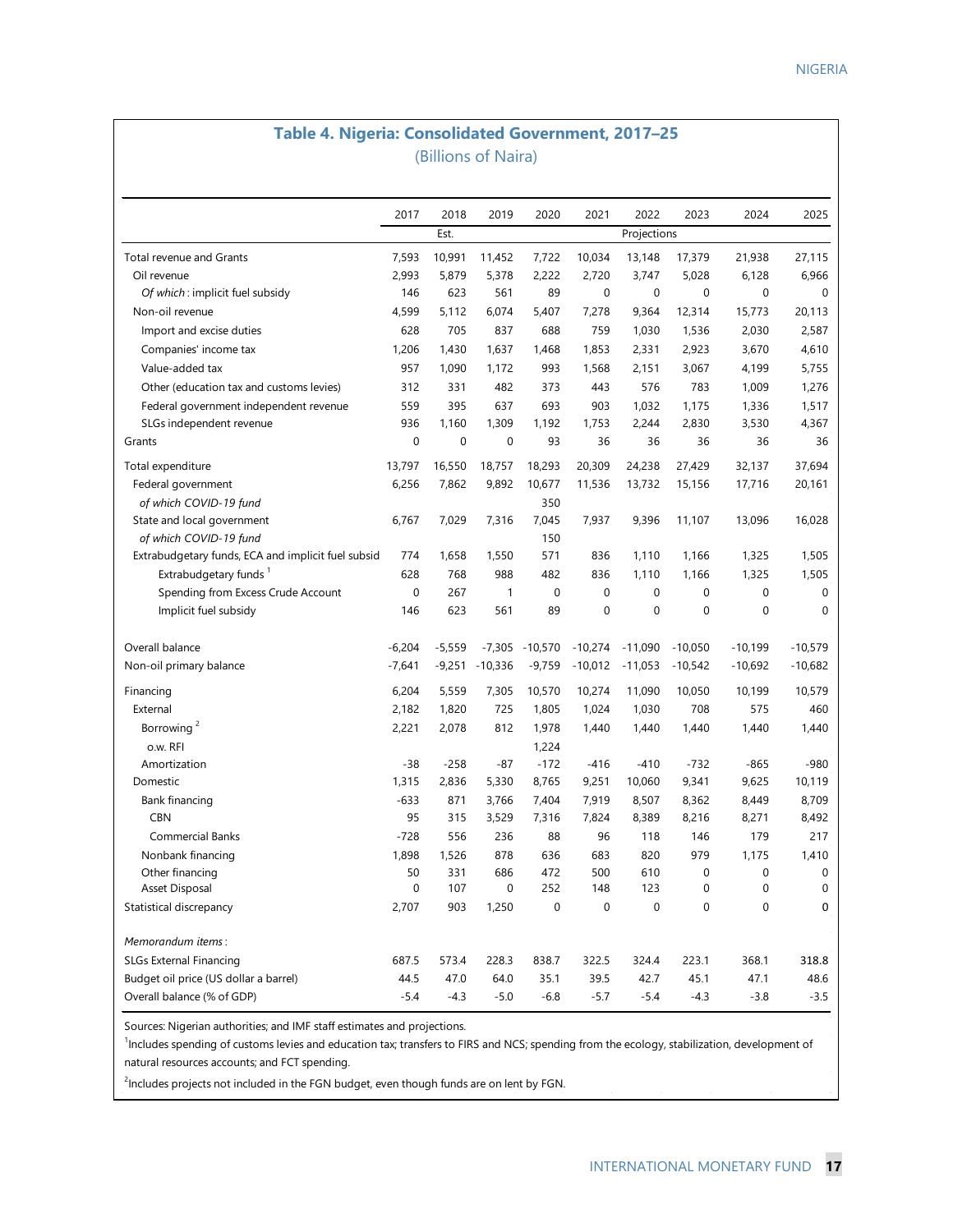| Table 5. Nigeria: Government Operations, 2017-25      | (Percent of GDP) |              |            |            |                    |                     |                    |                    |            |
|-------------------------------------------------------|------------------|--------------|------------|------------|--------------------|---------------------|--------------------|--------------------|------------|
|                                                       | 2017             | 2018<br>Est. | 2019       | 2020       | 2021               | 2022<br>Projections | 2023               | 2024               | 2025       |
| <b>Consolidated Government</b>                        |                  |              |            |            |                    |                     |                    |                    |            |
| Total revenue                                         | 6.6              | 8.5          | 7.9        | 4.9        | 5.6                | 6.4                 | 7.5                | 8.3                | 9.0        |
| Oil revenue                                           | 2.6              | 4.6          | 3.7        | 1.4        | 1.5                | 1.8                 | 2.2                | 2.3                | 2.3        |
| Of which: implicit fuel subsidy                       | 0.1              | 0.5          | 0.4        | 0.1        | 0.0                | 0.0                 | 0.0                | 0.0                | 0.0        |
| Non-oil revenue                                       | 4.0              | 4.0          | 4.2        | 3.5        | 4.1                | 4.6                 | 5.3                | 6.0                | 6.7        |
| Total expenditure                                     | 12.0             | 12.8         | 12.9       | 11.7       | 11.3               | 11.8                | 11.8               | 12.1               | 12.5       |
| Federal government expenditure                        | 5.4              | 6.1          | 6.8        | 6.8        | 6.4                | 6.7                 | 6.5                | 6.7                | 6.7        |
| of which COVID-19 fund                                |                  |              |            | 0.2        |                    |                     |                    |                    |            |
| State and local government                            | 5.9              | 5.4          | 5.0        | 4.5        | 4.4                | 4.6                 | 4.8                | 4.9                | 5.3        |
| of which COVID-19 fund                                |                  |              |            | 0.1        |                    |                     |                    |                    |            |
| Extrabudgetary funds, ECA and implicit fuel subsidies | 0.7              | 1.3          | 1.1        | 0.4        | 0.5                | 0.5                 | 0.5                | 0.5                | 0.5        |
| Overall balance                                       | $-5.4$           | $-4.3$       | $-5.0$     | $-6.8$     | $-5.7$             | $-5.4$              | $-4.3$             | $-3.8$             | $-3.5$     |
| Non-oil primary balance                               | $-6.7$           | $-7.2$       | $-7.1$     | $-6.3$     | $-5.6$             | $-5.4$              | $-4.5$             | $-4.0$             | $-3.5$     |
|                                                       |                  |              |            |            |                    |                     |                    |                    |            |
| Financing                                             | 5.4              | 4.3<br>1.4   | 5.0        | 6.8<br>1.2 | 5.7<br>0.6         | 5.4                 | 4.3                | 3.8                | 3.5        |
| External<br>Borrowing                                 | 1.9<br>1.9       | 1.6          | 0.5<br>0.6 | 1.3        | 0.8                | 0.5<br>0.7          | 0.3<br>0.6         | 0.2<br>0.5         | 0.2<br>0.5 |
| o.w.RFI                                               |                  |              |            | 0.8        |                    |                     |                    |                    |            |
| Amortization                                          | 0.0              | $-0.2$       | $-0.1$     | $-0.1$     | $\cdots$<br>$-0.2$ | <br>$-0.2$          | $\cdots$<br>$-0.3$ | $\ldots$<br>$-0.3$ | $-0.3$     |
| Domestic                                              | 1.1              | 2.2          | 3.7        | 5.6        | 5.2                | 4.9                 | 4.0                | 3.6                | 3.4        |
| Bank financing                                        | $-0.6$           | 0.7          | 2.6        | 4.7        | 4.4                | 4.2                 | 3.6                | 3.2                | 2.9        |
| Nonbank financing                                     | 1.7              | 1.2          | 0.6        | 0.4        | 0.4                | 0.4                 | 0.4                | 0.4                | 0.5        |
| Other financing                                       | 0.0              | 0.3          | 0.5        | 0.5        | 0.4                | 0.4                 | 0.0                | 0.0                | 0.0        |
| Asset Disposal                                        |                  | 0.1          | 0.0        | 0.2        | 0.1                | 0.1                 | 0.0                | 0.0                | 0.0        |
| Statistical discrepancy                               | 2.4              | 0.7          | 0.9        | 0.0        | 0.0                | 0.0                 | 0.0                | 0.0                | 0.0        |
| <b>Federal Government</b>                             |                  |              |            |            |                    |                     |                    |                    |            |
| Total revenue                                         | 2.3              | 2.8          | 2.8        | 2.1        | 2.1                | 2.2                 | 2.5                | 2.7                | 2.9        |
| Oil revenue                                           | 1.0              | 1.6          | 1.5        | 0.7        | 0.8                | 0.8                 | 1.0                | 1.0                | 1.0        |
| Non-oil revenue                                       | 1.3              | 1.2          | 1.3        | 1.3        | 1.3                | 1.4                 | 1.6                | 1.7                | 1.9        |
| Total expenditure                                     | 6.4              | 7.0          | 7.6        | 7.4        | 6.6                | 6.9                 | 6.6                | 6.8                | 6.8        |
| Recurrent expenditure                                 | 5.4              | 5.7          | 6.2        | 6.3        | 5.4                | 5.5                 | 5.3                | 5.5                | 5.5        |
| Personnel                                             | 2.0              | 1.9          | 1.8        | 2.1        | 2.1                | 2.1                 | 2.1                | 2.1                | 2.1        |
| Overheads                                             | 0.4              | 0.4          | 0.8        | 0.8        | 0.8                | 0.8                 | 0.8                | 0.8                | 0.8        |
| of which COVID-19 fund                                |                  |              |            | 0.1        |                    |                     |                    |                    |            |
| Interest                                              | 1.4              | 1.7          | 1.6        | 2.0        | 1.7                | 1.9                 | 2.0                | 2.1                | 2.3        |
| Transfers                                             | 1.6              | 1.5          | 1.5        | 1.1        | 0.5                | 0.4                 | 0.3                | 0.4                | 0.3        |
| of which COVID-19 fund                                |                  |              |            | 0.1        |                    |                     |                    |                    |            |
| Arrears clearance                                     | 0.0              | 0.3          | 0.5        | 0.3        | 0.3                | 0.3                 | 0.0                | 0.0                | 0.0        |
| Capital expenditure                                   | 1.1              | 1.3          | 1.4        | 1.1        | 1.2                | 1.3                 | 1.3                | 1.3                | 1.3        |
| of which COVID-19 fund                                |                  |              |            | 0.1        |                    |                     |                    |                    |            |
| Overall balance                                       | $-4.1$           | $-4.2$       | $-4.8$     | $-5.3$     | $-4.5$             | -4.6                | -4.1               | $-4.1$             | $-3.9$     |
| Financing                                             | 4.1              | 4.2          | 4.8        | 5.3        | 4.5                | 4.6                 | 4.1                | 4.1                | 3.9        |
| External                                              | 1.9              | 1.4          | 0.5        | 1.2        | 0.6                | 0.5                 | 0.4                | 0.5                | 0.3        |
| Domestic                                              | 0.8              | 2.2          | 3.7        | 4.1        | 4.0                | 4.1                 | 3.6                | 3.6                | 3.7        |
| Bank financing                                        | $-0.9$           | 0.7          | 2.6        | 3.3        | 3.2                | 3.4                 | 3.2                | 3.2                | 3.2        |
| Nonbank financing                                     | 1.7              | 1.2          | 0.6        | 0.4        | 0.4                | 0.4                 | 0.4                | 0.4                | 0.5        |
| Other financing                                       | 0.0              | 0.3          | 0.5        | 0.5        | 0.4                | 0.4                 | 0.0                | 0.0                | 0.0        |
| Statistical discrepancy                               | 1.4              | 0.6          | 1.1        | 0.0        | 0.0                | 0.0                 | 0.0                | 0.0                | 0.0        |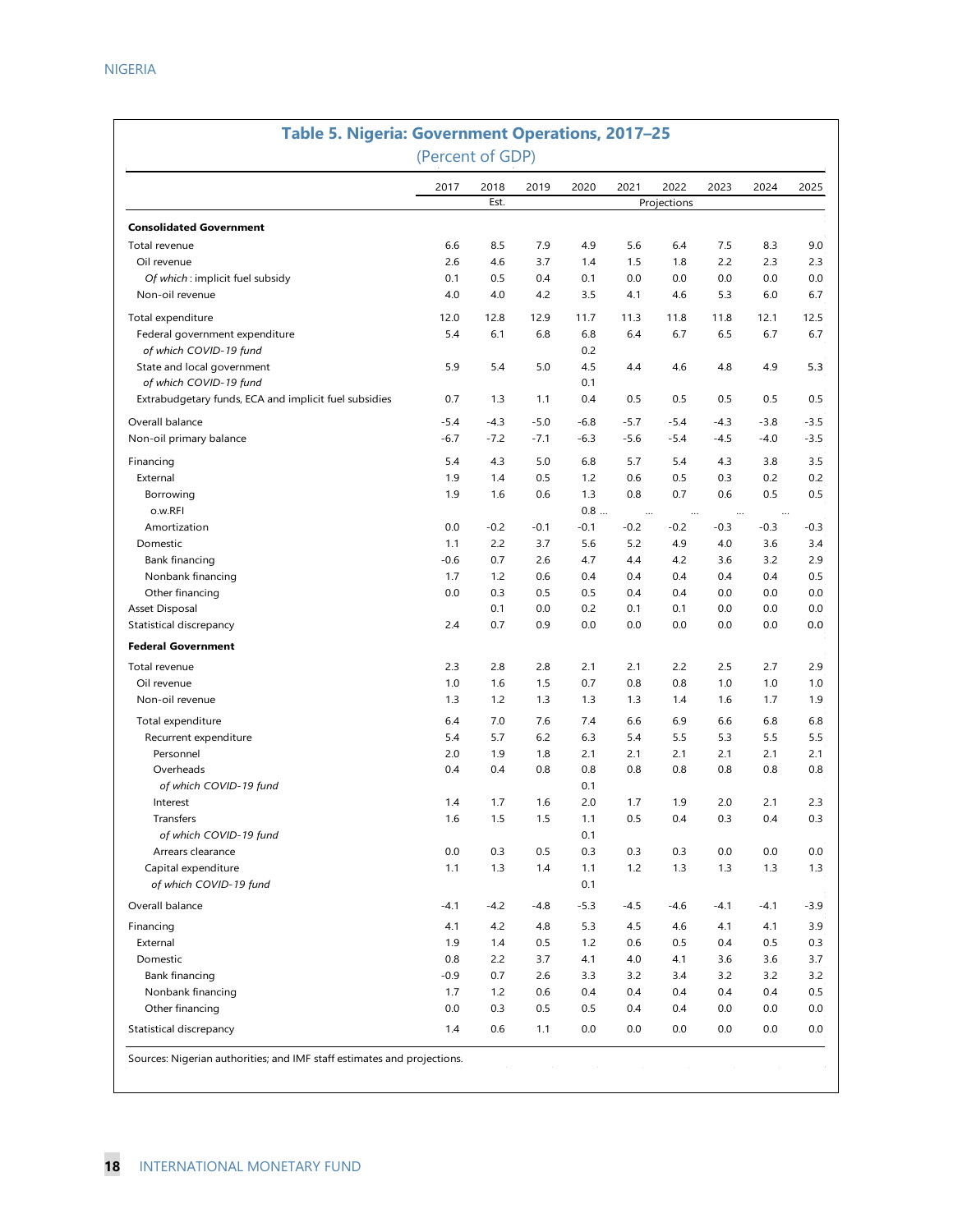|                               |        |        | (Percent of GDP) |        |        |             |        |      |        |
|-------------------------------|--------|--------|------------------|--------|--------|-------------|--------|------|--------|
|                               | 2017   | 2018   | 2019             | 2020   | 2021   | 2022        | 2023   | 2024 | 2025   |
|                               |        | Est.   |                  |        |        | Projections |        |      |        |
| Revenue                       | 4.8    | 5.4    | 4.7              | 3.1    | 3.2    | 3.8         | 4.4    | 5.0  | 5.4    |
| Oil revenue                   | 1.3    | 2.0    | 1.6              | 0.6    | 0.7    | 0.9         | 1.1    | 1.2  | 1.2    |
| Shared revenue                | 0.9    | 1.5    | 1.2              | 0.5    | 0.5    | 0.7         | 0.9    | 0.9  | 0.9    |
| Derivation grant (13 percent) | 0.3    | 0.5    | 0.4              | 0.1    | 0.2    | 0.2         | 0.3    | 0.3  | 0.3    |
| Non-oil revenue               | 2.5    | 2.5    | 2.3              | 1.9    | 2.3    | 2.7         | 3.1    | 3.6  | 4.1    |
| Corporate Income Tax          | 0.5    | 0.5    | 0.5              | 0.4    | 0.5    | 0.5         | 0.6    | 0.6  | 0.7    |
| Customs                       | 0.2    | 0.2    | 0.3              | 0.2    | 0.2    | 0.2         | 0.3    | 0.3  | 0.4    |
| <b>VAT</b>                    | 0.7    | 0.7    | 0.7              | 0.5    | 0.7    | 0.9         | 1.1    | 1.3  | 1.6    |
| Internal revenue              | 0.8    | 0.9    | 0.9              | 0.8    | 1.0    | 1.1         | 1.2    | 1.3  | 1.5    |
| Net Transfers from FGN        | 1.0    | 0.9    | 0.8              | 0.5    | 0.2    | 0.2         | 0.1    | 0.1  | 0.1    |
| of which COVID-19 fund        |        |        |                  | 0.1    |        |             |        |      |        |
| Expenditure                   | 4.4    | 5.4    | 5.0              | 4.5    | 4.4    | 4.6         | 4.8    | 4.9  | 5.3    |
| Overall Balance               | 0.4    | $-0.1$ | $-0.3$           | $-1.4$ | $-1.2$ | $-0.8$      | $-0.4$ | 0.0  | 0.1    |
| Financing                     | $-0.4$ | 0.1    | 0.3              | 1.4    | 1.2    | 0.8         | 0.4    | 0.0  | $-0.1$ |
| External                      | 0.0    | 0.0    | 0.0              | 0.0    | 0.0    | 0.0         | 0.0    | 0.0  | 0.0    |
| Domestic                      | 0.5    | 0.0    | 0.3              | 1.4    | 1.2    | 0.8         | 0.4    | 0.0  | $-0.1$ |
| Statistical discrepancy       | $-0.8$ | 0.0    | 0.0              | 0.0    | 0.0    | 0.0         | 0.0    | 0.0  | 0.0    |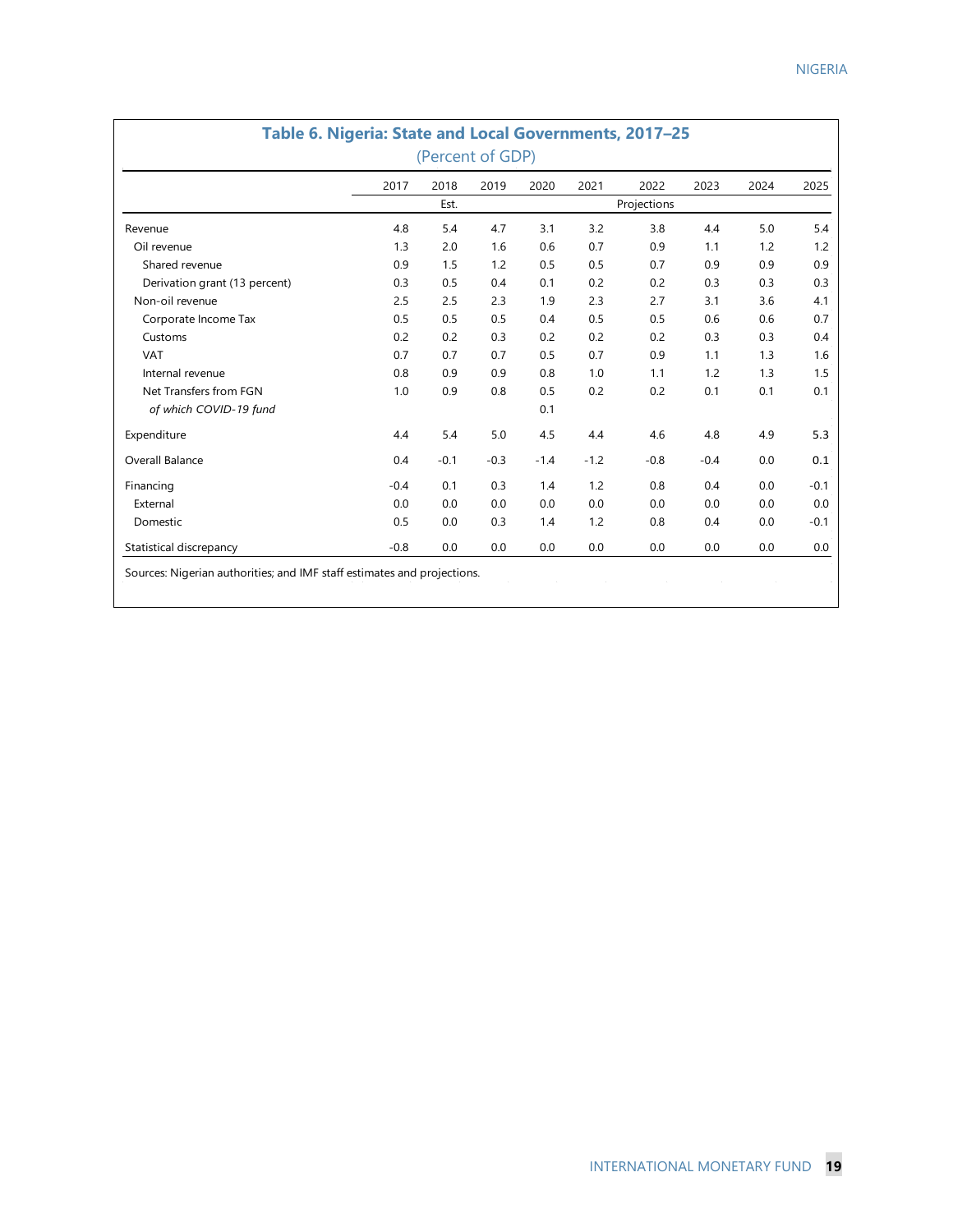### **Table 7. Nigeria: Central Bank of Nigeria (CBN) Analytical Balance Sheet, 2017–25** (Billions of Naira)

|                                               | 2017      | 2018      | 2019      | 2020     | 2021      | 2022        | 2023      | 2024      | 2025      |
|-----------------------------------------------|-----------|-----------|-----------|----------|-----------|-------------|-----------|-----------|-----------|
|                                               | Dec.      | Dec.      | Dec       |          |           | Dec.        |           |           |           |
|                                               | Act.      | Act.      | Est.      |          |           | Projections |           |           |           |
| Net foreign assets                            | 12,563    | 14,608    | 9,615     | 7,798    | 6,403     | 6,654       | 7,497     | 8,401     | 8,897     |
| Foreign assets                                | 15,313    | 18,182    | 15,845    | 13,338   | 12,664    | 12,915      | 13,758    | 14,662    | 15,157    |
| Foreign liabilities                           | $-2,751$  | $-3,574$  | $-6,230$  | $-5,539$ | $-6,261$  | $-6,261$    | $-6,261$  | $-6,261$  | $-6,261$  |
| Net domestic assets                           | $-3,105$  | $-4,357$  | 2.737     | 12,607   | 15,608    | 17,280      | 18,278    | 19,193    | 21,409    |
| Net domestic credit                           | 7,186     | 8,615     | 14,976    | 21,217   | 27,390    | 34,751      | 42,073    | 50,347    | 59,780    |
| Net claims on consolidated government         | 287       | 999       | 5,202     | 12,099   | 18,273    | 25,633      | 32,956    | 41,229    | 50,662    |
| Net claims on federal government <sup>1</sup> | $-354$    | 342       | 4,545     | 11,442   | 17.616    | 24,977      | 32,299    | 40,573    | 50,005    |
| Claims                                        | 5.875     | 8.125     | 11.836    | 18.734   | 24.907    | 32,268      | 39.590    | 47.864    | 57.297    |
| Deposits                                      | $-6.229$  | $-7.783$  | $-7,291$  | $-7,291$ | $-7,291$  | $-7.291$    | $-7.291$  | $-7,291$  | $-7,291$  |
| Net claims on state and local governments     | 640       | 657       | 657       | 657      | 657       | 657         | 657       | 657       | 657       |
| Claims on deposit money banks                 | 1,669     | 2,354     | 2,354     | 2,354    | 2,354     | 2,354       | 2,354     | 2,354     | 2,354     |
| Other net claims                              | 5,230     | 5,262     | 7,420     | 6,763    | 6,763     | 6,763       | 6,763     | 6,763     | 6,763     |
| Other items net                               | $-10,291$ | $-12,972$ | $-12,238$ | $-9,834$ | $-13,006$ | $-18,694$   | $-24,710$ | $-31,449$ | $-38,355$ |
| Reserve money                                 | 9,458     | 10,251    | 12,353    | 19,181   | 20,788    | 22,711      | 24,860    | 27,299    | 30,321    |
| Currency in circulation                       | 2,157     | 2,330     | 2,807     | 4,359    | 4.724     | 5.161       | 5,650     | 6,204     | 6,891     |
| Banks reserves with the CBN                   | 7,300     | 7,921     | 9,545     | 14,822   | 16,063    | 17,549      | 19,210    | 21,095    | 23,430    |
| Memorandum items:                             |           |           |           |          |           |             |           |           |           |
| Reserve money y/y growth rate                 | 4.0       | 8.4       | 20.5      | 55.3     | 8.4       | 9.3         | 9.5       | 9.8       | 11.1      |
| Money multiplier                              | 3.0       | 3.2       | 2.8       | 2.0      | 2.1       | 2.3         | 2.4       | 2.6       | 2.7       |

Sources: Nigerian authorities; and IMF staff estimates and projections.

1The SLGs share of the ECA is included under the Net Claims on the FGN, as the FGN is the signatory of the ECA in the CBN. It is assumed that the domestic portion of

sovereign wealth fund will have similar accounting treatment.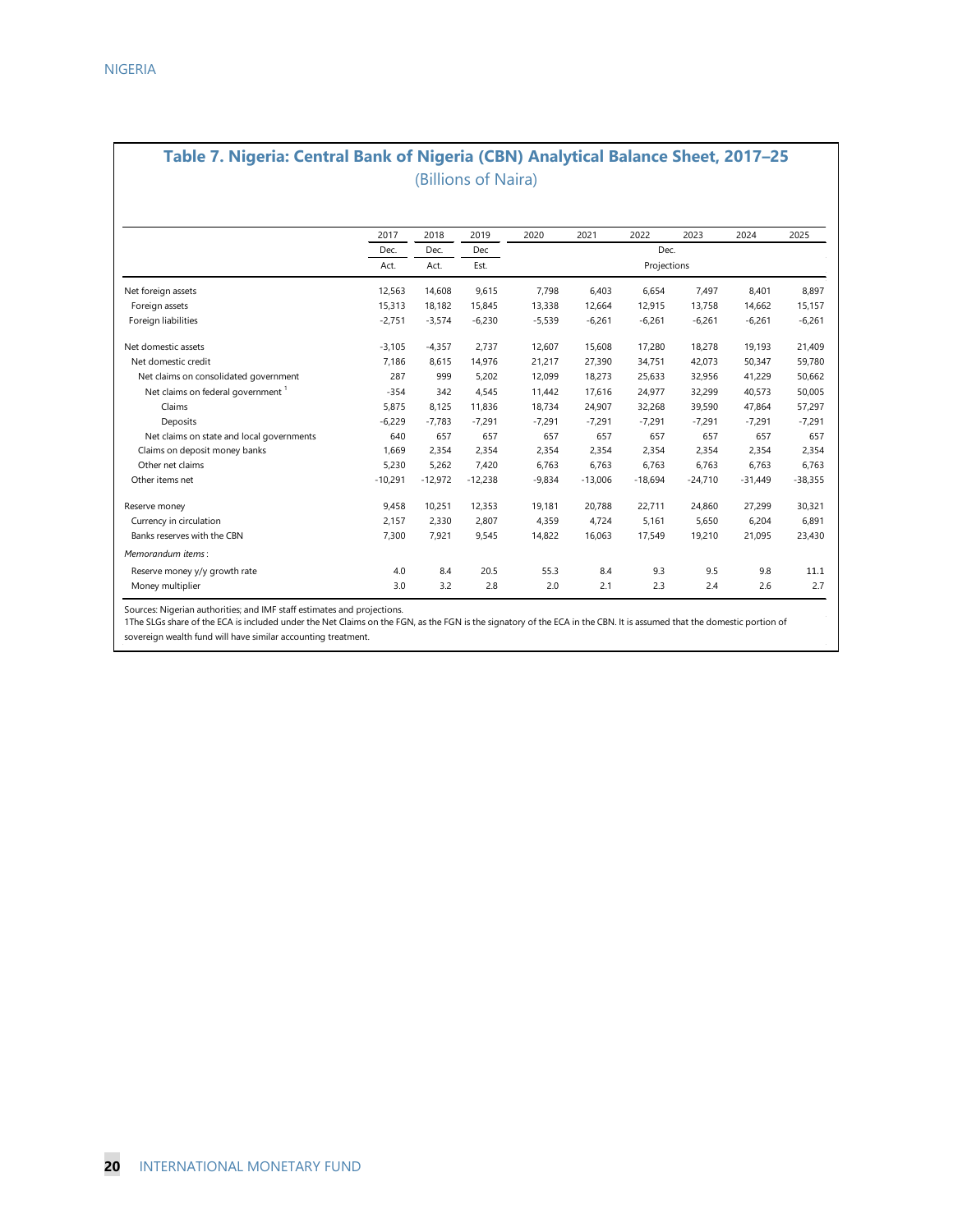### **Table 8. Nigeria: Monetary Survey, 2017–25** (Billions of Naira)

|                                                                                            | 2017      | 2018     | 2019     | 2019   | 2020      | 2021        | 2022        | 2023                                             | 2024              | 2025     |
|--------------------------------------------------------------------------------------------|-----------|----------|----------|--------|-----------|-------------|-------------|--------------------------------------------------|-------------------|----------|
|                                                                                            | Dec.      | Dec.     | Dec      |        |           |             | Dec.        |                                                  |                   |          |
|                                                                                            | Act.      | Act.     | Act.     |        |           |             | Projections |                                                  |                   |          |
| Net foreign assets                                                                         | 12,990    | 14,911   | 8,876    | 8,876  | 7,073     | 5,641       | 5,854       | 6,658                                            | 7,309             | 7,541    |
| Central Bank of Nigeria (net)                                                              | 12,563    | 14,608   | 9,615    | 9,615  | 7,798     | 6,403       | 6,654       | 7,497                                            | 8,401             | 8,897    |
| Commercial and merchant banks (net)                                                        | 428       | 303      | $-739$   | $-739$ | $-725$    | $-762$      | $-800$      | $-840$                                           | $-1,092$          | $-1,356$ |
| Net domestic assets                                                                        | 15.441    | 17.845   | 25,917   | 25,917 | 32.616    | 40,212      | 47,473      | 54.947                                           | 63.758            | 74,957   |
| Net domestic credit                                                                        | 25,603    | 26,784   | 34,202   | 34,202 | 43,397    | 52,050      | 61,636      | 71,147                                           | 81,603            | 93,702   |
| Net claims on consolidated government                                                      | 9,115     | 10,360   | 15,384   | 15,384 | 23,371    | 31,791      | 40,908      | 49,617                                           | 58,689            | 68,349   |
| Net claims on FGN 1                                                                        | 7,576     | 8.808    | 13,709   | 13,709 | 19.470    | 25.739      | 33.218      | 40.995                                           | 50.067            | 60.027   |
| <b>CBN</b>                                                                                 | 3,673     | 4,349    | 9,013    | 9,013  | 14,687    | 20,860      | 28,221      | 35,852                                           | 44,745            | 54,489   |
| <b>Commercial Banks</b>                                                                    | 3,903     | 4,459    | 4,696    | 4,696  | 4,783     | 4,879       | 4,997       | 5,143                                            | 5,322             | 5,539    |
| Claims on SLG                                                                              | 1,539     | 1,552    | 1,675    | 1,675  | 3,902     | 6,051       | 7,690       | 8,622                                            | 8,622             | 8,321    |
| Claims on private sector <sup>2</sup>                                                      | 15,395    | 14,650   | 16,400   | 16,400 | 16,384    | 16,618      | 17,087      | 18,196                                           | 20,200            | 22,950   |
| o/w credit to the private sector                                                           | 13,703    | 12,789   | 14,539   | 14,539 | 14,523    | 14,757      | 15,226      | 16,335                                           | 18,339            | 21,089   |
| Other Claims                                                                               | 1,093     | 1,775    | 2,418    | 2,418  | 3,642     | 3,642       | 3,642       | 3,333                                            | 2,713             | 2,403    |
| Other items                                                                                | $-10,162$ | $-8,940$ | $-8,285$ |        |           |             |             | $-8,285$ $-10,781$ $-11,838$ $-14,164$ $-16,200$ | $-17,845 -18,745$ |          |
| Broad money <sup>3</sup>                                                                   | 28,432    | 32,755   | 34,793   | 34,793 | 38,465    | 44,630      | 52,103      | 60,690                                           | 70,772            | 82,513   |
| Currency outside banks                                                                     | 1.783     | 1,918    | 1,805    | 1,805  | 2,411     | 2.797       | 3,266       | 3.804                                            | 4,436             | 5,172    |
| Demand deposits                                                                            | 9,362     | 9,724    | 9,229    | 9,229  | 12,329    | 14,305      | 16,701      | 19,453                                           | 22,685            | 26,448   |
| Time and savings deposits                                                                  | 12,758    | 14,822   | 17,457   | 17.457 | 23.321    | 27,059      | 31,590      | 36.795                                           | 42,908            | 50,027   |
| CBN Bills held by resident nonbank sector                                                  | 4,529     | 6,291    | 5,993    | 5,993  | $\pmb{0}$ | $\mathbf 0$ | $\Omega$    | $\Omega$                                         | $\Omega$          | $\Omega$ |
| Memorandum items:                                                                          |           |          |          |        |           |             |             |                                                  |                   |          |
| Broad money (y-o-y,%)                                                                      | 9.1       | 15.2     | 6.2      | 6.2    | 10.6      | 16.0        | 16.7        | 16.5                                             | 16.6              | 16.6     |
| Credit to the private sector (y-o-y,%)                                                     | $-3.3$    | $-6.7$   | 13.7     | 13.7   | $-0.1$    | 1.6         | 3.2         | 7.3                                              | 12.3              | 15.0     |
| Velocity (non-oil GDP/broad money)                                                         | 3.8       | 3.6      | 3.8      | 3.8    | 3.8       | 3.8         | 3.7         | 3.6                                              | 3.6               | 3.5      |
| Gross international reserves (billions of US dollar)<br>Non-oil GDP (in billions of naira) | 39.3      | 42.5     | 38.1     | 38.1   | 25.3      | 23.4        | 24.1        | 26.5                                             | 29.0              | 30.3     |

ealth fund will have similar accounting treatment

<sup>2</sup> Does not include AMCON bonds

<sup>3</sup> Broad money is based on an M3 definition.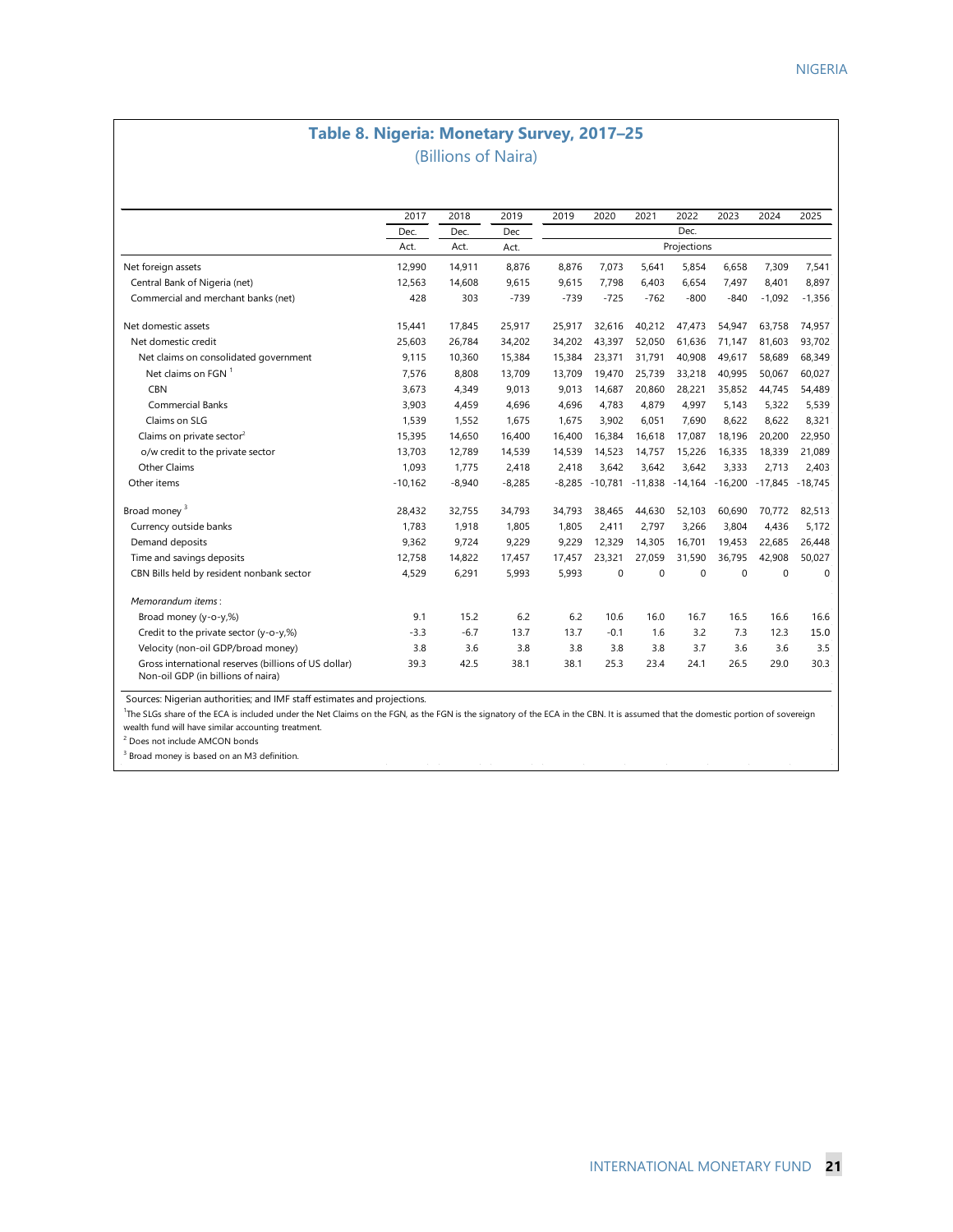| 2025<br>888888888<br>0.14<br>613.63<br>2.58<br>$-611.1$<br>$-6$<br>$-6$<br>$-6$<br>616.21<br>867.13<br>867.13<br>1.386<br>1.386<br>1.582<br>1.62<br>1227.25<br>$-1212.4$<br>$14.9$<br>$127.3$<br>2024<br>0.14<br>$\begin{array}{l} 613.6 \\ 603.4 \\ 860.1 \\ -140.0 \\ 70.0 \\ -140.0 \\ -140.0 \\ -140.0 \\ -140.0 \\ -140.0 \\ -140.0 \\ -140.0 \\ -140.0 \\ -140.0 \\ -140.0 \\ -140.0 \\ -140.0 \\ -140.0 \\ -140.0 \\ -140.0 \\ -140.0 \\ -140.0 \\ -140.0 \\ -140.0 \\ -140.0 \\ -140.0 \\ -140.0 \\ -140.0 \\ -140.0 \\ -140.0 \\ -140$<br>68,776<br>61,2145<br>61,455<br>8,978<br>-587.9<br>25.8<br>613.6<br>2023<br>613.63<br>25.76<br>0.14<br>39.39<br>393.57<br>26.05<br>26.07<br>26.07<br>5.47<br>1840<br>2572.7<br>2572.7<br>26.9<br>26.99<br>26.99<br>324<br>56,080<br>56,450<br>26,460 | 88888888<br>0.000<br>$-788358888$<br>3300<br>0.17<br>2027<br>2026<br>0.14<br>0.00<br>0.17<br>888888888<br>3380<br>등청용용등용용용 | 2028<br>88888888<br>0.00<br>0.00<br>0.17<br>33000<br>538858888 | 888888888<br>2029<br>0.000<br>0.00<br>538358888<br>338 | 2030<br>$\begin{array}{c} 2 & 0 \\ 0 & 0 \\ 0 & 0 \end{array}$<br>0.14<br>0.07<br>5385888888 | 0.14<br>33000<br>0.17<br>538858888<br>2031<br>114,823<br>86<br>2,455 | 2,455<br>144,274<br>73<br>2032<br>0.000<br>0.07<br>88888888<br>338<br>7788658888<br>2,455<br>128, 161<br>80                                                                                                                                                                                                          |
|--------------------------------------------------------------------------------------------------------------------------------------------------------------------------------------------------------------------------------------------------------------------------------------------------------------------------------------------------------------------------------------------------------------------------------------------------------------------------------------------------------------------------------------------------------------------------------------------------------------------------------------------------------------------------------------------------------------------------------------------------------------------------------------------------------|----------------------------------------------------------------------------------------------------------------------------|----------------------------------------------------------------|--------------------------------------------------------|----------------------------------------------------------------------------------------------|----------------------------------------------------------------------|----------------------------------------------------------------------------------------------------------------------------------------------------------------------------------------------------------------------------------------------------------------------------------------------------------------------|
|                                                                                                                                                                                                                                                                                                                                                                                                                                                                                                                                                                                                                                                                                                                                                                                                        |                                                                                                                            |                                                                |                                                        |                                                                                              |                                                                      | $(353,871)$<br>$2,855$<br>$(155,305)$<br>$2,453$<br>$(54, 787)$<br>2, 149<br>$\begin{array}{r} 103,732 \\ 92 \\ 2,455 \\ (7,063) \\ 1,855 \end{array}$<br>96,680<br>104<br>2,455<br>1,345<br>1,345<br>0<br>109<br>2455<br>20,388<br>20,742<br>74,516<br>65,301<br>65,455<br>26,349<br>ಗ್ಧ 435<br>ಡಿ. 435<br>೧ ನಿ ಸಂಜ |
|                                                                                                                                                                                                                                                                                                                                                                                                                                                                                                                                                                                                                                                                                                                                                                                                        |                                                                                                                            |                                                                |                                                        |                                                                                              |                                                                      |                                                                                                                                                                                                                                                                                                                      |
|                                                                                                                                                                                                                                                                                                                                                                                                                                                                                                                                                                                                                                                                                                                                                                                                        |                                                                                                                            |                                                                |                                                        |                                                                                              |                                                                      |                                                                                                                                                                                                                                                                                                                      |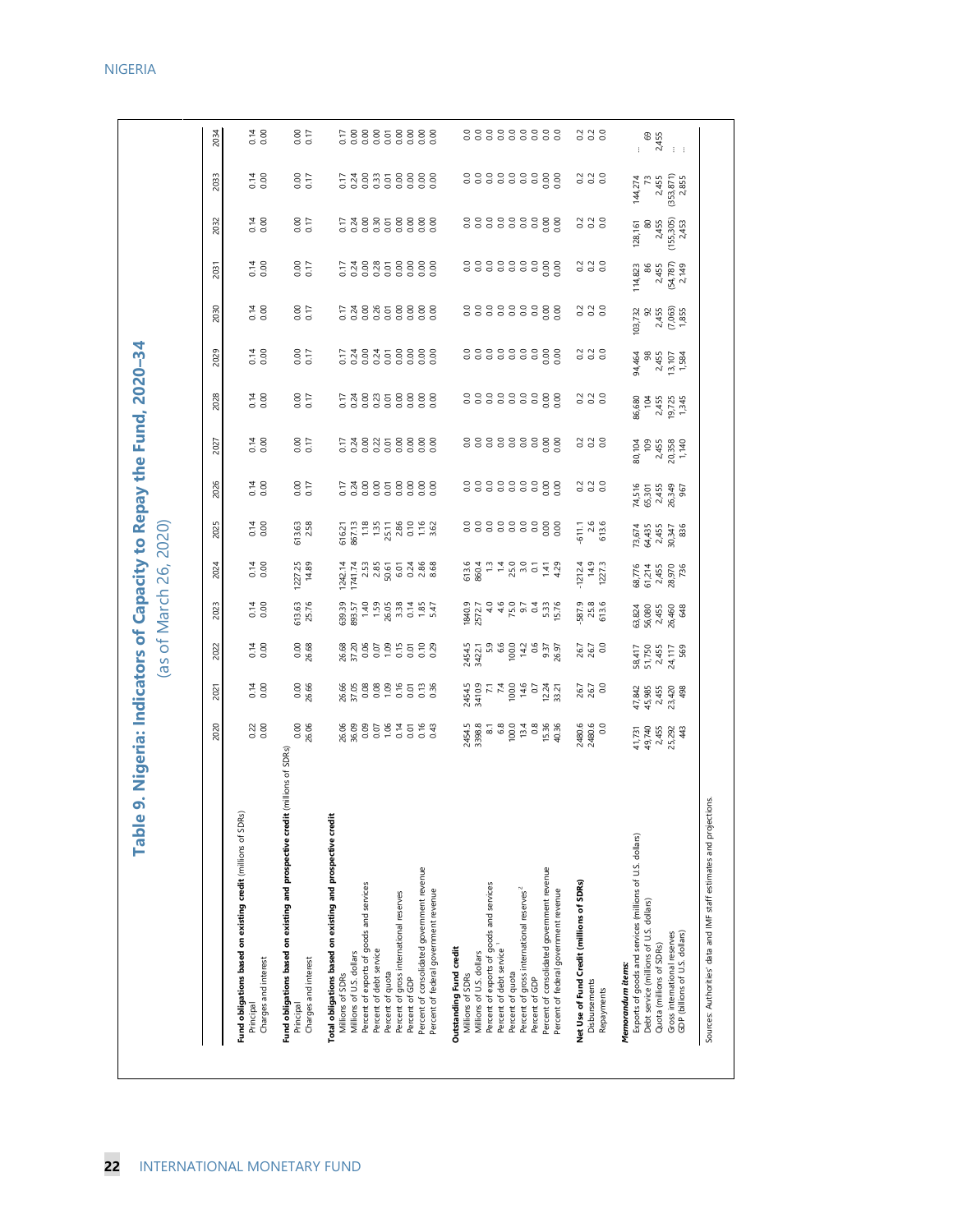|                                                    | 2013 | 2014 | 2015 | 2016 | 2017 | 2017 | 2018 | 2019Q2 | 2019Q4 |
|----------------------------------------------------|------|------|------|------|------|------|------|--------|--------|
| Regulatory Capital to Risk-Weighted Assets         | 17.1 | 18.6 | 17.7 | 14.8 | 13.5 | 10.5 | 15.2 | 15.3   | 14.6   |
| Regulatory Tier 1 Capital to Risk-Weighted Assets  | 17.1 | 15.5 | 18.1 | 16.3 | 13.2 | 8.4  | 13.5 | 13.6   | 12.8   |
| Non-Performing Loans to Total Gross Loans          | 3.4  | 3.0  | 4.9  | 12.8 | 14.7 | 14.8 | 11.7 | 9.3    | 6.1    |
| Return on Assets                                   | 2.3  | 2.5  | 2.5  | 1.3  | 2.3  | 2.4  | 2.0  | 2.5    | 2.5    |
| Return on Equity                                   | 18.9 | 21.2 | 19.7 | 10.0 | 17.6 | 23.5 | 22.7 | 30.0   | 29.4   |
| Interest Margin to Gross Income                    | 63.9 | 51.2 | 62.2 | 67.6 | 72.7 | 61.2 | 67.3 | 63.0   | 61.0   |
| Non-interest Expenses to Gross Income              | 68.1 | 56.9 | 63.1 | 62.8 | 58.3 | 58.2 | 60.9 | 65.4   | 64.7   |
| Liquid Assets to Total Assets (Liquid Asset Ratio) | 16.8 | 11.4 | 18.5 | 16.2 | 17.0 | 18.8 | 22.6 | 22.5   | 23.0   |
| Liquid Assets to Short Term Liabilities            | 23.1 | 16.7 | 27.1 | 24.5 | 25.6 | 27.2 | 34.1 | 35.1   | 35.3   |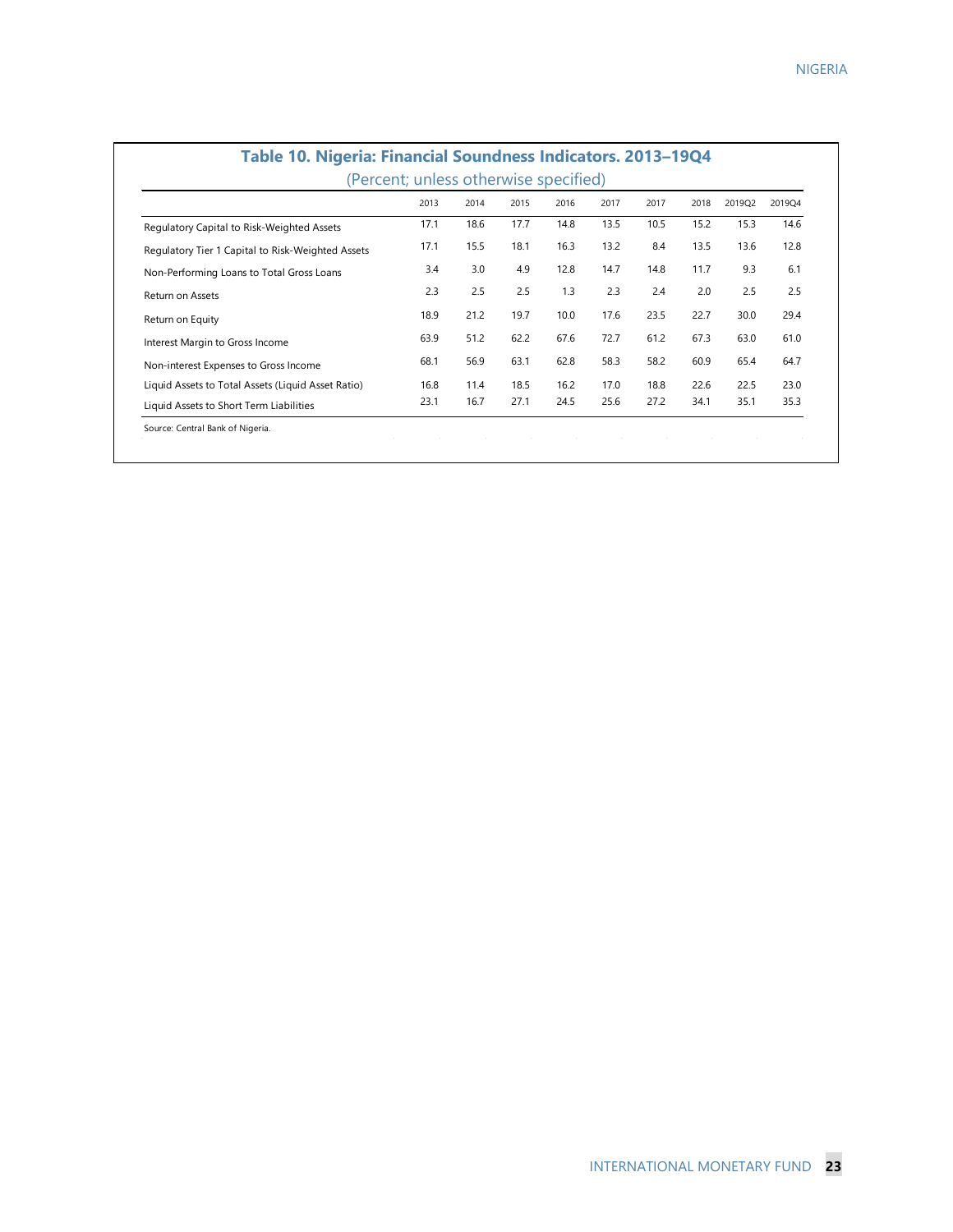### **Annex I. Debt Sustainability Analysis**

*Despite Nigeria's relatively low debt level, liquidity-based indicators— driven by low revenue mobilization—remain concerning, with the interest bill representing a high share of government revenue (but low relative to GDP). This makes Nigeria's low debt-to-GDP ratio highly vulnerable to shocks. Stress scenarios confirm the vulnerability of public debt to a low growth/wide primary deficit scenario. The interest-to-revenue ratio is particularly vulnerable to a real interest rate shock but remains sustainable. A comprehensive policy package, including fiscal consolidation based on non-oil revenue mobilization over the medium term is essential to reduce the interest payments-to-revenue ratio to pre-2019 levels.* 

### **Baseline Projections**

**1. Nigeria's level of public debt has continued to increase but remains low relative to GDP**. Fiscal deficits—driven by weak non-oil revenue mobilization and lower oil revenues—have increased gross public debt levels to about 29 percent of GDP in 2019 and gross financing needs of the general government to 5.1 percent of GDP. Federal government interest payments absorbed about 58 percent of federal government revenue in 2019. Fiscal space is at risk due to high deficit and interest-torevenue ratio.

**2. Nigeria's public debt remains sustainable**. Mostly domestic, the public debt-to-GDP ratio which includes general government debt, CBN overdrafts, CBN financing of the power sector and Asset Management Company debt (AMCON) debt— is forecast to stay at around 36 percent by 2025. Public debt also includes non-interest-bearing promissory notes issued to clear payment arrears (about 2.6 trillion naira from 2018 through 2022) but does not incorporate state-owned enterprise debt. The primary deficit is projected to gradually improve by the end of projection period mainly on account of the expected recovery of oil revenue and some improvements in non-oil revenue, which helps keep debt to GDP ratio stable.

**3. Nigeria's financing needs in the medium term will average about 9.2 percent of GDP**. Interest payments—while low as share of GDP (less than 3 percent of GDP throughout the projection period)—are projected to be reduced from 96 percent of FG revenue in 2020 to about 80 percent by 2025, reflecting improved revenue collection, including from oil. However, after accounting for extrabudgetary revenue (as the authorities currently plan to stop some of the earmarked funds for certain activities, such as road fund or tobacco Fund) and state and local government revenue (which could be used if needed), the ratio would remain below 30 percent. The stress test scenario points to continued vulnerability to a low growth/wider primary deficit scenario.

**4. Contingent liabilities present an additional fiscal risk.** Preliminary estimates suggest that explicit contingent liabilities of the federal government are around 3 percent of GDP. In addition, nonguaranteed liabilities of government-owned entities and certain PPP and energy-related contingent liabilities, for which no data were available, are likely to pose significant risks. Risks from the composition of public debt is low, as most public debt is medium-to-long term and issued in domestic currency.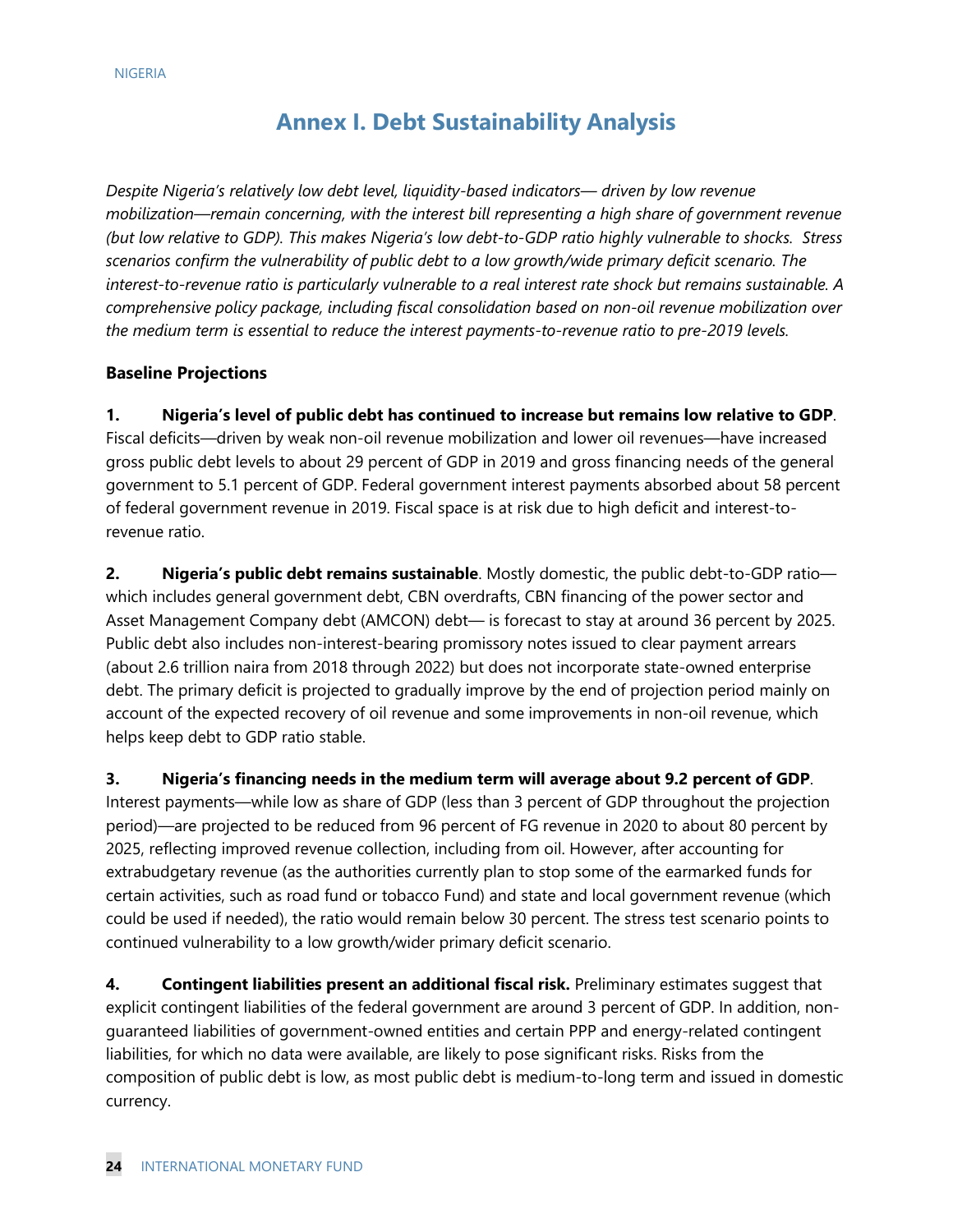**5. With regard to the forecast track record, reflecting oil price volatility, past projections of the primary balance and growth show some optimistic bias pre-2017.** Forecast accuracy has improved since 2017 but remains dependent on oil price volatility.

### **Stress Tests**

**6. Debt and gross financing needs do not worsen significantly under stress scenarios, masking the deterioration and sustainability concerns of liquidity-based indicators.** While debtto-GDP indicators remain sustainable, higher interest rates will increase Nigeria's vulnerabilities by placing a principal risk on debt service. In particular, an interest rate shock would increase the FG interest-to-revenue ratio to 145 percent. A standardized combined macro-fiscal shock that captures a combination of shocks, such as to real GDP growth, the deflator, revenues and expenditures, financing costs and exchange rate depreciation, would increase the ratio to 172 percent. A contingency shock increasing non-interest expenditures by 10 percent of the banking sector, lower growth by one standard deviation in 2020 and 2021 and increasing inflation and interest cost— would increase the ratio to about 101 percent. However, when considering general government, total interest payments will not exceed 55 percent by 2025 under all shocks considered. The impact of a real exchange rate shock on debt dynamics is limited, mainly due to Nigeria's low stock of foreign currency denominated debt.

**7. The fan charts indicate that there is significant uncertainty around the baseline.** The width of the symmetric fan chart, estimated at about 25 percent of GDP by the end of the projection period, illustrates the degree of uncertainty for equal probability upside and downside shocks. In an asymmetric fan chart, an extreme downside shock that constrains growth to zero results in a more upward-sloping debt path, reflecting a balance of risks skewed to the downside.

### **Heat Map**

**8. Except for a few indicators, the heat map is not signaling risks to debt sustainability.**  Market perception, contingent liability shock, and foreign currency debt are identified as principal risks to debt sustainability.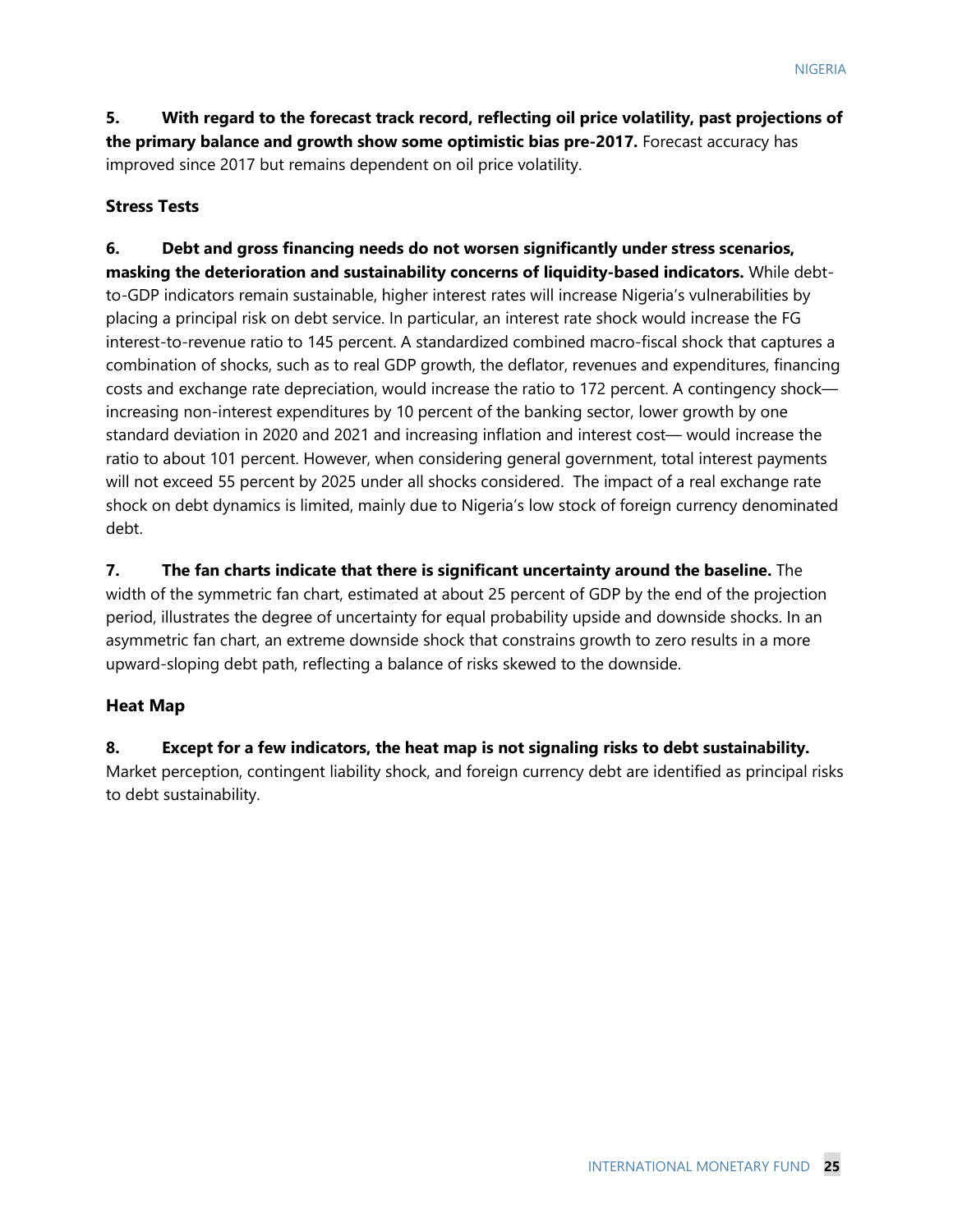### **Figure 1. Nigeria: Public Sector Debt Sustainability Analysis (DSA) – Baseline Scenario**  (In percent of GDP, unless otherwise indicated)

|                                                  | Debt, Economic and Market Indicators " |      |      |        |      |             |      |      |      |                             |                |                |
|--------------------------------------------------|----------------------------------------|------|------|--------|------|-------------|------|------|------|-----------------------------|----------------|----------------|
|                                                  | Actual                                 |      |      |        |      | Projections |      |      |      | <b>As of April 17, 2020</b> |                |                |
|                                                  | 21<br>2009-2017                        | 2018 | 2019 | 2020   | 2021 | 2022        | 2023 | 2024 | 2025 | Sovereign Spreads           |                |                |
| Nominal gross public debt                        | 17.6                                   | 27.7 | 29.1 | 34.8   | 36.3 | 37.4        | 37.3 | 36.9 | 36.3 | EMBIG (bp) 3/               |                | 1032           |
| Public gross financing needs                     | 2.9                                    | 4.5  | 5.1  | 9.6    | 12.4 | 9.9         | 8.1  | 7.9  | 7.5  | 5Y CDS (bp)                 |                | 1007           |
| Real GDP growth (in percent)                     | 4.7                                    | 1.9  | 2.2  | $-3.4$ | 2.4  | 2.6         | 2.4  | 2.5  | 2.5  | Ratings                     | Foreign        | Local          |
| Inflation (GDP deflator, in percent)             | 7.8                                    | 10.2 | 10.4 | 10.9   | 12.2 | 11.4        | 11.2 | 10.9 | 10.8 | Moody's                     | B <sub>2</sub> | B <sub>2</sub> |
| Nominal GDP growth (in percent)                  | 12.8                                   | 12.3 | 12.8 | 7.1    | 14.8 | 14.3        | 13.8 | 13.7 | 13.6 | S&Ps                        | $B -$          | $B -$          |
| Effective interest rate (in percent) $4/$        | 7.5                                    | 7.5  | 6.8  | 7.4    | 5.6  | 5.9         | 6.0  | 6.5  | 7.1  | Fitch                       | B              | B              |
| Adjusted effective interest rate (in percent) 5/ | 7.5                                    | 8.3  | 7.6  | 8.2    | 6.8  | 7.6         | 8.3  | 9.6  | 11.2 |                             |                |                |

#### **Contribution to Changes in Public Debt 6/**

|                                                  | Actual    |        |        |        |          |        |        | Projections |        |            |                        |
|--------------------------------------------------|-----------|--------|--------|--------|----------|--------|--------|-------------|--------|------------|------------------------|
|                                                  | 2009-2017 | 2018   | 2019   | 2020   | 2021     | 2022   | 2023   | 2024        | 2025   | cumulative | debt-stabilizing       |
| Change in gross public sector debt               | 2.0       | 2.3    | 1.5    | 5.7    | 1.5      | 1.1    | $-0.1$ | $-0.4$      | $-0.6$ | 7.1        | primary                |
| Identified debt-creating flows                   | 1.4       | 1.6    | 1.6    | 4.6    | 1.2      | 0.8    | $-0.3$ | $-0.7$      | $-0.9$ | 4.7        | balance <sup>11/</sup> |
| Primary deficit                                  | 1.9       | 2.6    | 3.3    | 4.7    | 4.0      | 3.5    | 2.3    | 1.6         | 1.2    | 17.4       | $-2.1$                 |
| Primary (noninterest) revenue and grants         | 10.9      | 8.5    | 7.9    | 5.0    | 5.6      | 6.4    | 7.5    | 8.3         | 9.0    | 41.7       |                        |
| Primary (noninterest) expenditure                | 12.8      | 11.1   | 11.2   | 9.7    | 9.6      | 10.0   | 9.8    | 9.9         | 10.2   | 59.2       |                        |
| Automatic debt dynamics <sup>7/</sup>            | $-0.5$    | $-0.9$ | $-1.8$ | 0.1    | $-2.8$   | $-2.7$ | $-2.6$ | $-2.3$      | $-2.1$ | $-12.4$    |                        |
| Interest rate/growth differential <sup>8/</sup>  | $-0.7$    | $-1.2$ | $-1.8$ | 0.1    | $-2.8$   | $-2.7$ | $-2.6$ | $-2.3$      | $-2.1$ | $-12.4$    |                        |
| Of which: real interest rate                     | $-0.2$    | $-0.7$ | $-1.2$ | $-0.9$ | $-2.1$   | $-1.9$ | $-1.8$ | $-1.5$      | $-1.3$ | $-9.4$     |                        |
| Of which: real GDP growth                        | $-0.5$    | $-0.4$ | $-0.5$ | 0.9    | $-0.7$   | $-0.8$ | $-0.8$ | $-0.8$      | $-0.8$ | $-3.0$     |                        |
| Exchange rate depreciation <sup>9/</sup>         | 0.2       | 0.3    | 0.0    |        | $\cdots$ |        |        | $\cdots$    |        |            |                        |
| Other identified debt-creating flows             | 0.0       | $-0.1$ | 0.0    | $-0.2$ | $-0.1$   | $-0.1$ | 0.0    | 0.0         | 0.0    | $-0.3$     |                        |
| Net privatization proceeds (negative)            | 0.0       | $-0.1$ | 0.0    | $-0.2$ | $-0.1$   | $-0.1$ | 0.0    | 0.0         | 0.0    | $-0.3$     |                        |
| Contingent liabilities                           | 0.0       | 0.0    | 0.0    | 0.0    | 0.0      | 0.0    | 0.0    | 0.0         | 0.0    | 0.0        |                        |
| Residual, including asset changes <sup>10/</sup> | 0.6       | 0.7    | $-0.1$ | 1.0    | 0.3      | 0.3    | 0.1    | 0.3         | 0.3    | 2.4        |                        |



Source: IMF staff.

1/ Public sector is defined as general government.

2/ Based on available data.

3/ EMBIG.

4/ Defined as interest payments divided by debt stock (excluding guarantees) at the end of previous year.

5/ Defined as interest payments divided by debt stock (excluding guarantees and debt that do not carry interest payments) at the end of previous year.

6/ Gross debt includes general government debt, CBN overdrafts, CBN financing of the power sector and AMCON debt

7/ Derived as [(r - π(1+g) - g + ae(1+r)]/(1+g+π+gπ)) times previous period debt ratio, with r = interest rate; π = growth rate of GDP deflator; g = real GDP growth rate;

a = share of foreign-currency denominated debt; and e = nominal exchange rate depreciation (measured by increase in local currency value of U.S. dollar).

8/ The real interest rate contribution is derived from the numerator in footnote 5 as r - π (1+g) and the real growth contribution as -g.

9/ The exchange rate contribution is derived from the numerator in footnote 5 as ae(1+r).

10/ Includes asset changes and interest revenues (if any). For projections, includes exchange rate changes during the projection period.

11/ Assumes that key variables (real GDP growth, real interest rate, and other identified debt-creating flows) remain at the level of the last projection year.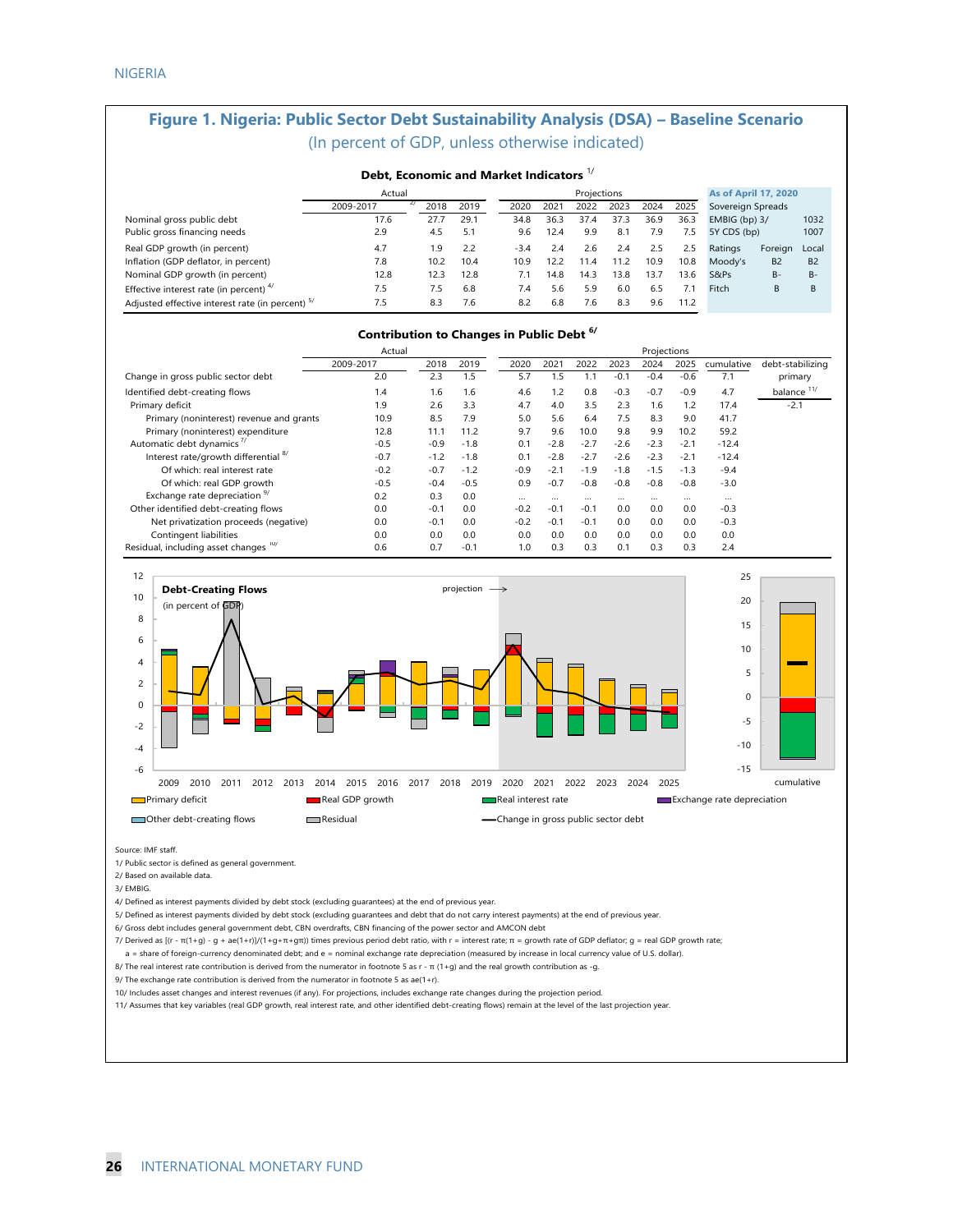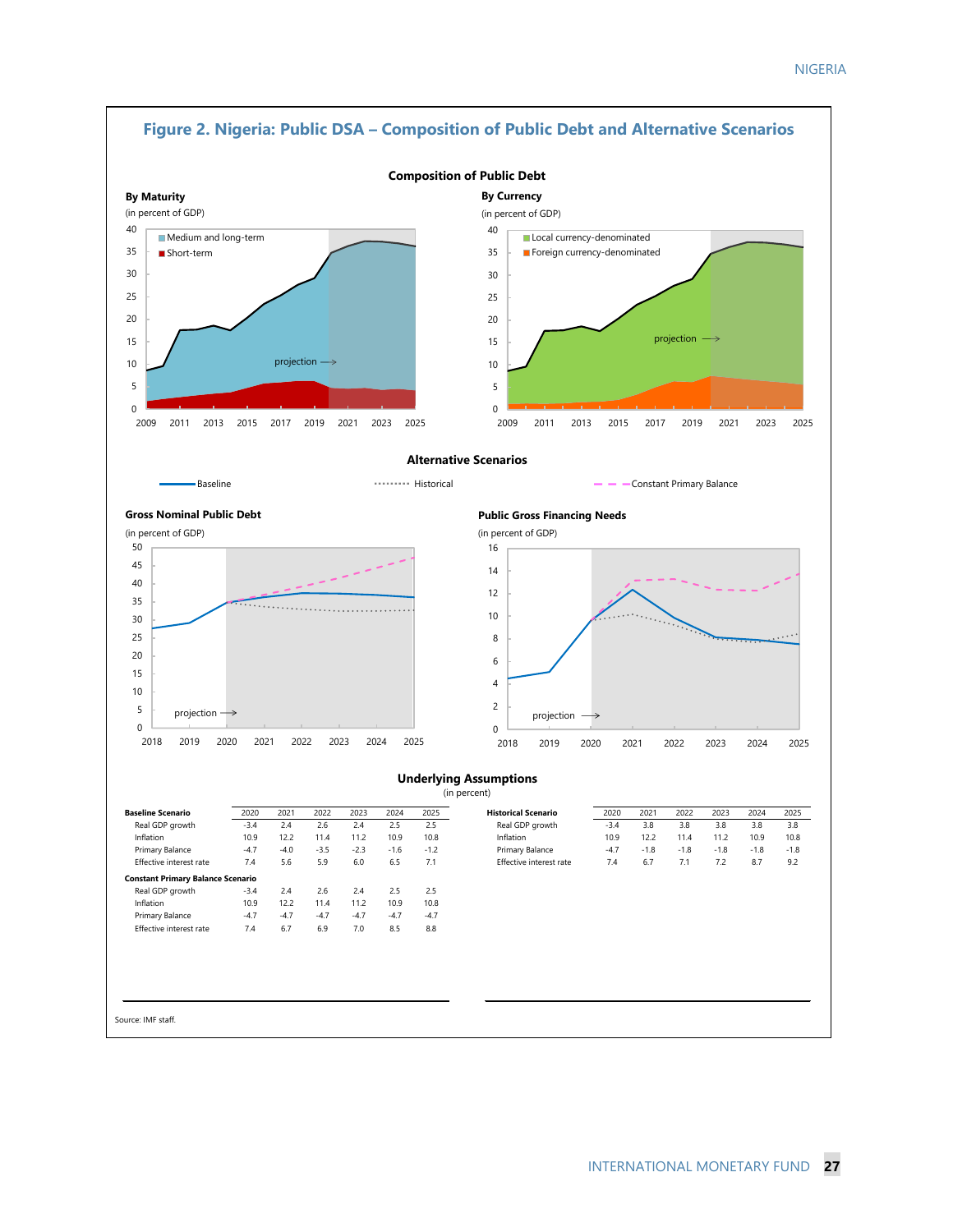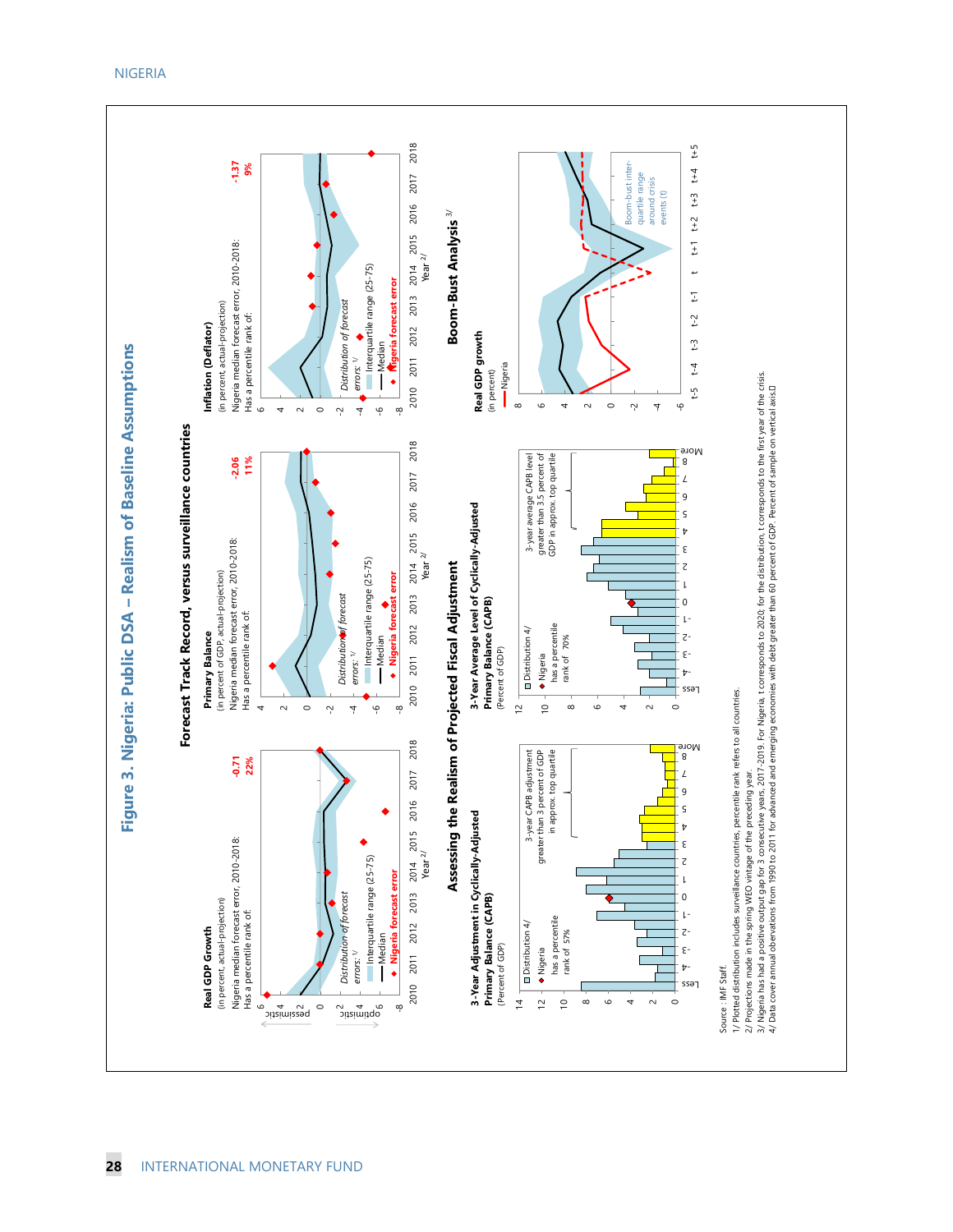

5/ External financing requirement is defined as the sum of current account deficit, amortization of medium and long-term total external debt, and short-term total external debt at the end of previous period.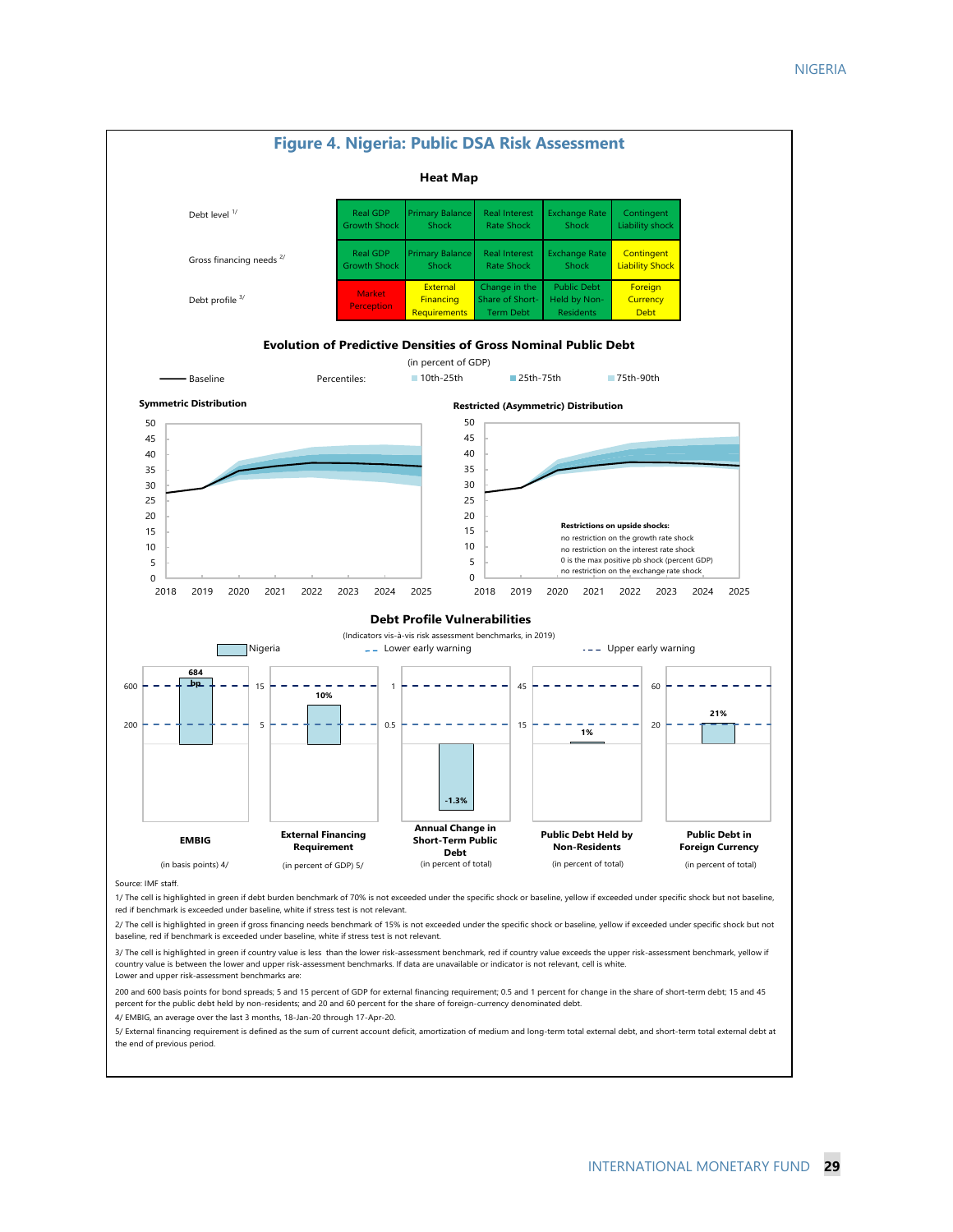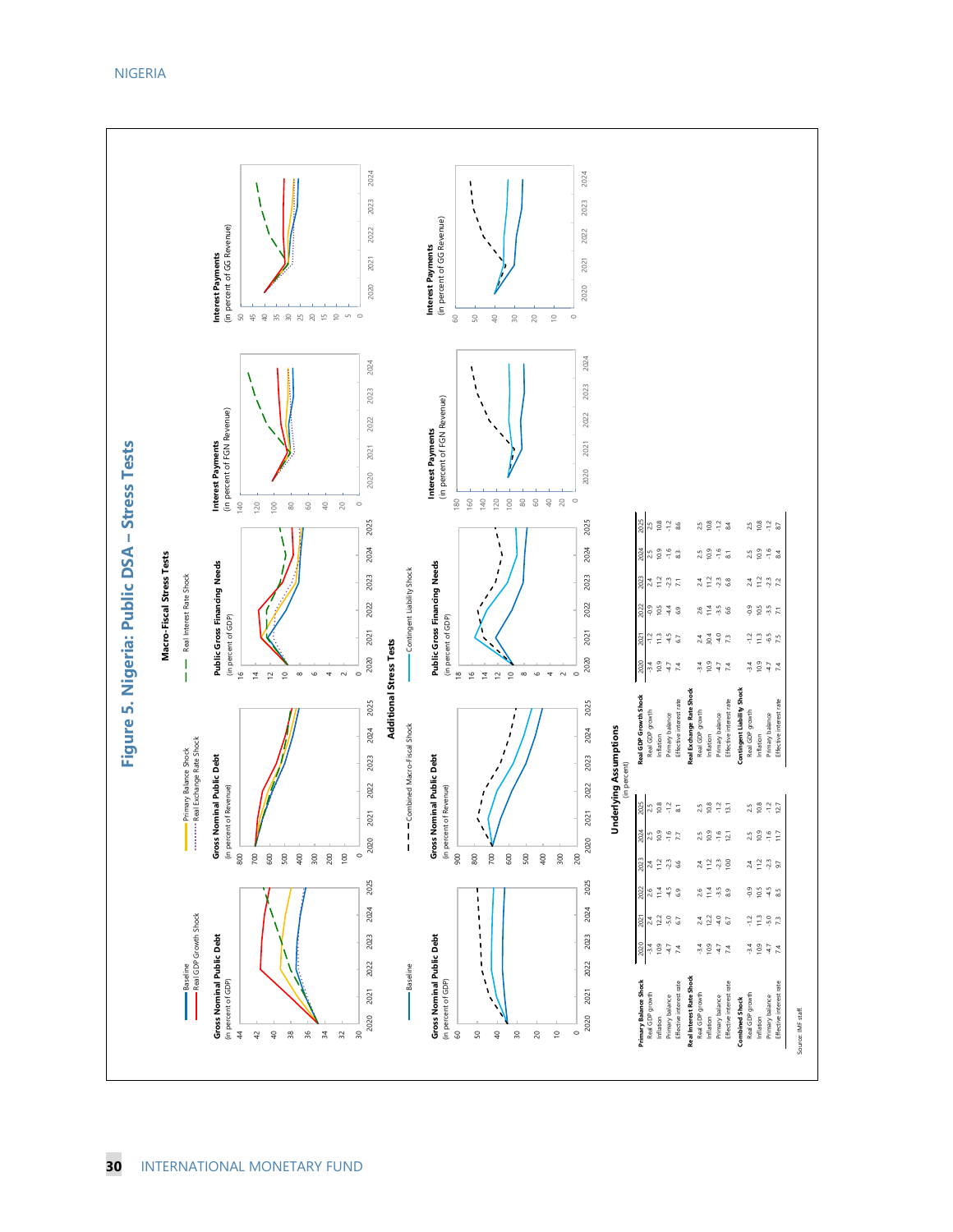### **Appendix I. Letter of Intent**

April 21, 2020

Ms. Kristalina Georgieva Managing Director International Monetary Fund (IMF) Washington, D.C. 20431

#### Dear Ms. Georgieva,

1. The global humanitarian and economic crisis caused by the COVID-19 pandemic is having a severe impact on Nigeria. In addition to the high human toll from daily increases in COVID-19 cases, the economic cost is high. Containment policies to limit the propagation of the outbreak—including to restrict movement and encourage social distance—and a sharp fall in oil prices are causing a dramatic fall in economic activity. Our preliminary assessment suggests a contraction in real GDP of 3.4 percent this year, a 6.5 percentage points drop relative to our previous estimate. Given the uncertainty as to the depth and duration of this crisis, this estimate comes with downside risks.

2. Our external position has already come under strong pressure. The current account deficit is projected to be about 3.3 percent of GDP, despite some import compression, as oil exports drop. At the same time, remittances and capital inflows are expected to weaken substantially, leading to pressure on our international reserves, which have already declined. To mitigate the balance-ofpayment pressures, we adjusted the official exchange rate from N305/\$ to N360/\$ and recently converged the Central Bank of Nigeria (CBN)'s various foreign exchange (FX) windows to the Investors and Exporters (I&E) windows rate, which will be allowed to move with market forces, as observed with the recent depreciation in response to capital outflows. This step also allowed us to close the gap between the CBN's minimum and maximum exchange rates from 20 to 5 percent—a major step toward exchange rate unification. We are committed to maintaining this more unified and flexible exchange rate regime, which will operate in market-determined manner and be allowed to respond to shocks, with the CBN only intervening to smooth large FX fluctuations. While greater FX flexibility will help mitigate balance-of-payment pressures, an external financing gap of US\$14 billion will remain.

3. Unsurprisingly, the COVID-19 crisis will also severely impact the budget. Lower growth and the sharp decline in oil prices are affecting tax revenues, which are projected to fall short of our target by about 3 percent of GDP. The estimated cost of our pandemic emergency response plan, including additional health and social spending and fiscal stimulus targeted at the most affected sectors, is at least US\$1.4 billion (0.3 percent of GDP) in 2020. Together, these two factors will increase the overall deficit by about 2 percent of GDP in 2020, despite expenditure reprioritization efforts. We estimate that the Government of Nigeria will require an additional US\$11 billion (3 percent of GDP) in 2020 to close the fiscal financing gap resulting from the shock.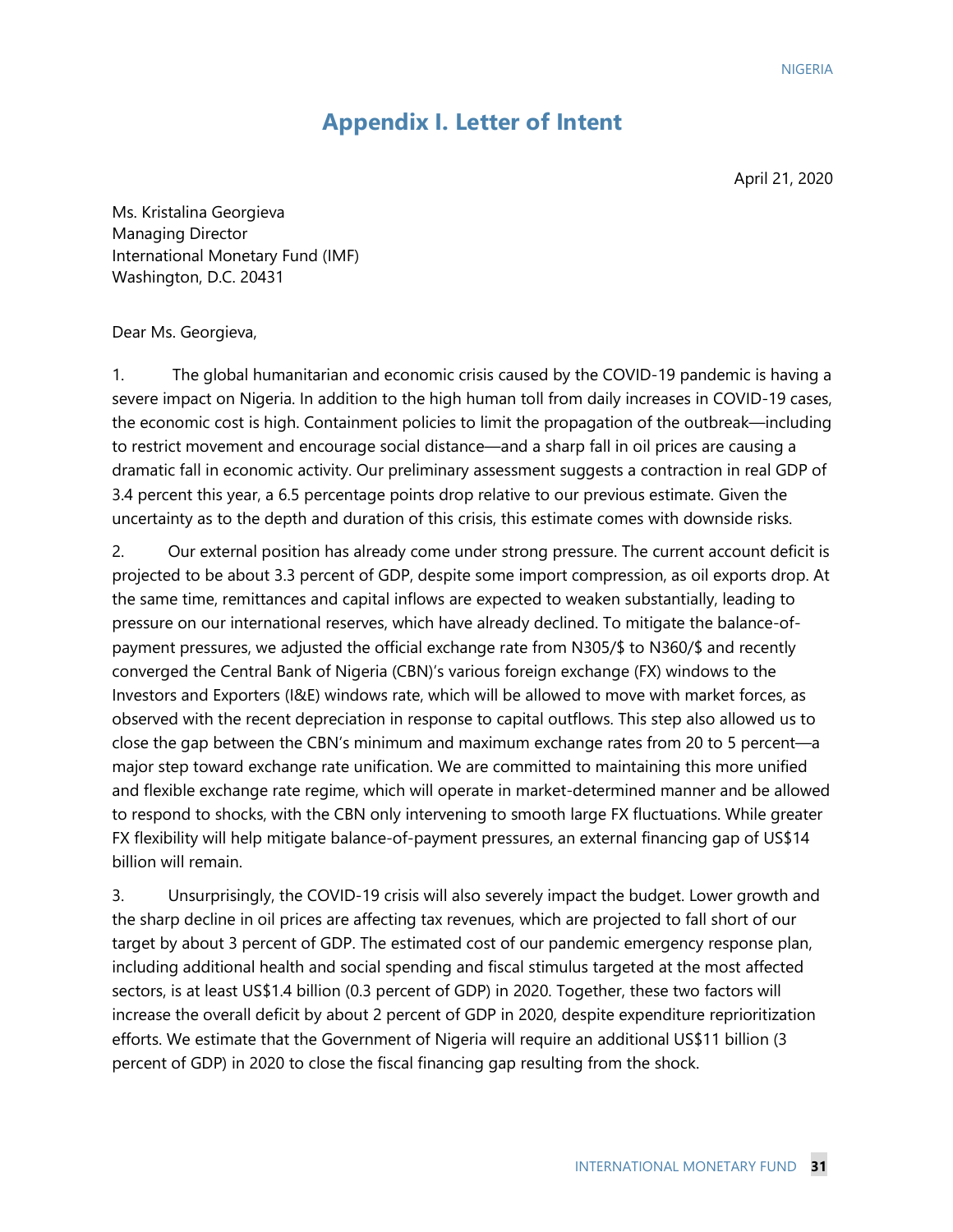#### NIGERIA

4. To address the immediate external financing needs, the Government of Nigeria requests the maximum amount of IMF emergency financing available to Nigeria under the Rapid Financing Instrument (RFI), or SDR 2,454.5 million (about US\$3,398 million), corresponding to 100 percent of our quota. This loan will help remedy the immediate liquidity needs arising from the twin shocks facing us. We are confident that IMF involvement in the international effort to assist Nigeria in dealing with the global pandemic will play a catalytic role in securing additional budget support from our development partners. We are actively seeking this additional support, beyond the US\$3.6 billion already committed this year by the World Bank, AfDB, IsDB, and Afreximbank.

5. The RFI purchases will be instrumental to help fill the projected fiscal financing and balanceof-payments gap in 2020. The RFI purchases will be on-lent by the central bank to the Treasury. To this end, we will sign a Memorandum of Understanding (MoU) between the central bank and the government, to specify the conditions of this operation, following IMF's policy and guidance.

6. In line with fiscal responses underway globally, we plan to partially accommodate the fiscal impact of the COVID-19 crisis in 2020. In lockstep, we will also grant banks the leeway to restructure loans for the most-affected but fundamentally sound borrowers in order to accommodate the cash squeeze facing the private sector. However, we will ensure that such actions are done in a timebound and transparent fashion and without compromising regulatory or accounting standards.

7. The government set up an Economic Sustainability Committee chaired by Vice President Professor Yemi Osinbajo to devise strategies to keep the economy working and ensure jobs are not only retained but that more are generated. The Presidential Economic Advisory Council (PEAC) is also working on policies to ensure macroeconomic stability and poverty reduction. Going beyond this year, the government of Nigeria is fully committed to pursuing policies consistent with macroeconomic stability and good governance:

- Fiscal policy: First and foremost, we will revert to our government's planned medium-term fiscal consolidation path—which includes increasing revenue to 15 percent of GDP through further VAT reforms, rise in excises, and removal of tax exemptions— once the crisis passes. The recent introduction and implementation of an automatic fuel price formula will ensure fuel subsidies, which we have eliminated, do not reemerge. In line with the Fiscal Responsibility Act, this will allow us to reduce the Federal Government deficit to under 3 percent of GDP and eliminate recourse to central bank financing by 2025.
- Financing of the deficit: In addition to the external borrowing sought, we are also increasing our domestic borrowing limits in the supplementary budget so that we can make use of our favorable low domestic yields, particularly since the results of the last domestic bond auction show strong demand. The existing stock of overdrafts held at the CBN will also be securitized.
- Monetary and exchange rate Policy. As outlined in our home-grown Economic Recovery and Growth Plan, we are also strengthening monetary and exchange rate policies with a view to move towards full exchange rate unification and greater exchange rate flexibility, which would help preserve foreign exchange reserves and avoid economic dislocation.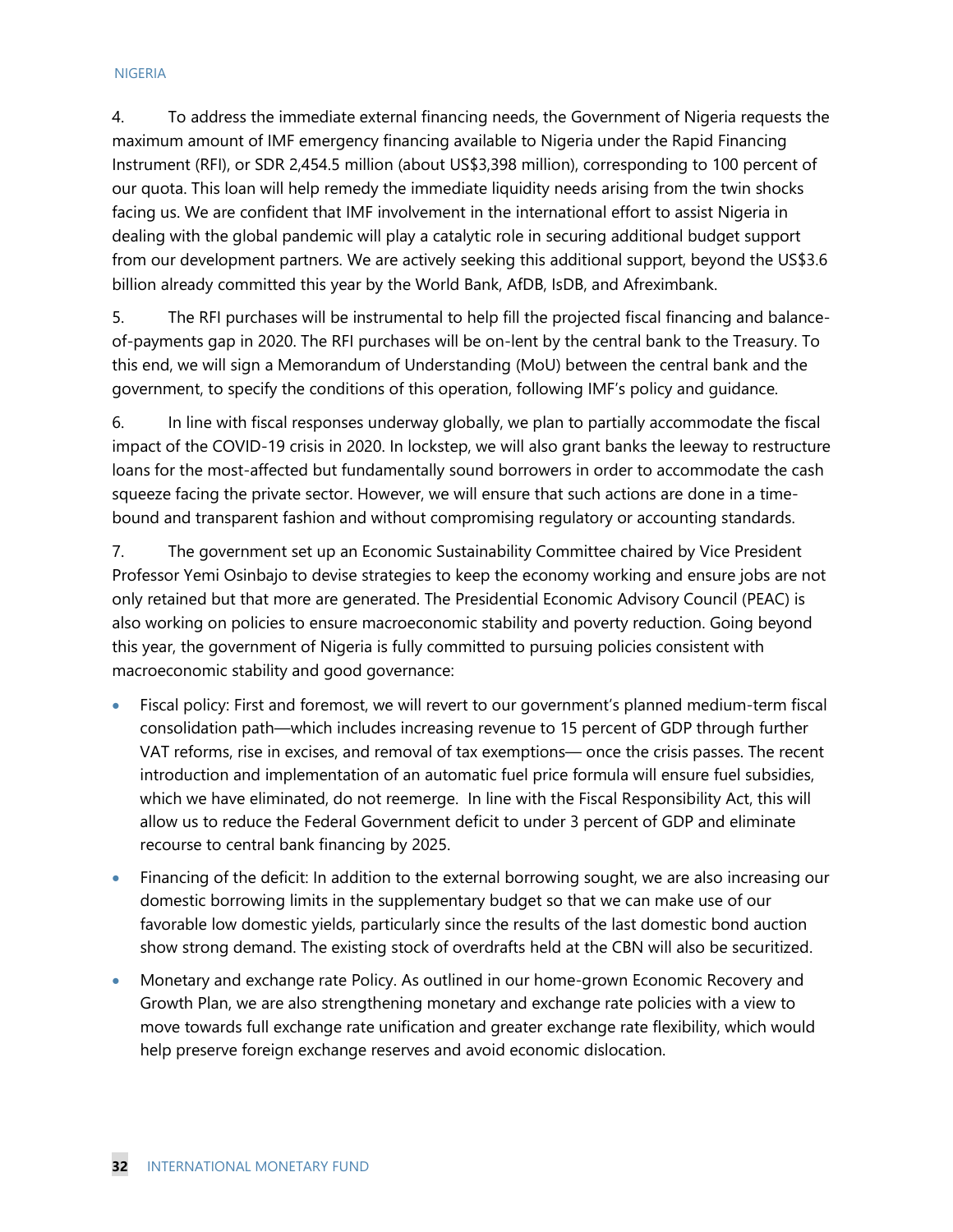• Power sector reforms. We are also advancing in our power sector reforms—with technical assistance and financial support from the World Bank—including through capping electricity tariff shortfalls this year to N380 billion and moving to full cost-reflective tariffs in 2021.

8. Our anti-corruption efforts will continue unabated. We will strengthen the role of the Federal Audit Board in combating corruption and are committed to strengthening the assetdeclaration framework and fully implementing the risk-based approach to AML/CFT supervision while ensuring the transparency of beneficial ownership of legal persons. We fully recognize the importance of ensuring that financial assistance received is used for intended purposes. To that end, we will (i) create specific budget lines to facilitate the tracking and reporting of emergency response expenditures and report funds released and expenditures incurred monthly on the transparency portal (*[http://opentreasury.gov.ng/\)](https://nam03.safelinks.protection.outlook.com/?url=http%3A%2F%2Fopentreasury.gov.ng%2F&data=02%7C01%7Csrashid%40worldbank.org%7Cc1bb40cc05b34807c3c808d7e02a0c76%7C31a2fec0266b4c67b56e2796d8f59c36%7C0%7C0%7C637224343526549371&sdata=GVrI4R%2Fohw%2BL8MZ1svLDk5ZE3aOD4LPl0kl8bnimH6A%3D&reserved=0)*; (ii) publish procurement plans, procurement notices for all the emergency response activities—including the name of awarded companies and of beneficial owners—on the Bureau of Public procurement website; and (iii) publish no later than three to six months after the end of the fiscal year the report of an independent audit into the emergency response expenditures and related procurement process, which will be conducted by the Auditor General of the Federation—who will be provided the resources necessary and will consult with external/third party auditors.

9. In line with IMF safeguards policy, we commit to undergoing a new safeguards assessment conducted by the Fund. To this end, we have authorized IMF staff to hold discussions with external auditors and provide IMF staff access to the CBN's most recently completed external audit reports. We do not intend to introduce measures or policies that would exacerbate the current balance-ofpayments difficulties. We do not intend to impose new or intensify existing restrictions on the making of payments and transfers for current international transactions, trade restrictions for balance-of payments purposes, or multiple currency practices, or to enter into bilateral payments agreements which are inconsistent with Article VIII of the IMF's Articles of Agreement.

10. We are determined to meet the immense challenge the Covid-19 pandemic is facing us with. Support from the international community will be critical, and we look forward to an early approval of financial assistance by the IMF—which will help our effort to keep the Nigerian economy on a strong path and sustain our fight against poverty. Beyond this much needed immediate financial assistance, we reaffirm our willingness to remain engaged with the IMF, to benefit from its policy advice and its technical assistance. We authorize the IMF to publish this letter and the staff report for the request for purchases under the RFI.

Sincerely yours,

/s/

Zainab Shamsuna Ahmed

Minister of Finance, Budget, and National Planning

/s/

Godwin Emefiele Governor of Central Bank of Nigeria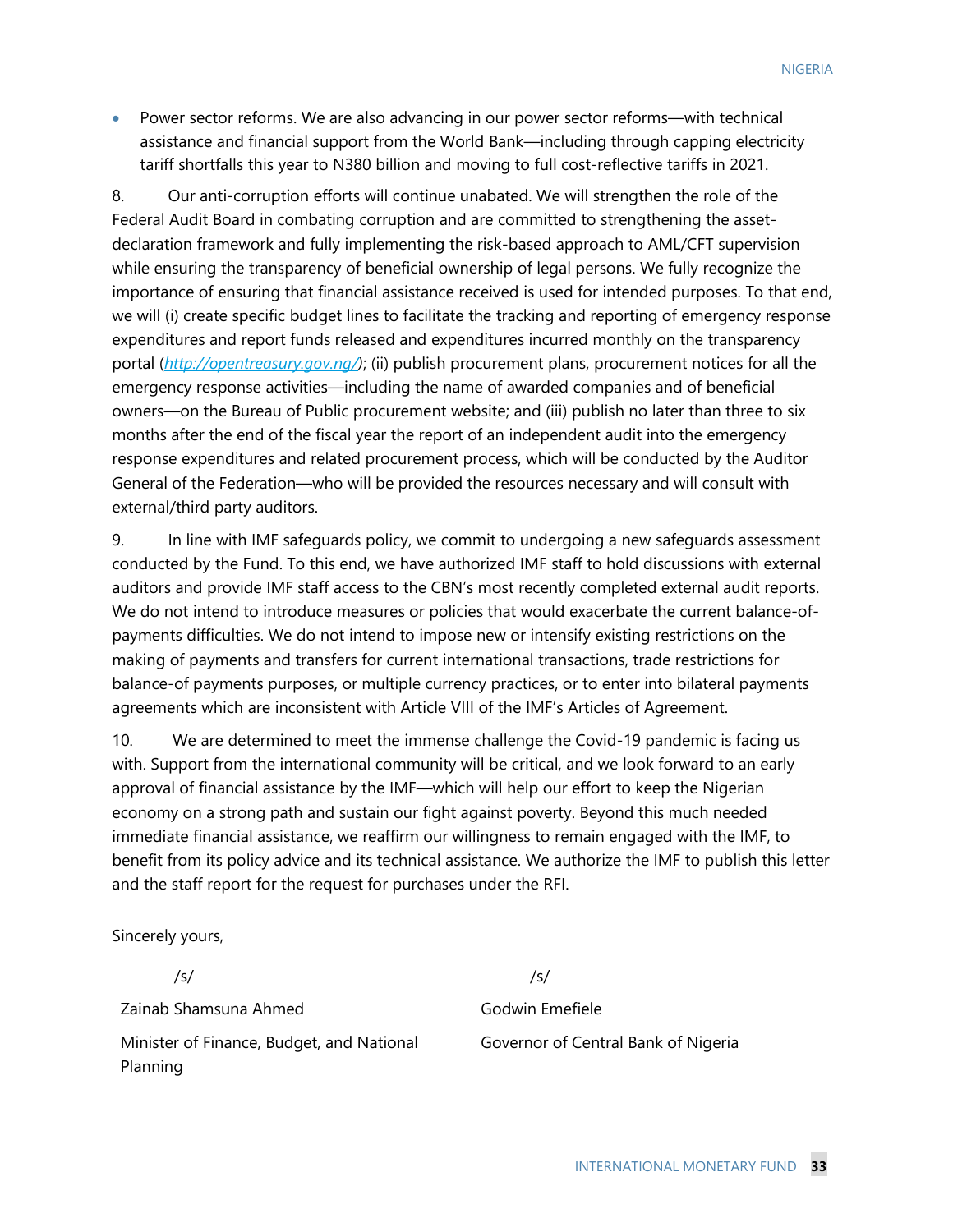### **Statement by Mr. Mahlinza, Executive Director for Nigeria, and Mr. Odonye, Alternate Executive Director for Nigeria April 28, 2020**

### **I. Introduction**

Our Nigerian authorities appreciate the Fund's swift response to the request for emergency financial assistance under the Rapid Financing Instrument (RFI). They view support under the RFI as important for catalyzing financing from development partners.

The COVID-19 outbreak along with the sharp fall in oil prices, has severely impacted economic activity in Nigeria, creating large external and fiscal financing need in 2020. At the same time the contraction in global economic activity has also constrained the economic recovery momentum, following the recession experienced in 2016. Against this backdrop, the authorities request emergency financing under the Rapid financing Instrument amounting to SDR 2,454.5 million (100 percent of quota) to help address the urgent BOP need. To meet the huge financing need, the authorities have also secured budget support equivalent to US\$3.6 billion from multilateral development banks. Consequently, they have set up safeguard measures to ensure effective and transparent use of the facility and plan to undertake a comprehensive audit of the crisis-mitigation spending and related procurement processes.

### **II. Impact of the COVID-19Pandemic**

While the humanitarian impact of the COVID-19 pandemic on Nigeria appears mild at this stage, the economic ramifications have been severe. Preliminary assessments suggest that real GDP will contract to -3.4 percent in 2020, which is 6.5 percentage points lower than the authorities' pre-pandemic estimate. Reflecting the decline in oil export earnings and remittances, the current account deficit is projected to deteriorate to about 3.3 percent of GDP in 2020. Concurrently, capital inflows are expected to weaken substantially on the back of sizeable portfolio outflows, intensifying pressures on international reserves and the exchange rate. The lower growth and the sharp decline in oil and non-oil tax revenues will also impact negatively on the budget. Overall, the COVID-19 pandemic has created an urgent BOP need estimated at 3.2 percent of GDP.

Nigeria's outlook is subject to heightened downside risks, particularly from a further collapse in oil prices and more protracted containment measures. The materialization of these risks and the high degree of uncertainty on the duration and scale of the COVID-19 disease, could seriously affect the real and financial sectors; and further strain the country's financing prospects.

### **III. Policy Response to the Pandemic**

To contain the virus and support the economy, the authorities responded quickly to establish a high-level Economic Sustainability Committee to develop strategies to keep the economy working and to retain and generate more jobs. The Presidential Economic Advisory Council (PEAC) is making concerted efforts to develop policies to ensure macroeconomic stability and poverty reduction. In addition, the government is fully committed to pursuing policies consistent with macroeconomic stability and good governance.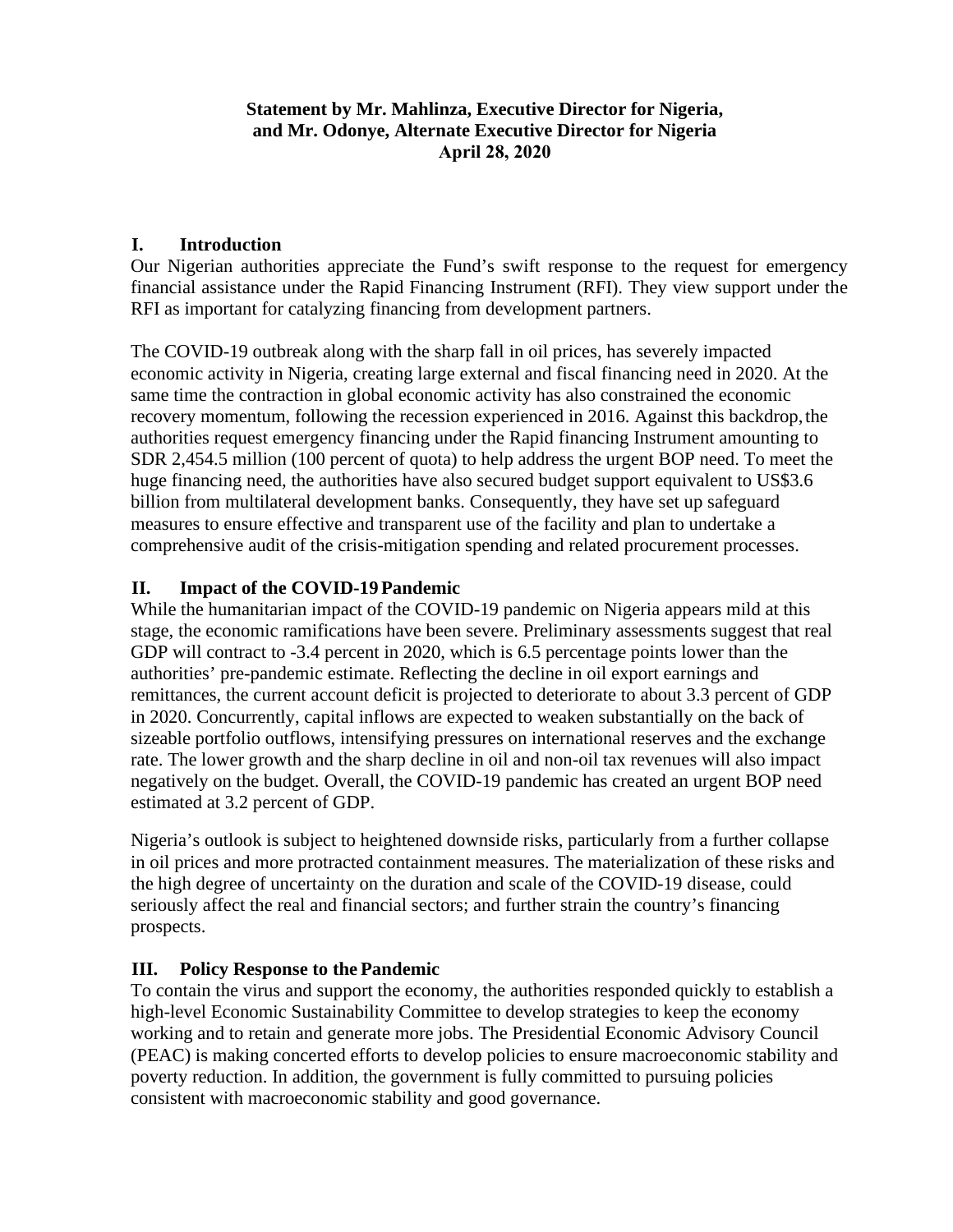Immediate fiscal policy actions adopted by the authorities include the establishment of a N500 billion COVID-19 Crisis Intervention Fund to offset costs of needed healthcare needs, as well as shore up economic activity through public works programs. At the same time, the authorities' efforts to establish a fiscal stimulus package is at an advanced stage. This is intended to provide relief to taxpayers and incentivize employers to retain staff during the downturn. The stimulus package will also provide income tax relief and a rebate on payroll tax for civil service employees among others. Additional tax policy measures announced by the authorities include import duty waivers for medical supplies, and the postponement of a planned electricity tariff increase. While reviewing the 2020 budget, the government intends to reduce non-essential capital spending by about 1 percent of GDP to accommodate increased healthcare spending.

Consistent with the principles of transparency and regulatory/accounting standards, the CBN has introduced several measures to safeguard financial system stability while ensuring that commercial banks are able to support the recovery of the economy. They have introduced regulatory forbearance to allow banks restructure existing loans, encouraged banks to reduce interest rates on development-related loans from 9 percent to 5 percent, anchored the creation of a credit facility for SMEs and households most affected by the pandemic, facilitated the extension of a one-year moratorium on new loans for specific sectors. In addition, the Bank is facilitating the take-off of a dedicated fund for rebuilding critical infrastructure in the country. Monetary and exchange rate policy will remain targeted to meet the price stability objective while complementing measures to tackle the extreme conditions. In line with the Economic Recovery and Growth Plan, the CBN will also continue to strengthen monetary and exchange rate policies towards full exchange rate unification and flexibility. This policy stance remains imperative to help preserve foreign exchange reserves and avoid unwarranted economic disruptions.

### **IV. Post-Pandemic PolicyMeasures**

Our authorities remain committed to safeguarding macroeconomic stability and foster economic growth in line with the Economic Recovery and Growth Plan (ERGP). In this regard, fiscal policy will be driven by the government's planned medium-term fiscal consolidation path, which entails increasing revenue to 15 percent of GDP through further VAT reforms, increasing excise taxes, and removing tax exemptions once the crisis abates. The authorities are committed to resume revenue-based fiscal consolidation to eliminate central bank financing and create space for priority spending. Conforming with the Fiscal Responsibility Act, the deficit will fall below 3 percent of GDP to obviate recourse to central bank financing by 2025.

Given the significance of banking sector resilience, the CBN will reinvigorate its oversight of on-site and off-site supervision to sustain financial sector stability. Furthermore, the government will accelerate structural reforms—particularly in the power sector—to lay the foundation for a diversified private-sector led economy post-pandemic.

The authorities will continue their focus on strengthening their anti-corruption and governance efforts, including implementing the risk-based approach to AML/CFT supervision and ensuring broad alignment in the transparency of beneficial ownership of legal persons with international best practices.